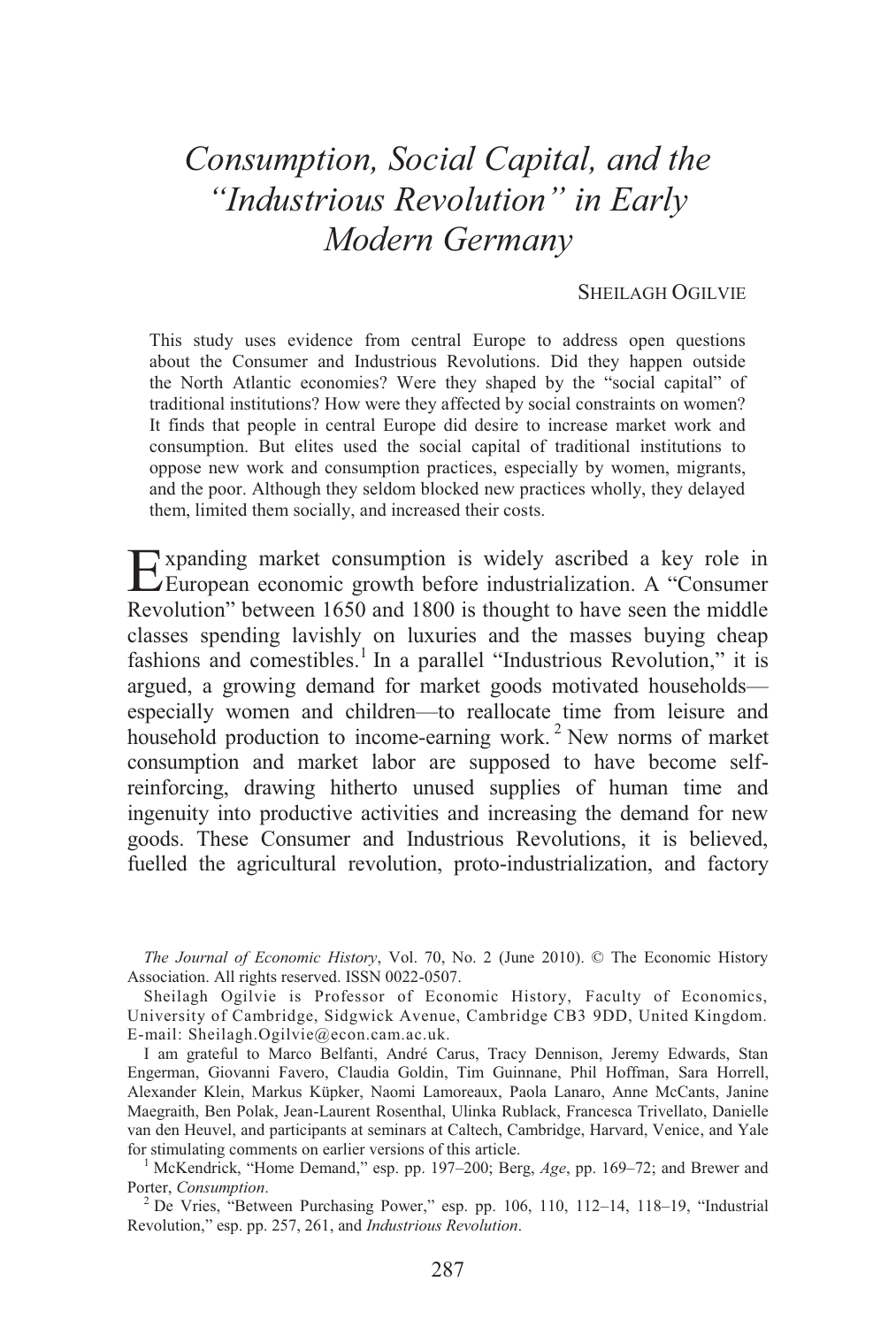industrialization—setting the stage for modern economic growth.<sup>3</sup> Theories of the Consumer and Industrious Revolutions thus have far-reaching implications not only for economic history, but for economic development more widely. However, they also pose significant open questions.

 For one thing, nearly every early modern economy—in northern, central, and southern Europe, as well as parts of Asia—is now supposed to have had its Consumer and Industrious Revolution.<sup>4</sup> But supportive evidence—inventories showing a proliferation of market goods, sources hinting at longer working hours—comes almost exclusively from the North Atlantic economies. Indeed, most of it applies specifically to the Netherlands and England which, as the early modern "miracle economies," may have been exceptional in other ways. Until we explore the Consumer and Industrious Revolutions more thoroughly for laterdeveloping economies, we will not fully understand the significance of market consumption and industriousness for economic development.

 This raises a second question. Consumption and work are social activities, yet theories of the Consumer and Industrious Revolutions invoke only two social institutions: the family and the market.<sup>5</sup> This may be justified for the Netherlands and England, with their nuclear family households and precocious market economies. But most early modern European economies had active nonfamilial, nonmarket institutions: craft guilds, merchant associations, village communities, urban corporations, manorial systems, religious bodies, privileged corporate "orders," political authorities, and many more.<sup>6</sup> Political scientists regard many premodern institutions (particularly guilds and communities) as exemplars of the closely knit and multistranded social networks that generate "social capital"—the stock of norms, information, sanctions, and collective action that are believed to play a key role in economic development.<sup>7</sup> Social institutions and their

<sup>3</sup> De Vries, "Between Purchasing Power," esp. pp. 106, 110, 112–14, 118–19, "Industrial Revolution," esp. pp. 257, 261, 264 (quote), and *Industrious Revolution*, pp. 6–9, 17, 22–28,

<sup>4</sup> For German-speaking central Europe, see De Vries, *Industrious Revolution*, pp. x, 19, 103–04, 123–24, 159–63, 179, 182; Safley, *Children*, p. 348; Beck, "Luxus"; and Maynes, "Gender," pp. 59–60. For Italy, see Belfanti and Guisberti, "Clothing"; and Pinchera, "Art Consumption," p. 6. For Spain, see Ringrose, *Spain*, p. 287; and Ramos, "Patterns," pp. 1–2, 30–34. For China, see Bayly, *Birth*, p. 52; and Pomeranz, *Great Divergence*, pp. 94–95. For Japan, see Bayly, *Birth*, p. 52. For applications of the Industrious Revolution thesis to economies as various as Scandinavia, Spain, Japan, Bangladesh, India, Britain, Flanders, and the Northern Netherlands, see the papers presented at Session H4 ("Industrious Women and Children of the World?") of the XVth World Economic History Congress, Utrecht, 4 August 2009 [http://www.wehc2009.org].<br><sup>5</sup> See, e.g., De Vries, *Industrious Revolution*, p. 19.

<sup>6</sup> See Ogilvie, "Social Institutions," *State Corporatism*, and "Whatever."<br><sup>7</sup> For positive views of this role, see Putnam, Leonardi, and Nanetti, *Making Democracy*, pp. 163–85. For a more critical evaluation, see Ogilvie, *Bitter Living*, "Guilds," and "Social Capital."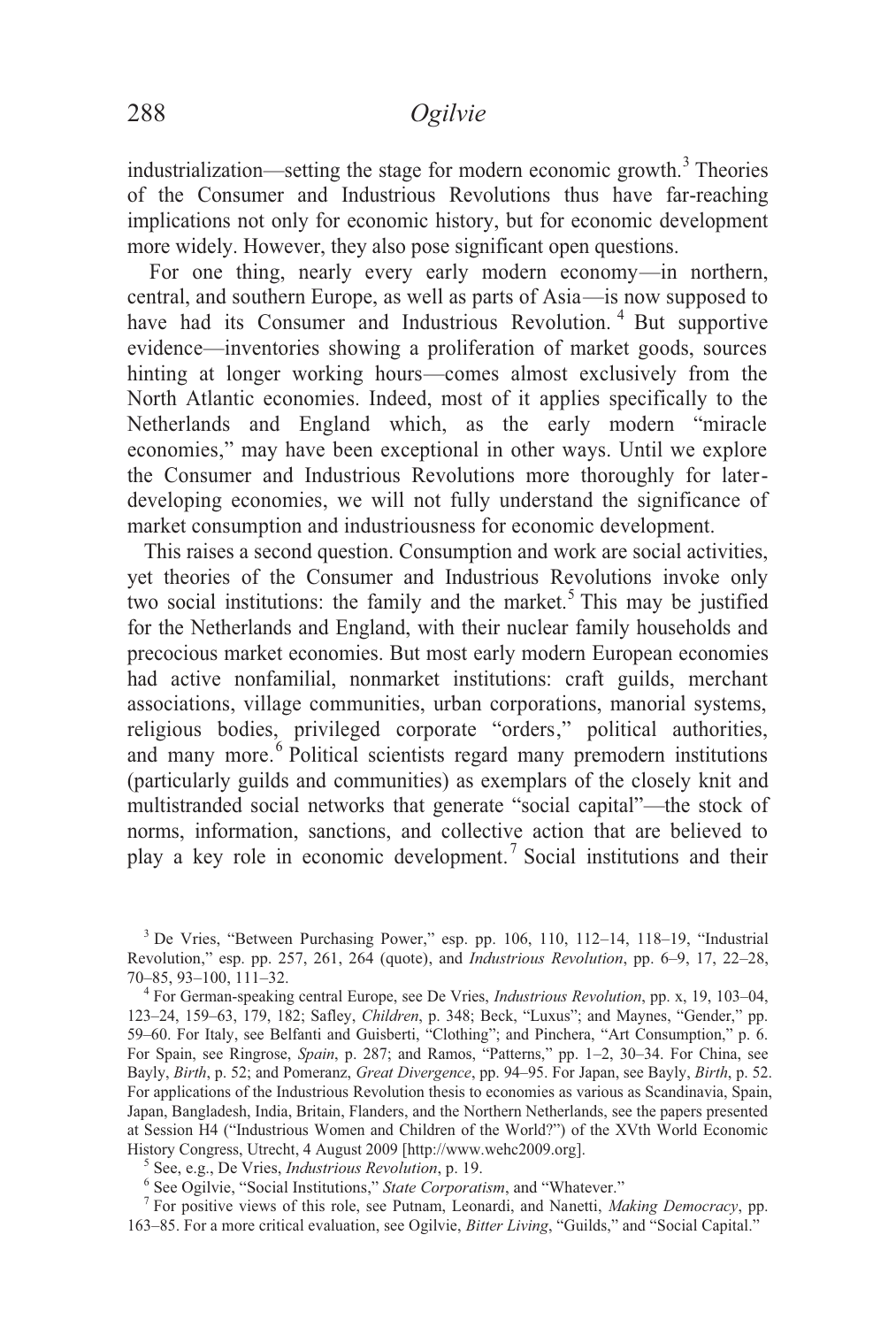associated social capital varied greatly across early modern Europe. How, then, did they affect the Consumer and Industrious Revolutions?

This leads to a third open question. These early modern "revolutions" are supposed to have been spearheaded by females, who increasingly purchased clothes and comestibles in the market, using cash they earned from reallocating time from unpaid household work to market jobs.<sup>8</sup> This might seem perfectly consistent with what we know about the Netherlands and England, where early modern travelers remarked on the astonishing degree of freedom manifested by Dutch females,<sup>9</sup> and the Duke of Württemberg wrote on his 1598 visit to England that "the women have much more liberty than perhaps in any other place; they also know well how to make use of it, for they go out dressed in exceedingly fine clothes . . . [England is] a paradise for women, a prison for servants, and a hell or purgatory for horses . . . for the females have great liberty and are almost like masters, whilst the poor horses are worked very hard."<sup>10</sup> But in most early modern European economies, women faced a huge array of institutional constraints on their work and consumption choices. Did these widely varying restrictions on women have no impact on the Consumer and Industrious Revolutions?

This study addresses these questions by focusing on an economy in late-developing central Europe which, although market-oriented in many ways, had strong nonmarket social institutions and significant constraints on women. The southwest German territory of Württemberg differed from the Netherlands and England, but resembled many other parts of continental Europe, in the enduring powers of its guilds, communities, and local religious institutions. Württemberg retained occupational guilds until 1862, not just in traditional handicrafts, but also in export-oriented proto-industries, shopkeeping, and merchant trading.<sup>11</sup> Württemberg also had powerful local communities, whose courts, councils, officials, and citizens' assemblies monitored and regulated work, leisure, consumption, education, marriage, sexuality, and economic transactions.12 Württemberg established local church courts in the 1640s which remained active until c. 1890, imposed fines and

<sup>&</sup>lt;sup>8</sup> De Vries, "Industrial Revolution," p. 261; McKendrick, "Home Demand," pp. 199–200; and Berg, *Age*, pp. 169–72.

<sup>&</sup>lt;sup>9</sup> See the quotations in Laurence, "English Women," pp. 129–35; and Schama, *Embarrassment*, pp. 404, 407–12; and the evidence in Van den Heuvel, *Women*; Van Nederveen

Meerkerk, *Draad*; and Schmidt, "Survival Strategies."<br><sup>10</sup> Frederick Duke of Wirtemberg, "A true and faithful narrative of the bathing excursion," in<br>Rye, *England*, pp. 7, 14.

<sup>&</sup>lt;sup>11</sup> See Medick, *Weben*, esp. pp. 65–140; and Ogilvie, *State Corporatism*, pp. 72–79, 106–11, 419–37, and "Guilds."

<sup>&</sup>lt;sup>12</sup> Ogilvie, *State Corporatism*, pp. 42–72; Sabean, *Property*, pp. 106, 109, 148, 160–61; and Warde, "Law," esp. p. 22.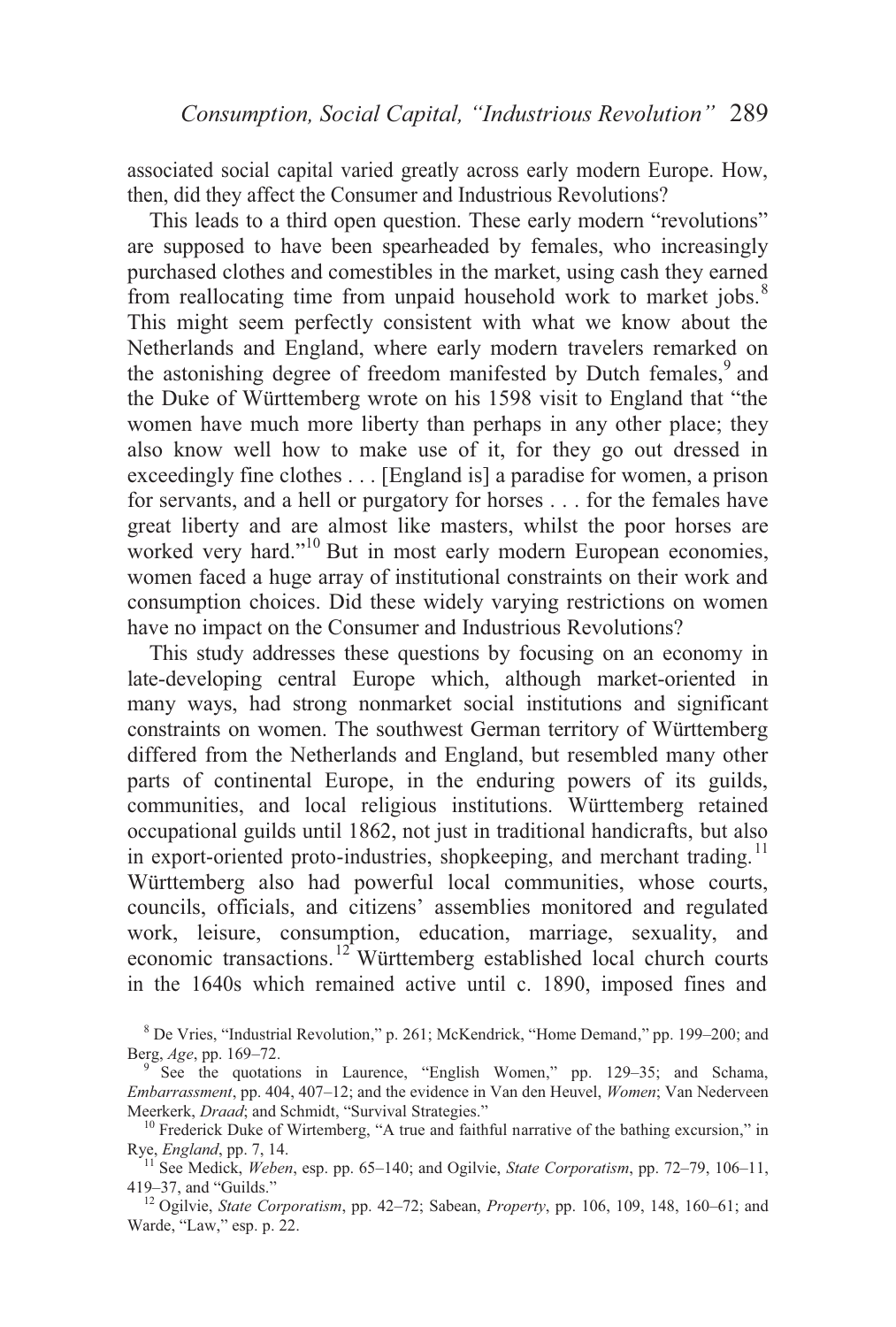# 290 *Ogilvie*

incarceration as well as religious penances, and closely regulated work, consumption, sociability, sexuality, poor relief, and cultural practices.<sup>13</sup> Detailed micro-studies have shown how these guilds, communities, and religious institutions generated a rich "social capital" of shared norms, information, sanctions, and collective action, which significantly influenced the economic options of an otherwise highly market-oriented population. 14 Württemberg is thus a good test case for exploring the Consumer and Industrious Revolutions in a late-developing economy permeated by the "social capital" of nonmarket institutions.

What would we expect to observe if "social capital" affected the Consumer and Industrious Revolutions? For one thing, traditional institutions often enforce social norms about labor, particularly for women, youths, and the laboring poor. So the first section of this article examines whether social institutions, by regulating work and wages, observably changed people's incentives and capacity to reallocate time from household to market production. Traditional institutions also often enforce social norms about commerce—who can trade, in what goods, in what ways. The second section of the article therefore explores whether social institutions, by regulating commerce, affected how retailers made new market wares available to wider social strata. Traditional institutions also typically impose social norms about the quantity, quality, and style of consumption deemed appropriate for particular social groups—particularly women and the lower orders. The third section therefore investigates whether sumptuary controls observably affected people's consumption practices. Finally, traditional institutions often enforce norms about gender roles and household authority. The fourth section of the article therefore examines whether nonfamilial institutions, by intervening in family conflicts, observably altered women's ability to increase market work and market consumption.

#### SOCIAL CAPITAL AND "INDUSTRIOUSNESS"

 For the Industrious Revolution to succeed, economic agents mainly active in household production and leisure—particularly women—had to be free to shift to market employments. They also had to be offered remuneration that motivated them to make this move. Historians of the Netherlands and England have pointed out two of the institutional preconditions for this to happen: a family system permitting women to work outside the household, and labor markets for both sexes. These two

<sup>&</sup>lt;sup>13</sup> Ogilvie, *Bitter Living*, pp. 22–36.<br><sup>14</sup> See Maisch, *Notdürftiger Unterhalt*; Medick, *Weben*; Ogilvie, *State Corporatism* and *Bitter Living*; Sabean, *Property*; and Warde, "Law."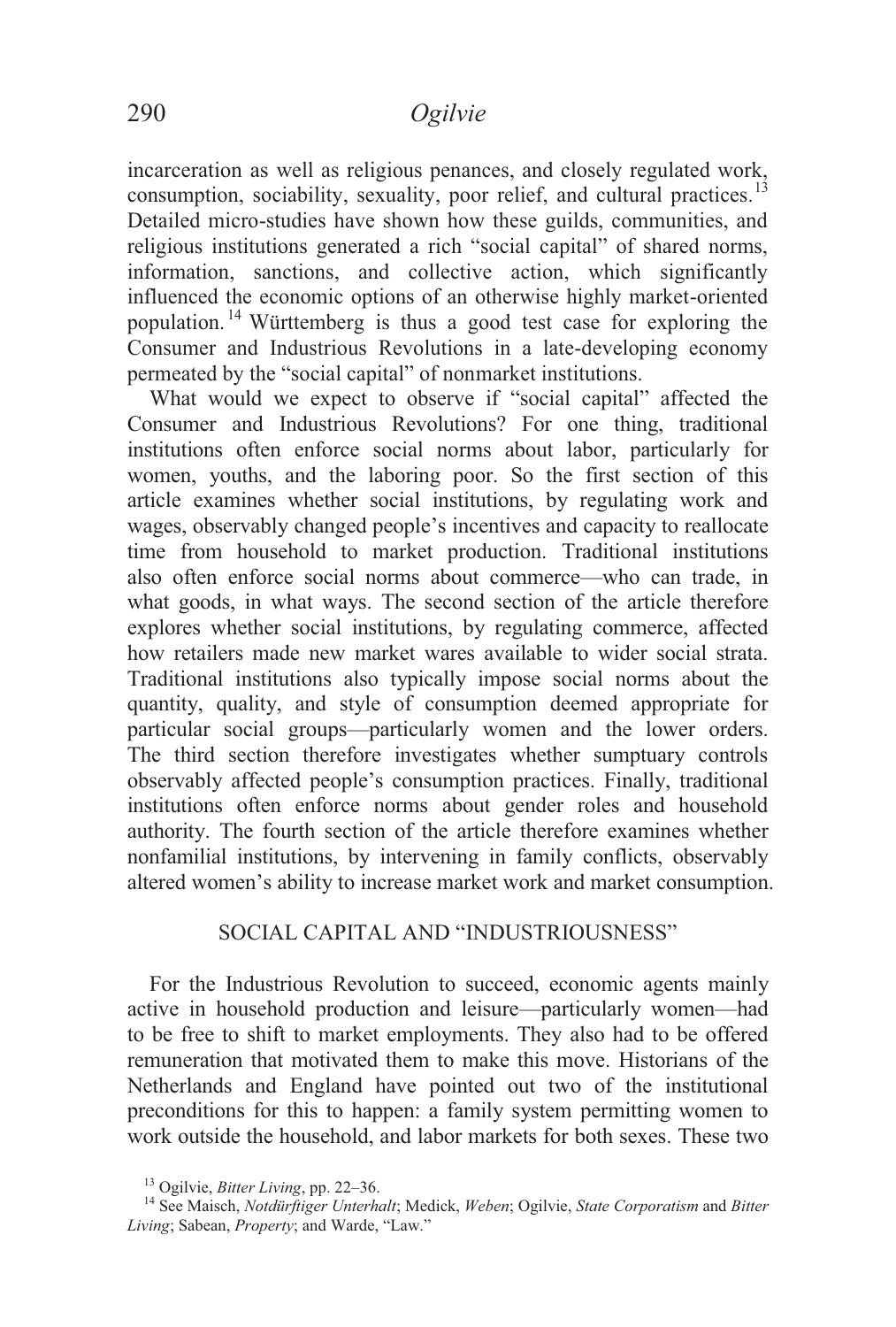conditions were satisfied under the European Marriage Pattern.<sup>15</sup> But other institutions also affected the extent to which women could shift from household to market, as we see by broadening the analysis to other parts of Europe.

 Württemberg had all the hallmarks of the European Marriage Pattern —late female marriage, high female celibacy, low fertility, small and simple nuclear family households.<sup>16</sup> Had the family system been all that mattered, low sex ratios and high female celibacy should have created generous labor market opportunities for women.

 Women in Württemberg did often work in the market, as I have shown in detail elsewhere. But the jobs they did and the wages they earned were affected by institutions other than family and market.  $17$ For one thing, community officials and courts often ordered women to work inside households for husbands, parents, or masters rather than taking market employment. Married women shifting from household to market work were important to any Industrious Revolution, but in Württemberg they encountered obstacles from community institutions. Thus, for instance, in 1742 the Ebhausen village court ordered a knitter's wife who was working independently to return to her prodigal husband. <sup>18</sup> Likewise, in 1793 a Wildberg citizen complained that the wife of an itinerant basketmaker was collecting rags for a village paper miller without an official license, whereupon the communal assembly ordered the village to eject the couple.<sup>19</sup>

The Industrious Revolution also depended on unmarried women shifting from household production for fathers or masters (who also provided their clothes and comestibles) to market production in which they earned their own money (and controlled their own consumption choices). <sup>20</sup> In societies such as Württemberg, however, independent unmarried women were given an especially pejorative name—*Eigenbrötlerinnen* (literally "own-breaders")—and were routinely harassed. Communities tolerated them only as long as they did not encroach on guild privileges, demand wages above the legally fixed rate, deprive male relatives of household labor, take risks that might burden the welfare system, annoy respectable citizens, or violate other social norms. In 1646, for example, when a Wildberg citizen complained

<sup>&</sup>lt;sup>15</sup> De Vries, *Industrious Revolution*, pp. 9–19.<br><sup>16</sup> Ogilvie, *Bitter Living*, 40–67; and in the full-length, electronic version of the present article, Ogilvie, "Consumption," pp. 5–6 (with Table 1).

<sup>&</sup>lt;sup>17</sup> Ogilvie, *Bitter Living*, "Social Capital," and "Women and Proto-Industrialisation." <sup>18</sup> Pfarrarchiv Ebhausen [henceforth PAE], vol. III, fol. 166r, 27.4.1742.

<sup>19</sup> HStAS A573 Bü. 100, fol. 28r-v, 1793.

<sup>20</sup> De Vries, *Industrious Revolution*, pp. 86, 97, 100–02, 105–09, 128, 142–43, 151, 168, 178, 187–88.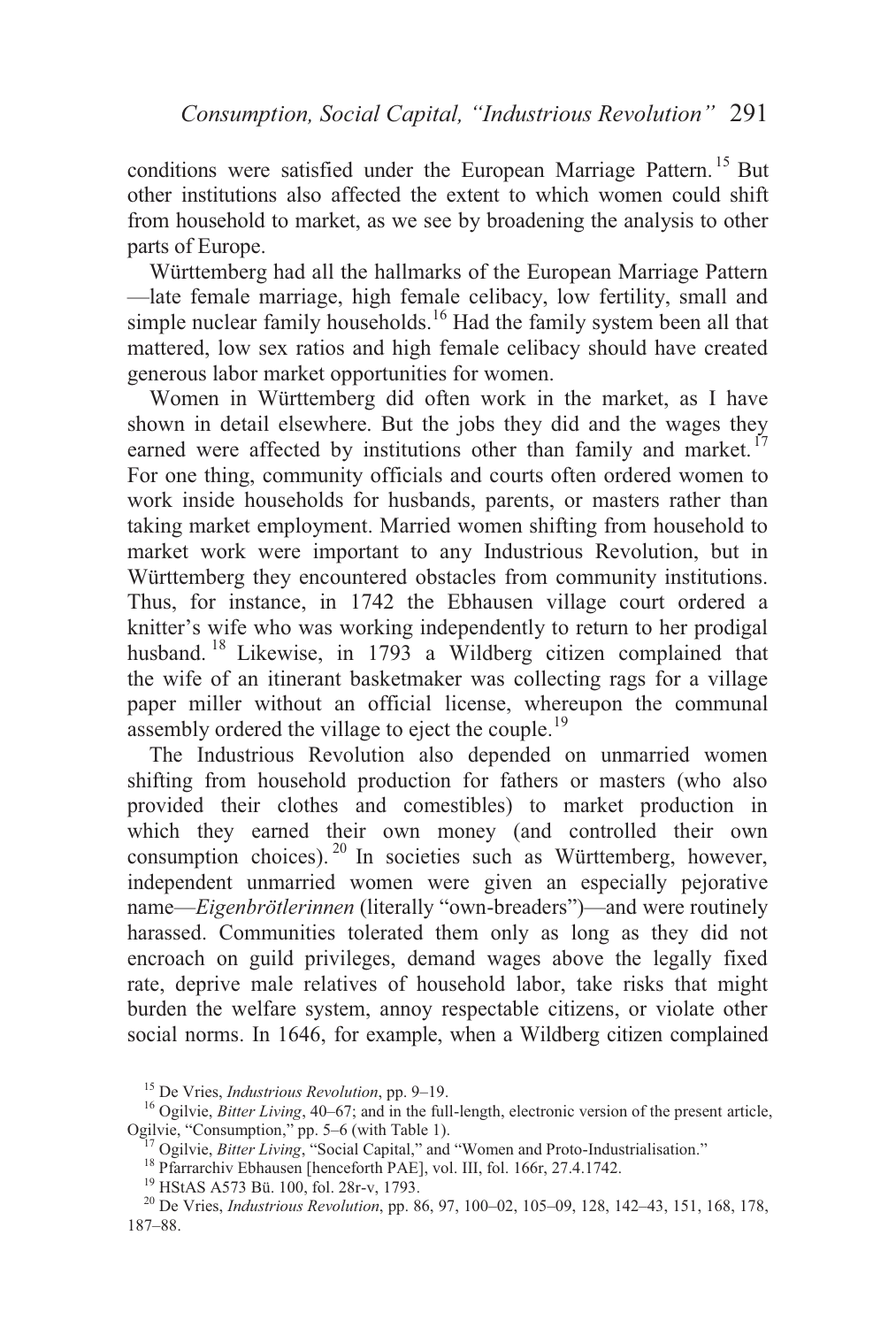that "several unmarried girls are lodging with several citizens here, and should, in his view, be instructed to engage themselves to masters," the community assembly immediately ordered all *Eigenbrötlerinnen* to take service within three weeks on pain of a fine of 3 Gulden (almost one year's earnings for a maidservant).<sup>21</sup> It was not uncommon for an *Eigenbrötlerin* to be ordered, like Barbara Waltz in 1687, "either to enter into service or, if she has an honorable offer, to get married."<sup>22</sup> *Eigenbrötlerinnen* who refused to shift back from market to household production could be ordered to leave the community, as in 1687 when the Ebhausen church court "summoned Barbara Hilber on account of her *Eigenbrötlen* [own-breading]" and "ordered her out of the hamlet,"<sup>23</sup> in 1717 when three Ebhausen *Eigenbrötlerinnen* were instructed to "move away within eight days,"24 or in 1752 when Barbara Kleiner was reported to the Wildberg court by her landlord for working independently as a lodger "although she could work as a servant," and was promptly ordered "to refrain from *Eigenbrötlen*, and instead enter into a proper job as a servant; otherwise she shall be driven out of the town by order of the authorities."<sup>25</sup> Communities restricted the market production even of quite mature spinsters, such as the 45-year-old Friderika Mohlin who in 1796 moved into lodgings to earn her living as a seamstress, but was ordered by the communal court "to betake herself back into her father's house."<sup>26</sup> Many Württemberg women did work in the market, but many others were prevented from doing so by the officials, courts, and assemblies of the communities they lived in. Such institutional obstacles inevitably limited women's ability to contribute to any revolution in industriousness.

 Even when women were allowed to work, institutional controls limited what they could earn. Württemberg, like many other premodern European societies, set legal wage ceilings for servants and laborers.<sup>27</sup> The legislation was issued by the state, but the specific wage-rates were set by each community—that is, by male employers, since it was they who manned community institutions.<sup>28</sup> Community courts also enforced the wage ceilings. To give just one example, in 1619 Hans Drescher

<sup>&</sup>lt;sup>21</sup> Hauptstaatsarchiv Stuttgart [henceforth HStAS] A573 Bü. 86, fol. 265r, 24.11.1646. For the full German text of quotations from archival sources, see the references in the full-length, electronic version of the present article, Ogilvie, "Consumption." 22 PAE KKP, vol. I, fol. 28v, 2.2.1687.

<sup>23</sup> PAE KKP, vol. I, fol. 32r, 9.12.1687.

<sup>24</sup> PAE KKP, vol. III, fol. 16, 16.4.1717.

<sup>25</sup> HStAS A573 Bü. 95, fol. 31v, 14.12.1752.

<sup>26</sup> HStAS A573 Bü. 62, fol. 24r-v, 18.1.1796.

<sup>&</sup>lt;sup>27</sup> Ogilvie, *Bitter Living*, pp. 109–15, including examples from German economies other than Württemberg.

 $^{28}$  See, e.g., HStAS A573 Bü. 5280, fol. 46r, 9.3.1654.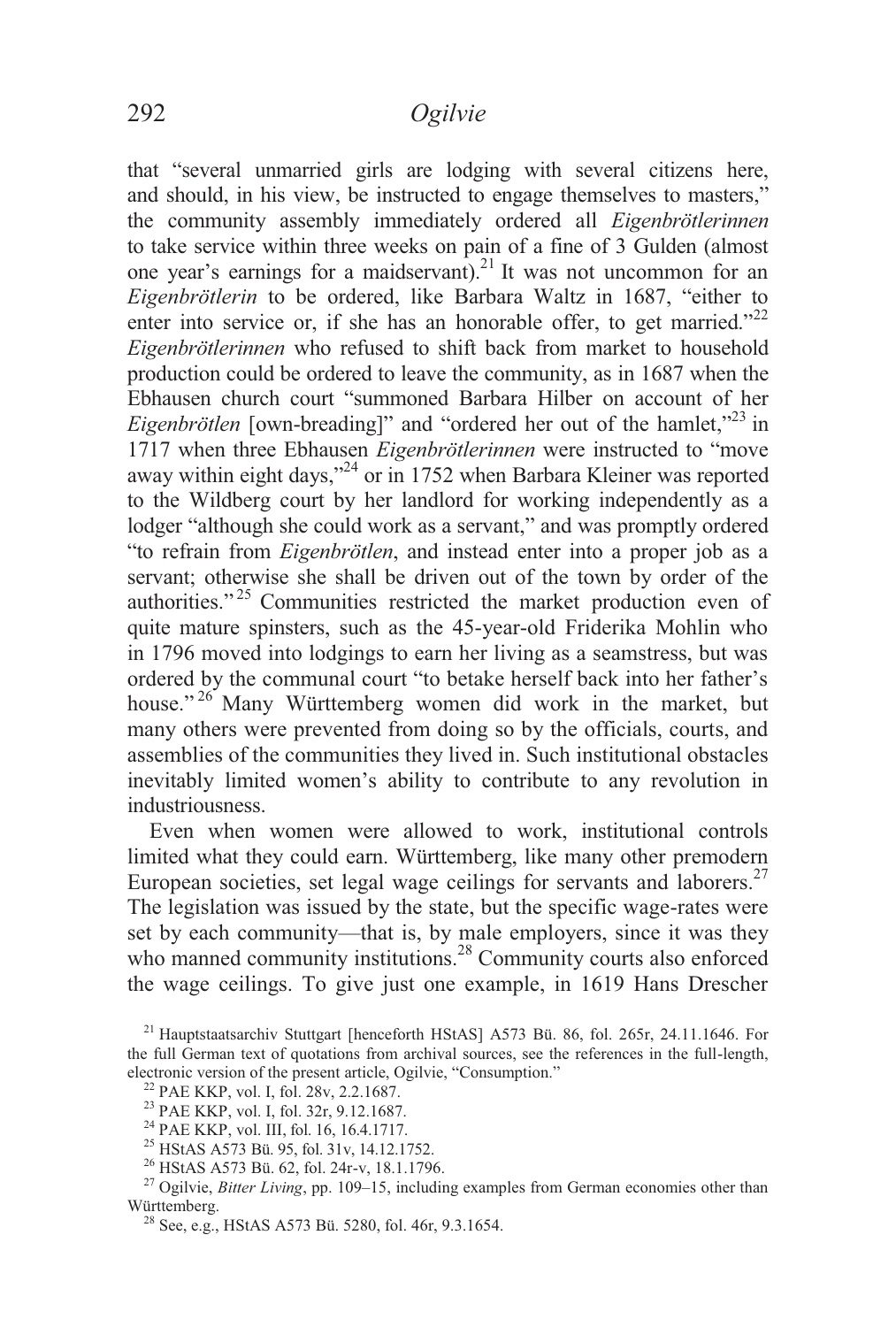demanded in the Wildberg community court that Burckhard Schlaiffer's wife "be punished according to the national ordinance" because she "enticed away a [maid]servant whom Drescher had at his place for several years during the inflation period."<sup>29</sup> Unsurprisingly, with such communal enforcement, comparisons between ordinances and actual wages paid reveal few violations.<sup>30</sup>

 Württemberg resembled certain other European economies in fixing wage ceilings for both sexes, but setting them disproportionately lower for women.<sup>31</sup> As I have shown in detail in earlier publications, wage ordinances in Württemberg and other parts of southern Germany prescribed a ratio of about 0.3 between female and male wages. Surviving wage records indicate this was approximately the ratio paid. This was much lower than the 0.6–0.7 female-male productivity ratio in manual labor, the 0.64 calorie-consumption ratio observed in developing economies, or the 0.6–0.7 ratio of wages actually paid in early modern England.<sup>32</sup>

 Wage ceilings were also imposed in spinning, another major market employment for women. Male employers—the weavers and the dyers used their guilds to fix legal ceilings on spinners' piece-rates. Spinners who charged above the ceiling had their yarn confiscated, and weavers who paid above the ceiling—e.g., to secure scarce spinning labor or obtain finer yarn—were subjected to whispering campaigns in the community and fined by the guild. $33$ 

 Community and guild institutions thus enabled employers to fix wages, reducing potential earnings. This in turn reduced the incentives for wageworkers—particularly women—to reallocate time to market work, and thus their ability to consume market goods.

A third way social capital affected "industriousness" in Württemberg was through controlling permission to do particular jobs. Women's physical capacities and domestic responsibilities made them more productive, on average, in industrial and service activities than in farming and laboring. But all guilds in Württemberg banned female apprentices, denying women formal vocational training.34 Guilds forbade a married or widowed woman to practice any trade unless her husband held the

<sup>&</sup>lt;sup>29</sup> HStAS A573 Bü. 15, fol. 436r, 2.12.1619.<br><sup>30</sup> Dürr, *Mägde*, pp. 125–29, 151; and Ogilvie, *Bitter Living*, pp. 109–15.

<sup>&</sup>lt;sup>31</sup> Penn, "Female Wage Earners," pp. 4–5, 7, 9, 13; and Ogilvie, *Bitter Living*, pp. 287–95.<br><sup>32</sup> See the full-length, electronic version of the present article, Ogilvie, "Consumption," pp. 8–10

<sup>(</sup>with Table 2); and the detailed discussion of the literature in Ogilvie, *Bitter Living*, pp. 111–14, <sup>287</sup>–89. 33 Ogilvie, "Women and Proto-Industrialisation," pp. 86–88, *State Corporatism*, pp. 354–55,

and *Bitter Living*, pp. 292, 305–08. 34 Ogilvie, *Bitter Living*, chap. 3.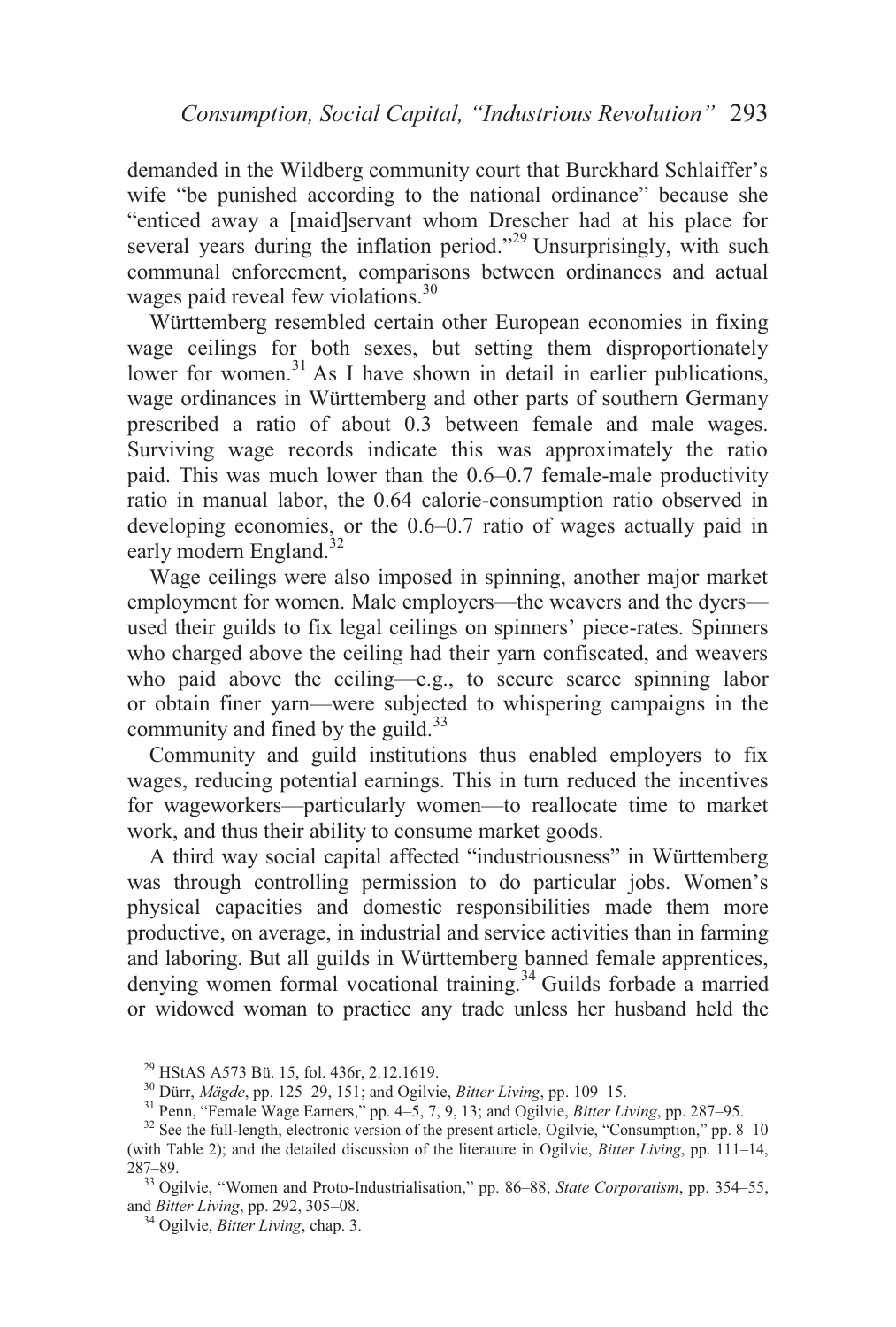appropriate guild license, and communal courts enforced guild complaints if she tried to practice one illegally. <sup>35</sup> Even within a master's own household, guilds excluded daughters and maidservants from core tasks, as in 1669 when the Wildberg weaver Hannß Schrotter was fined three weeks' earnings because he "set his servant girl behind the loom and had her weave."<sup>36</sup>

In principle, textile proto-industries created opportunities for women to increase their "industriousness," in relatively low-skilled and physically undemanding work such as wool combing, yarn spinning, or warp making. But proto-industrial guilds reserved all but the most poorly paid auxiliary tasks for male masters, journeymen and apprentices. Weaving itself was forbidden to women other than masters' wives, and the guild fined illegal female weavers and anyone who employed them.<sup>37</sup> Dyeing, too, was the preserve of the dyers' guilds, which excluded all women except for masters' wives and widows. Even an auxiliary task such as warp-making was prohibited on pain of a fine of 3–6 Gulden (1–2 years' wages for a local maidservant), so as to protect the livelihoods of guild masters, and "in order that such daughters might be kept to other and necessary domestic tasks and business, or be caused to enter into honorable service."<sup>38</sup> Guilds in nearly all other trades imposed similar restrictions. This left spinning, farming, and laboring as the only major employments in which women could work freely.

 The economic impact of such institutional constraints can be seen in a database of 2,828 observations of women and men working, extracted from c. 7,000 pages of court records for two Württemberg communities between 1646 and 1800, which I have analyzed in a series of previous publications. 39 The institutional constraints we have discussed did not prevent women from working in the market, as shown by the fact that in this database less than one-third of all observed work by females was in household production (housework, care, and healing). But the most important market activities for women, this database shows, were not the industrial and commercial occupations most suited to female physical capacities and domestic responsibilities. Rather, they were those that were unguilded, particularly farmwork and day laboring,

<sup>&</sup>lt;sup>35</sup> See the examples in Ogilvie, "Verheiratete Frauen" and *Bitter Living*, chaps. 4–5.<br><sup>36</sup> HStAS A573 Bü. 92, fol. 5v, 1.11.1669. For further examples of such prohibitions, see<br>Ogilvie, *Bitter Living*, pp. 109–15.

<sup>&</sup>lt;sup>37</sup> For examples, see Ogilvie, "Guilds," pp. 304–07.<br><sup>38</sup> Troeltsch, *Calwer Zeughandlungskompagnie*, pp. 435–53; here article 20, p. 446.<br><sup>39</sup> For detailed discussion of this database and its results, see Ogilvie, *Bitt* Capital," "Women and Labor Markets," and "Verheiratete Frauen." On the quantitative results relevant to the Industrious Revolution, see the full-length, electronic version of the present article, Ogilvie, "Consumption," pp. 12–14.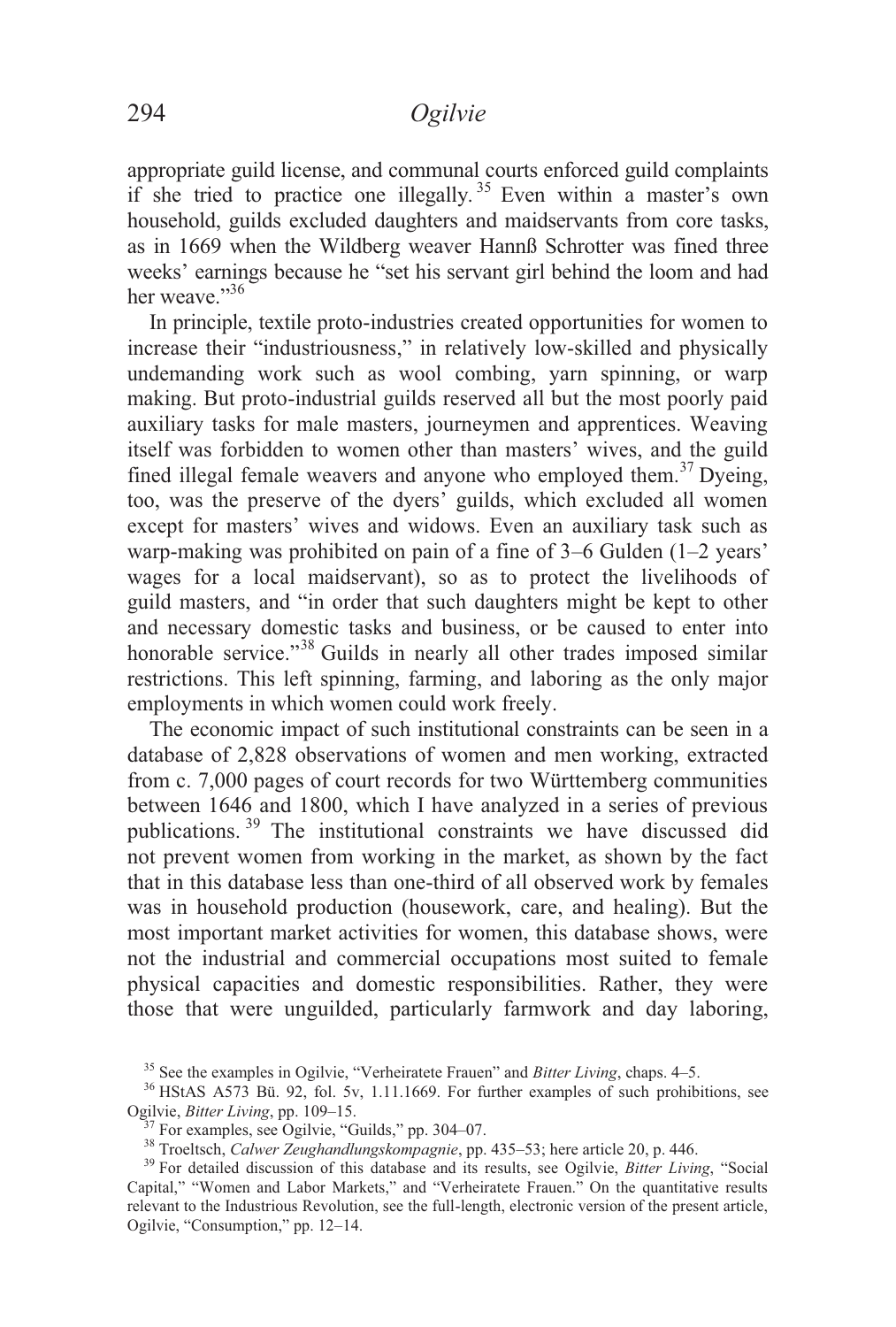which together made up nearly one-third of all observed work by females. All industrial sectors combined (craft, proto-industry, spinning, and milling) made up only one-fifth of women's observed work in this substantial database, compared to nearly one-third for men. Within industry, men carried out 90 percent of guilded activities, women 90 percent of unguilded ones. It was easier for women to get jobs doing heavy farm work and manual labor than to break into the male preserve of guilded industry.40 Institutional barriers thus prevented some women from market work altogether, and forced many others into heavy labor at which they were unproductive and earned low wages. This inevitably stifled market "industriousness" by females, and the market consumption it might have fuelled.

 Religious institutions also affected how industrious people could be. Spinners, for instance, sought to minimize their costs by organizing nocturnal spinning bees (*Spinnstuben*) to share light and reduce tedium. But male citizens used community councils and church courts to outlaw such gatherings, which they saw as fostering gossip and sexual license.<sup>41</sup> Barring spinning bees increased spinners' costs, however, as Michel Kuch's wife pointed out in 1734 to the Ebhausen church court, explaining that "[working] alone she does not earn her lighting costs."<sup>42</sup>

Sabbath regulations operated analogously, prohibiting "all business (*Geschäft*) in house and field, inside and outside the village," not just on Sundays, but also on Saturday nights, Days of Prayer and Repentance, and other holy days.<sup>43</sup> Constables, watchmen, and gate wards were adjured to keep a diligent eye out for Sabbath work, <sup>44</sup> and special officers called *Kirchenrüger* were appointed by the communal church courts to patrol the streets, carry out internal inspections of suspect households, and "eavesdrop among the houses."<sup>45</sup> Ordinary citizens who failed to report neighbors' Sabbath work were punished.46

 Complaints in local records show that Sabbath prohibitions were binding constraints on rural people who wanted to allocate more time

- 43 PAE KKP, vol. V, p. 111, 6.5.1759; see also PAE KKP, vol. II, fol. 121v, 2.3.1714.
- 44 Pfarrarchiv Wildberg KKP [henceforth PAW], vol. I, fol. 204r, 18.11.1659.
- 45 PAW KKP, vol. V, fol. 341v, 17.2.1717.

<sup>40</sup> Ogilvie, *Bitter Living*, pp. 320–52. 41 See Medick, "Village Spinning Bees"; Ogilvie, *Bitter Living*, pp. 29, 31, 116, 118, 121–23, 126, 166, 184–85, 208, 241, 274, 277, 284, 313, and "Social Capital," p. 355. 42 PAE KKP, vol. III, fol. 178r, 28.2.1734.

 $^{46}$  For example, see PAE KKP, vol. II, fol. 34r, 12.8.1706; and PAE KKP, vol. VI, fol. 31r, 5.11.1777. On the legal obligation to report offences in early modern German societies, see Dürr, *Mägde*, pp. 247–48; and Ulbrich, *Shulamit*, p. 243.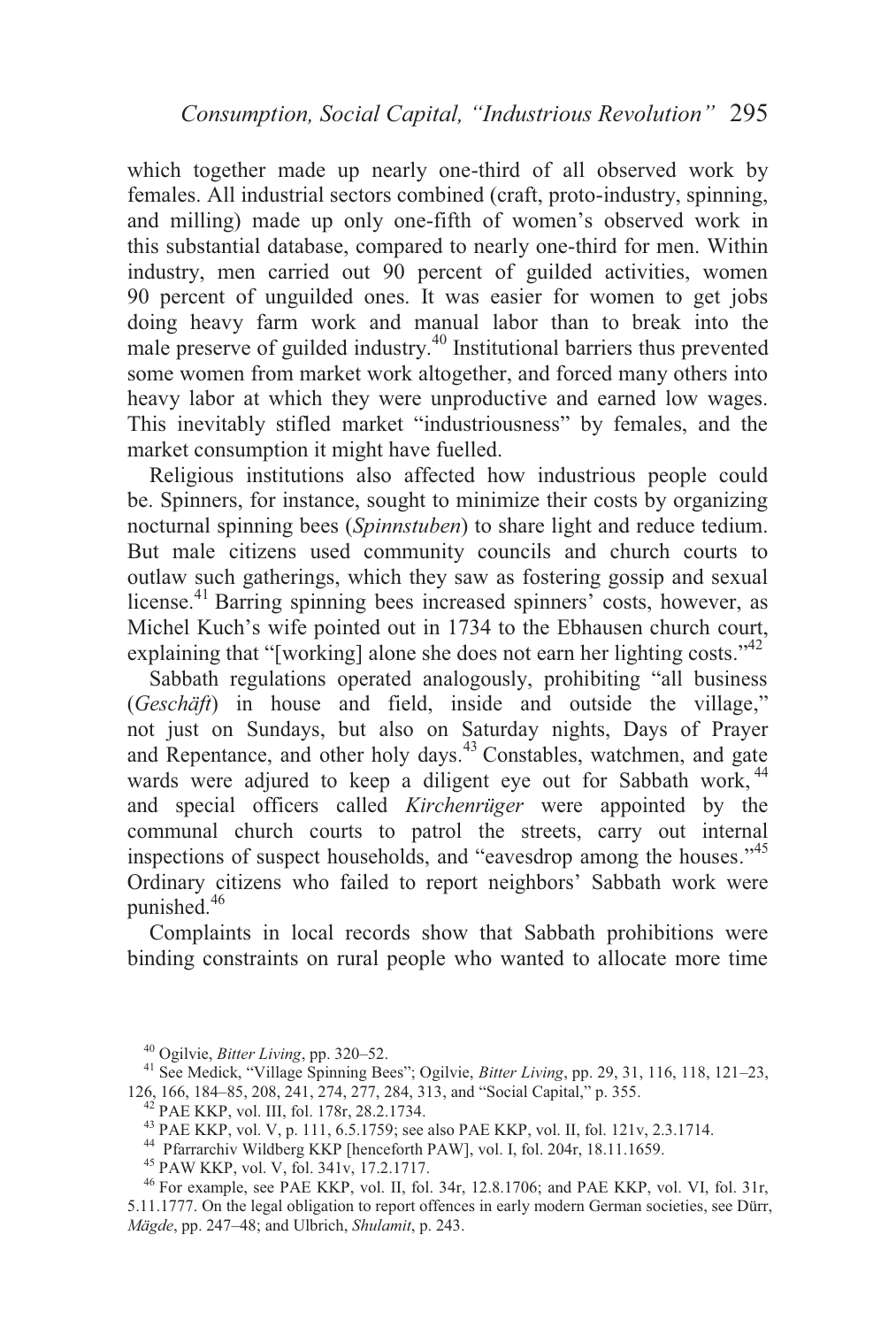# 296 *Ogilvie*

|                           | <b>Total Cases</b> | Percent Female |  |  |  |
|---------------------------|--------------------|----------------|--|--|--|
| Village or town location: |                    |                |  |  |  |
| Villages                  | 547                | 24             |  |  |  |
| Towns                     | 665                | 16             |  |  |  |
| Unknown                   | $\overline{2}$     | $\mathbf{0}$   |  |  |  |
| Quarter-century:          |                    |                |  |  |  |
| 1646-1673                 | 212                | 19             |  |  |  |
| 1674-1700                 | 298                | 16             |  |  |  |
| 1700-1724                 | 352                | 24             |  |  |  |
| 1725-1749                 | 223                | 19             |  |  |  |
| 1750-1774                 | 111                | 18             |  |  |  |
| 1775-1799                 | 18                 | 11             |  |  |  |
| Total                     | 1214               | 19             |  |  |  |

| TARLE <sub>1</sub>                                        |
|-----------------------------------------------------------|
| PROSECUTIONS FOR SABBATH WORK IN COMMUNITY CHURCH COURTS, |
| WILDBERG 1646–1800 AND EBHAUSEN 1674–1800                 |

*Note:* First two "quarter-centuries" are defined with respect to beginning dates of church court records for Wildberg (1646) and Ebhausen (1674) respectively.

*Sources:* PAW KKP, vols. I–VII (1646–1800); and PAE KKP, vols. I–VII (1674–1800).

to market production.<sup>47</sup> As Table 1 shows, between 1646 and 1800 two small Württemberg communities penalized more than 1,200 cases of people working at prohibited times. 48 This was one way social institutions restricted male industriousness more than female, since 81 percent of those prosecuted were men.<sup>49</sup> Sabbath regulation actually increased up to c. 1750, and even in the 1750–1775 period was still quite intense. Not until October 1799 did the government proclaim that "on what have hitherto been holy days, church services shall now be held only in the mornings, and outside those hours it shall be permitted to pursue occupations, businesses, and trades, both before and after the church service."50 Throughout the period postulated for the Industrious Revolution, therefore, Württemberg's religious institutions limited people's capacity to intensify their industriousness and, by implication, to consume more market goods.

 This is not to say that all early modern European societies were like Württemberg. Many parts of central, eastern-central, southern, and

 $^{47}$  See, for instance, PAE KKP, vol. II, fol. 46v, 16.9.1708; PAE KKP, vol. II, fol. 61v, 24.1.1710; and PAE KKP, vol. II, fol. 146r, 31.1.1716. 48 Ogilvie, *Bitter Living*, p. 25 (table 1.2). 49 Ibid., p. 24.

<sup>50</sup> PAW KKP, vol. VIII, fol. 118v, 11.10.1799.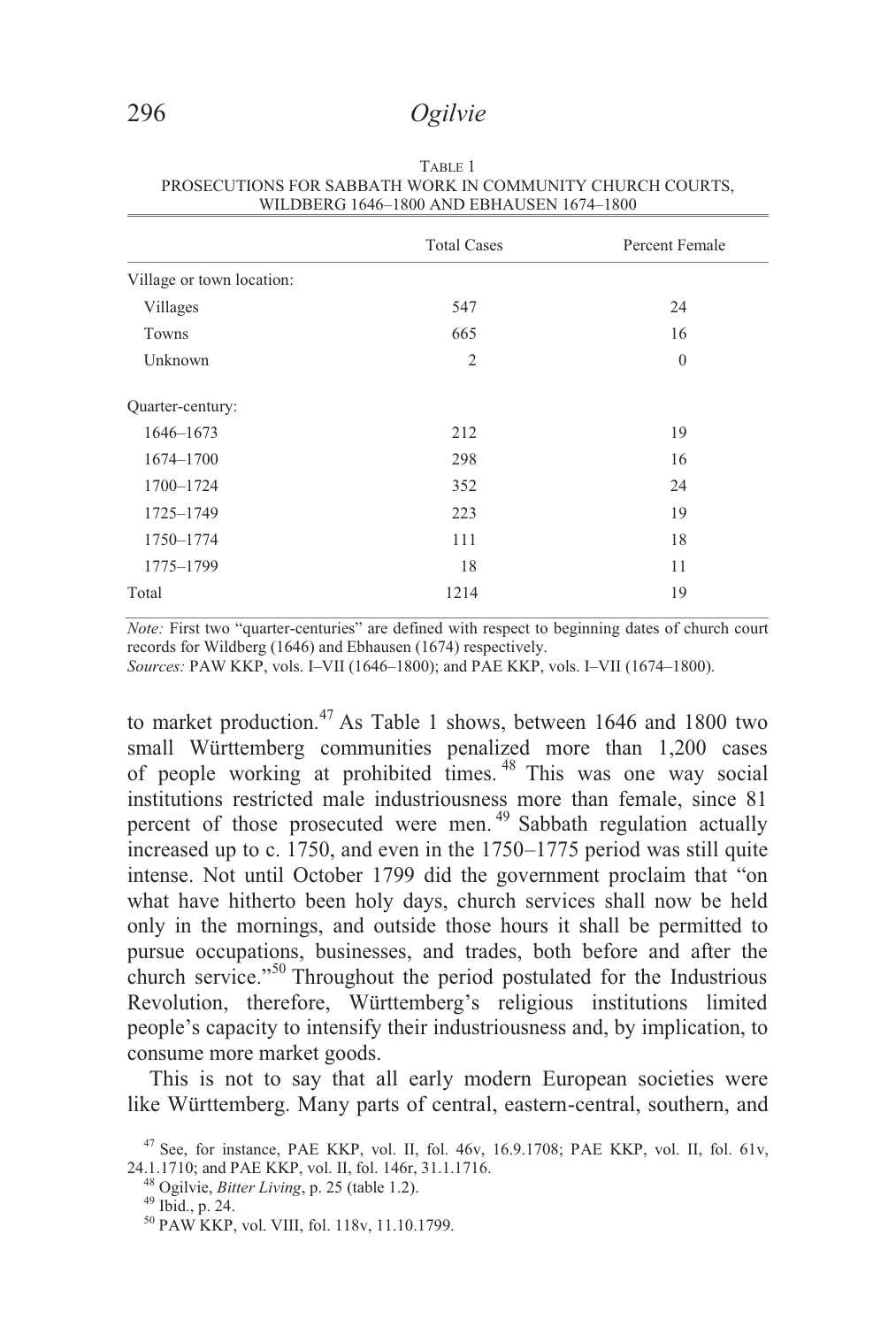Nordic Europe did resemble Württemberg, in seeing church, state, and community institutions intensifying "social disciplining"—including economic regulation—between 1600 and 1800. But other European societies—particularly, but not exclusively, on the North Atlantic seaboard—implemented social disciplining sporadically if at all.<sup>51</sup> Many European economies also had strong guilds into the later eighteenth century. But in England and the Low Countries, guilds regulated fewer occupations, were absent from many towns and villages, and progressively liberalized between 1650 and 1800. 52 Local communities, as well, varied across Europe in their control over women's residence, work, wages, and sociability.<sup>53</sup> The scholarship on "social" disciplining," guilds, communities, and women's history all converge in observing an earlier and more thorough relaxation of institutional controls in the Low Countries, England, northern France, and a few other enclaves, than in central, eastern, Nordic, or southern parts of the continent.<sup>54</sup> The Industrious Revolution could proceed more easily where "social capital" relaxed, creating institutional interstices in which deviations from norms could be experimented with—particularly by women—and new work practices could be formed.

#### SOCIAL CAPITAL AND COMMERCE

 The Consumer Revolution not only needed people to shift into market work and earn more spending money; it also needed the commercial sector to bring new market wares within the reach of wider social strata. This certainly corresponds with what we know of early modern England and the Netherlands, where shops, stalls, hawkers, and peddlers proliferated alongside established merchants, lowering the

<sup>51</sup> For a comparative discussion of "social disciplining," see Ogilvie, "Every Subject," pp. 70–74. 52 On English guilds, see Clark and Slack, *English Towns*, pp. 29, 108–09, 116; Coleman, *Economy*, pp. 73–75; Ogilvie, "Guilds," pp. 46–48, 50 and "Rehabilitating the Guilds"; and Wallis, "Apprenticeship." On the Low Countries, see Davids, "Neringen" and "Guilds"; De Vries and Van der Woude, *First Modern Economy*, esp. pp. 162–63, 293, 298, 301–02, 340–41, 357, 582, 634, 638; Ogilvie, "Guilds," pp. 48–50 and "Rehabilitating the Guilds"; Schmidt, "Survival Strategies"; Soly, "Political Economy," pp. 15–16; Van den Heuvel, *Women*, pp. 24, 29, 51–53, 63, 67–68, 91–98, 147–75; and Van Nederveen Meerkerk, *Draad*, pp. 65–77, 81–88,

 $53$  Women's position in different early modern European economies is discussed in Ågren and Erickson, *Marital Economy*; Ogilvie, *Bitter Living*; Van den Heuvel, *Women*; and Van Nederveen Meerkerk, *Draad*. On the strength and impact of communal institutions on women, see Dennison and Ogilvie, "Serfdom"; Ogilvie, "Every Subject"; and Ulbrich, *Shulamit*. 54 Much of France may well have resembled England and the Low Countries in the eighteenth

century, although further comparative research would be desirable, especially on rural institutions relevant to consumption and industriousness. See De Vries, "Between Purchasing Power," p. 114 and *Industrious Revolution*, pp. x, 38, 51, 60, 88, 92–93, 96, 101–02, 106, 117–19, 124–27, 132, 134–39, 147–49, 157–61, 164–68, 179, 182–85.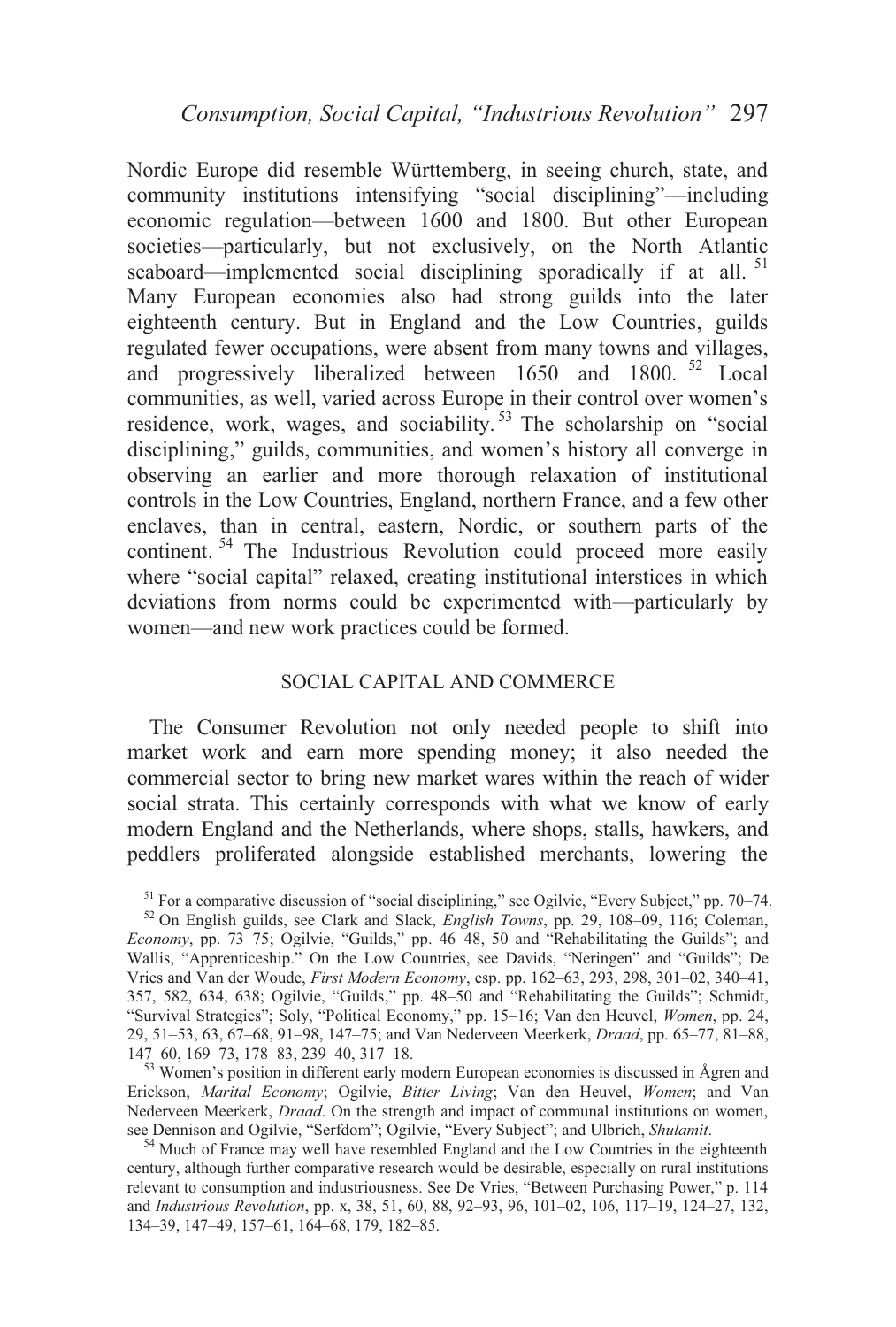transaction costs of indulging in new market wares.<sup>55</sup> But what happened where commerce was not so open? For centuries, European merchants had maintained entrenched interest groups adept at blocking new participants and competitive practices. Did these institutional privileges simply melt away in the heat of the Consumer Revolution?

Commercial change did not prove straightforward everywhere in Europe. In Württemberg, for instance, trade in most agricultural and industrial goods was legally reserved for their immediate producers until well past 1800. Middlemen (and -women) were prohibited as *Fürkäufer* (regraters).<sup>56</sup> Trade in craft inputs was reserved for the relevant guild masters, and "encroaching" middlemen were penalized. The export of certain wares (e.g., proto-industrial textiles) was reserved for members of privileged merchant associations with state monopolies. Specialized commerce was restricted to a specified list of "merchants' wares" and was reserved for members of the guilds of merchants and shopkeepers. A few outsiders managed to secure guild permits or princely dispensations (*Konzessionen*), but these were granted only if one paid a fee and proved it would "correspond to the needs of the community."57

 These were not just formal regulations but were enforced in practice. Into the later eighteenth century, those who bought up foodstuffs for resale were not regarded as reducing transaction costs but instead were prosecuted as black market "regraters" encroaching on the privileges of local farmers and guildsmen. In 1764, for instance, the Wildberg community assembly was mobilized by a local baker who complained that "the so-called *Schmalzin* (lit. "Lard-Woman") is buying up grain here and there, and selling it again at a higher price on offer to the citizens here, and through this commercium is causing damage to the bakers here.<sup>58</sup> In 1793, likewise, five Wildberg citizens separately made use of the community assembly to complain that "in Liebelsberg and Schönbronn, lard is being bought up by a *Fürkaufferin* (female regrater) from Teinach." Local officials immediately sent out written reminders to all surrounding communities about the illegality of regrating, urged citizens to report every illegal middleman or -woman instantly, and

<sup>55</sup> See De Vries, *Industrious Revolution*, pp. 169–77, 180; Blondé et al., *Retailers*; Blondé and Van Damme, "Consumer and Retail 'Revolutions'"; and Van den Heuvel, *Women*, pp. 177–81,

<sup>270</sup>–73. 56 See, e.g., the prohibitions against "regrating" in HStAS A304 Bü. 968, fol. 68r-72r (19.12.1763). 57 See Ogilvie, *State Corporatism*, pp. 70–79; and Sabean, *Property*, p. 160. Quotation from

<sup>&</sup>quot;Revidirte allgemeine Gewerbe-Ordnung" (5 August 1836), in Reyscher, *Sammlung*, vol. 15.2, art. 114.  $^{58}$  HStAS A573 Bü. 95, fol. 28v, 17.12.1764; for the plainant's occupation, see PAW Bd. 7,

Eheregister, 31.10.1753.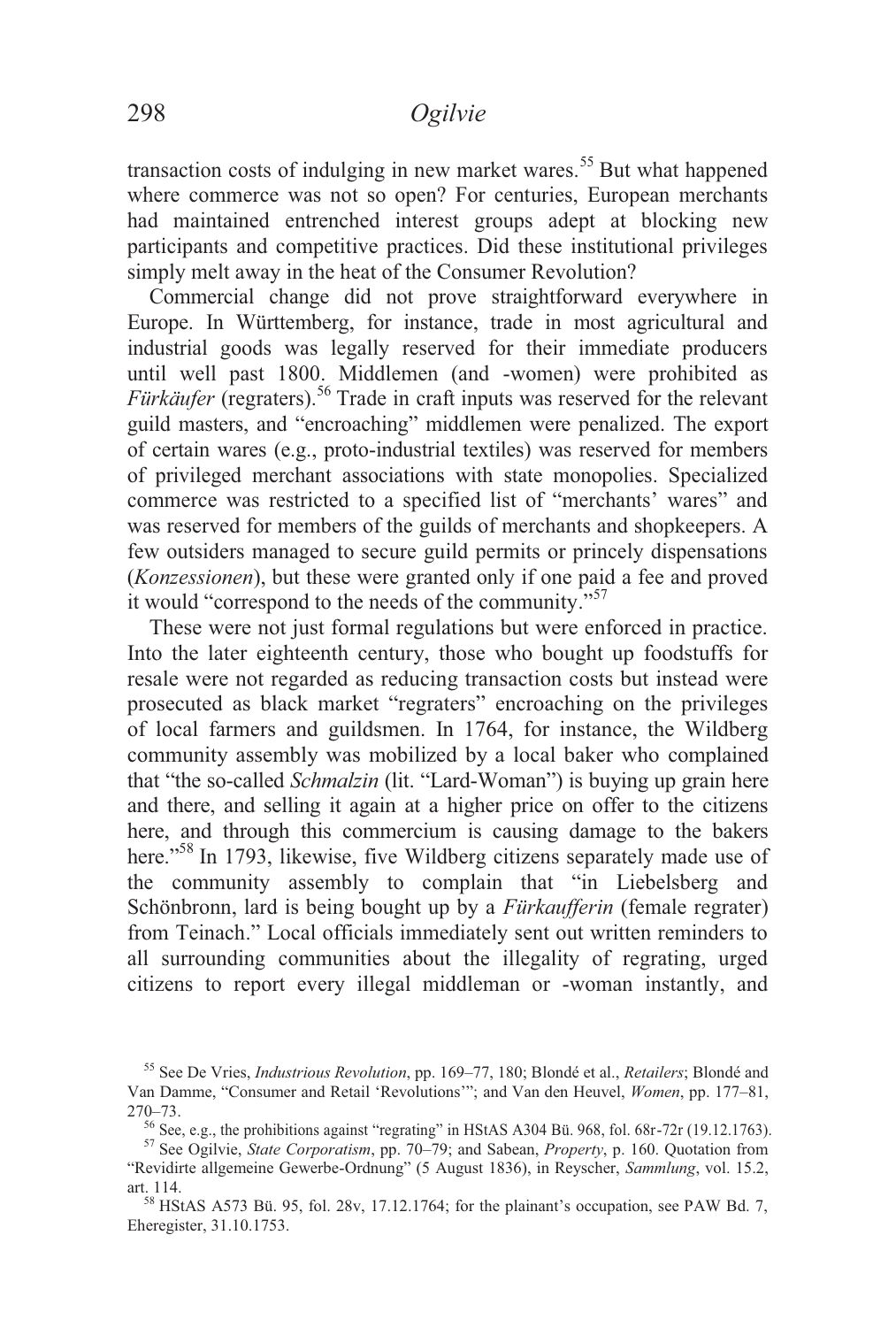instructed officials in the woman's locality to "warn her against further regrating and the penalties it involves."<sup>59</sup>

Guilds and merchant associations also restricted competition and innovation in commerce. Between 1650 and 1797 the 20–45 merchants of the exclusive Calw Worsted Trading Association prevented all outsiders from introducing new worsted varieties that would circumvent their state privileges. Conversely, when this merchant association itself tried to introduce innovations, the weavers' guilds blocked them, as in 1698 when the Wildberg guild lobbied against several merchants "who have begun to make new sorts of *Schlickh Cadiß* (lit. warp-worsted), and put them out to be woven, which they are not allowed to do."<sup>60</sup> Together, the weavers' guilds and the merchants' association hindered the introduction of innovative worsted varieties into the Württemberg market long after they had become widespread in guildless industries in France, England, and the Low Countries.<sup>61</sup>

In many other crafts, too, guilds erected barriers to simple commercial innovations such as peddling, which reduced transaction costs. A Wildberg nailsmith, for instance, complained in 1742 that a village woman was encroaching on his guild privileges by peddling nails, and got her jailed by his communal assembly.<sup>62</sup> In 1784 a guilded tawer complained that "the peddling of Jews with hides is getting so out of hand that no tawer can sell anything anymore"; the communal assembly and the district authorities responded with prohibitions and penalties.<sup>63</sup> In 1787 a guilded weaver complained that "through the peddling of the Jews he and other craftsmen are suffering much interference and weakening of their livelihoods." His complaint led the community assembly to threaten a 20 *Reichstaler* fine to anyone buying from Jews.<sup>64</sup>

Even for legitimate "merchants' wares" that were not the exclusive privilege of local farmers or craftsmen, shopkeepers' guilds often blocked new commercial practices. 65 Peddling and hawking were banned altogether, and shopkeepers mobilized guild officials, communal courts, and state institutions to prevent encroachment on their monopolies.<sup>66</sup> In 1652, for instance, a poor laborer's widow in Wildberg was only granted a princely dispensation to open a corner shop when she petitioned that

<sup>59</sup> HStAS A573 Bü. 100, fol. 37r, 1793.

<sup>60</sup> HStAS A573 Bü. 851 (1698-9), fols. 25r-v.

<sup>61</sup> Ogilvie, "Guilds," pp. 314–22; and Troeltsch, *Calwer Zeughandlungskompagnie*, pp. 84–86, 119, 142–43, 151–52, 161–69, 189–90. 62 HStAS A573 Bü. 95, fol. 6v, 25.1.1742.

<sup>&</sup>lt;sup>63</sup> HStAS A573 Bü. 95, fol. 22v, 2.1.1784.<br><sup>64</sup> HStAS A573 Bü. 99, fol. 67v, probable date April 1787, #197 and #198.

<sup>&</sup>lt;sup>65</sup> "Revidirte allgemeine Gewerbe-Ordnung" (5 August 1836), in Reyscher, *Sammlung*, vol. 15.2, esp. Abschnitt 3, art. 106–14. 66 Ogilvie, *Bitter Living*, pp. 167–72, 263–65.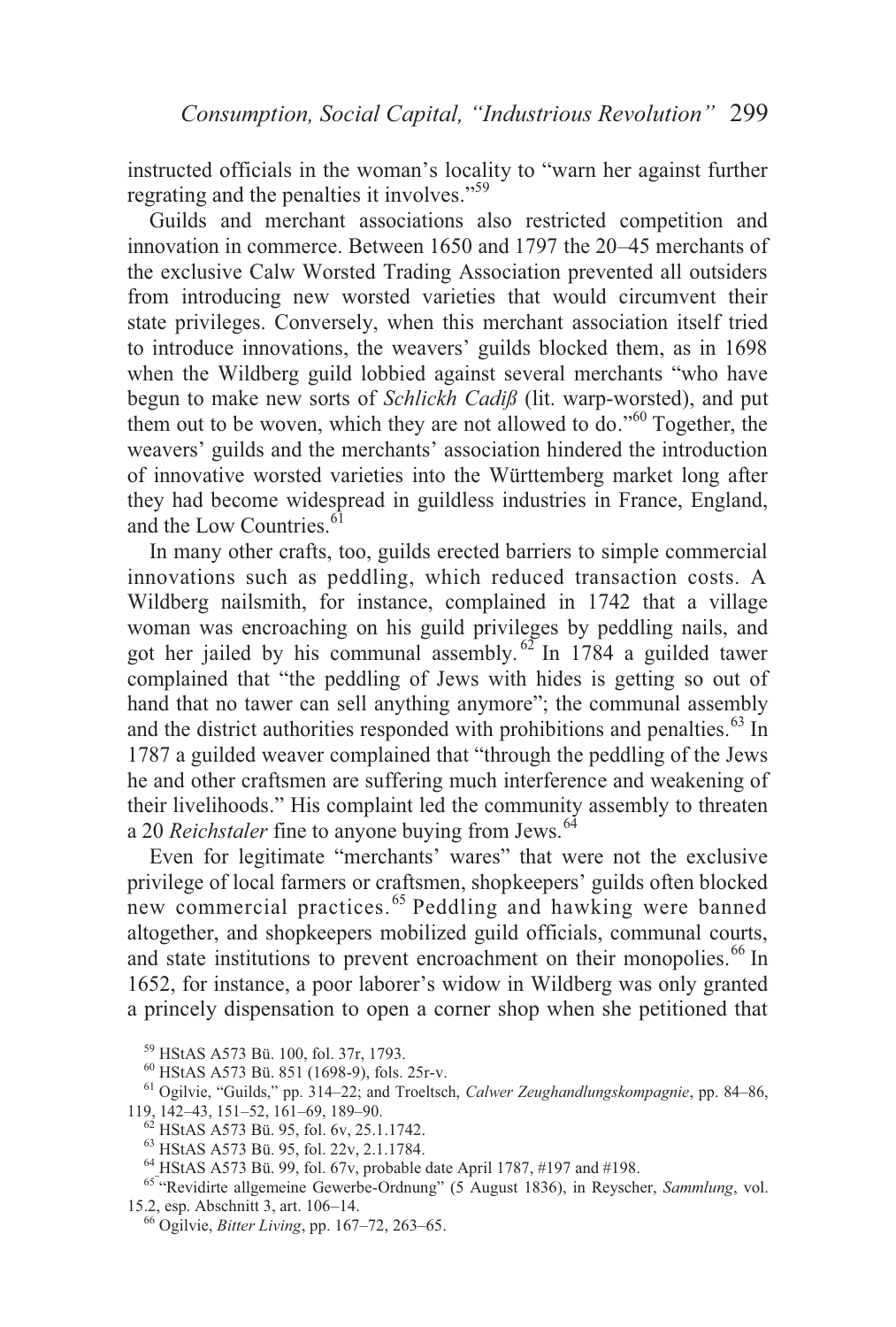# 300 *Ogilvie*

her sole son was a cripple, she was supporting four younger daughters from alms and ribbon weaving, and the local princely bureaucrat himself guaranteed that she and her son would "sell nothing other than the ribbons they themselves make, kindling wood, and such poor things, so the shopkeepers will suffer no injury or encroachment." $\delta$ <sup>7</sup> It was far more typical for officials to support the objections of the shopkeepers' guilds against new retailers and competitive practices, as in 1711, when Maria Christothora Weysin, a converted Jew's widow with a shop in Pfaffenhofen, could not show any princely dispensation or guild permit, "for which reason, upon the complaint of the aforementioned two [guilded] shopkeepers, she was forbidden and ordered to refrain from this encroachment until she presents a legitimate princely order."<sup>68</sup> Shopkeepers also used community institutions to defend themselves against new entrants and commercial practices, as in 1784 when two members of the merchants' and shopkeepers' guild complained in the Wildberg community assembly that "the Jews and itinerant rural traders are committing great interference against the merchants, through their prohibited peddling." The assembly immediately ordered all citizens "to report rural traders, Jews, and other persons trading counter to [the national law-code] to the district authorities" and instructed the district excise officer and the village authorities to watch out for violators.<sup>69</sup>

 As such complaints illustrate, a black market "informal sector" existed, in which low-cost traders illegally congregated. Thus, for instance, in 1711 the guilded shopkeepers of Bottwar sought to outlaw "the hedge or barn retailers . . . who have not been apprenticed to the trade anywhere, whose wives and children beg, and who hold community citizenship in no locality, but with their retailing are very burdensome and cause great curtailment to the public and to the entire trade."<sup>70</sup> The guilded shopkeepers of Backnang blocked Italian peddlers who "sell spices which they have not got inspected by anyone, and almost more cheaply than the shopkeepers here can purchase them in Frankfurt." The Backnang guild also objected to married women selling soap and other washing products at weekly markets "without being able to show any permits to do so."<sup>71</sup> Court records and petitions for eighteenth-century Württemberg are replete with examples of women, Jews, immigrants, and poor laborers forced to trade in the black market by the corporate privileges of formal-sector

<sup>67</sup> HStAS A573 Bü. 1149, fol. 32v-33v, 16.7.1652.

<sup>68</sup> HStAS A228 Bü. 713 (1711), #20 (Amt Güglingen).

<sup>69</sup> HStAS A573 Bü. 95, fol. 6r-v, 22v, 2.1.1784.

<sup>70</sup> HStAS A228 Bü. 713, #6, 20.11.1711.

<sup>71</sup> Ibid.,. 713, #10, 7.10.1711.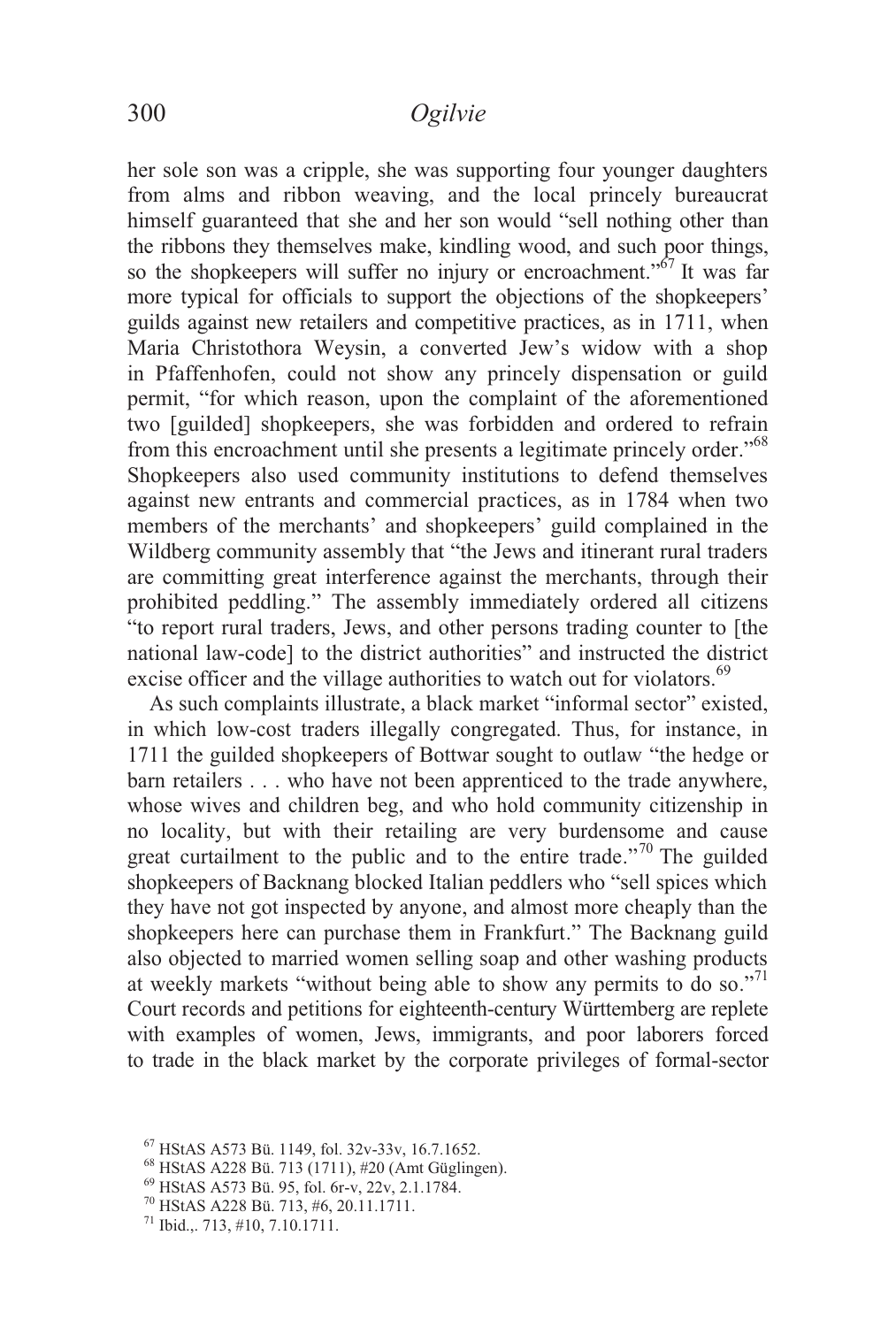retailers.<sup>72</sup> Had such low-cost traders been able to establish themselves as a competitive fringe in the core commercial sector, they would have diminished the guilded retailers' monopoly profits, as indeed occurred in the Dutch and English retail sectors after c.  $1650^{23}$  But in Württemberg, the retailers' guilds increased the costs and risks of illegal traders by imposing fines and confiscations, restricting them to the peripheral goods (uninspected spices, soap, illegal trinkets, nuts) and locations (hedges, barns, taverns, lodgings) typical of the "informal sector," where they were less likely to be prosecuted but also less accessible to customers. These characteristics are themselves clear indications of how successfully the Württemberg retailers' guilds excluded low-cost, informal traders from core commercial activities.

 It is sometimes claimed that throughout early modern Europe guild regulations were easy to circumvent and had no real economic effect. If this were true, one should observe no quantitative difference in economic outcomes between economies where retailing guilds were ubiquitous and strong and those where they were scattered and weak. In most German territories, retailing guilds survived at least until c. 1800—in territories such as Württemberg until 1862—and erected high barriers to entry which they policed quite strictly. In the Netherlands and England, by contrast, retailing guilds were not universal; those that survived progressively liberalized from the seventeenth century on, reducing their barriers to entry and increasingly admitting women, migrants, and even Jews.<sup>74</sup>

 The commonest quantitative benchmark of the Commercial Revolution is the "retail ratio," the number of retailers per 1,000 inhabitants. Table 2 shows retail ratios calculated for 308 European settlements between 1542 and 1911—77 for Württemberg, 113 for other German territories, 48 for the Northern Netherlands, 13 for the Southern Netherlands, and 57 for England. The ratios for Germany, despite often combining retail and wholesale merchants, are lower than those for the Netherlands and England, which generally include only retailers. Low retail ratios of less than 5 per 1,000 were observed in 85 percent of the Württemberg sample and over one-third of the sample from other German territories,

<sup>&</sup>lt;sup>72</sup> See the examples discussed in Ogilvie, *Bitter Living*, pp. 242–44, 263–65, 302–04; and in the full-length, electronic version of the present article, Ogilvie, "Consumption," pp. 18–22.

 $^{73}$  Van den Heuvel, *Women*; and Blondé et al., *Retailers*.<br><sup>74</sup> On the Northern Netherlands, see Van den Heuvel, *Women*; on the Southern Netherlands, see Blondé and Van Damme, "Consumer and Retail 'Revolutions'"; and for comparisons with England, see Blondé et al., *Retailers*.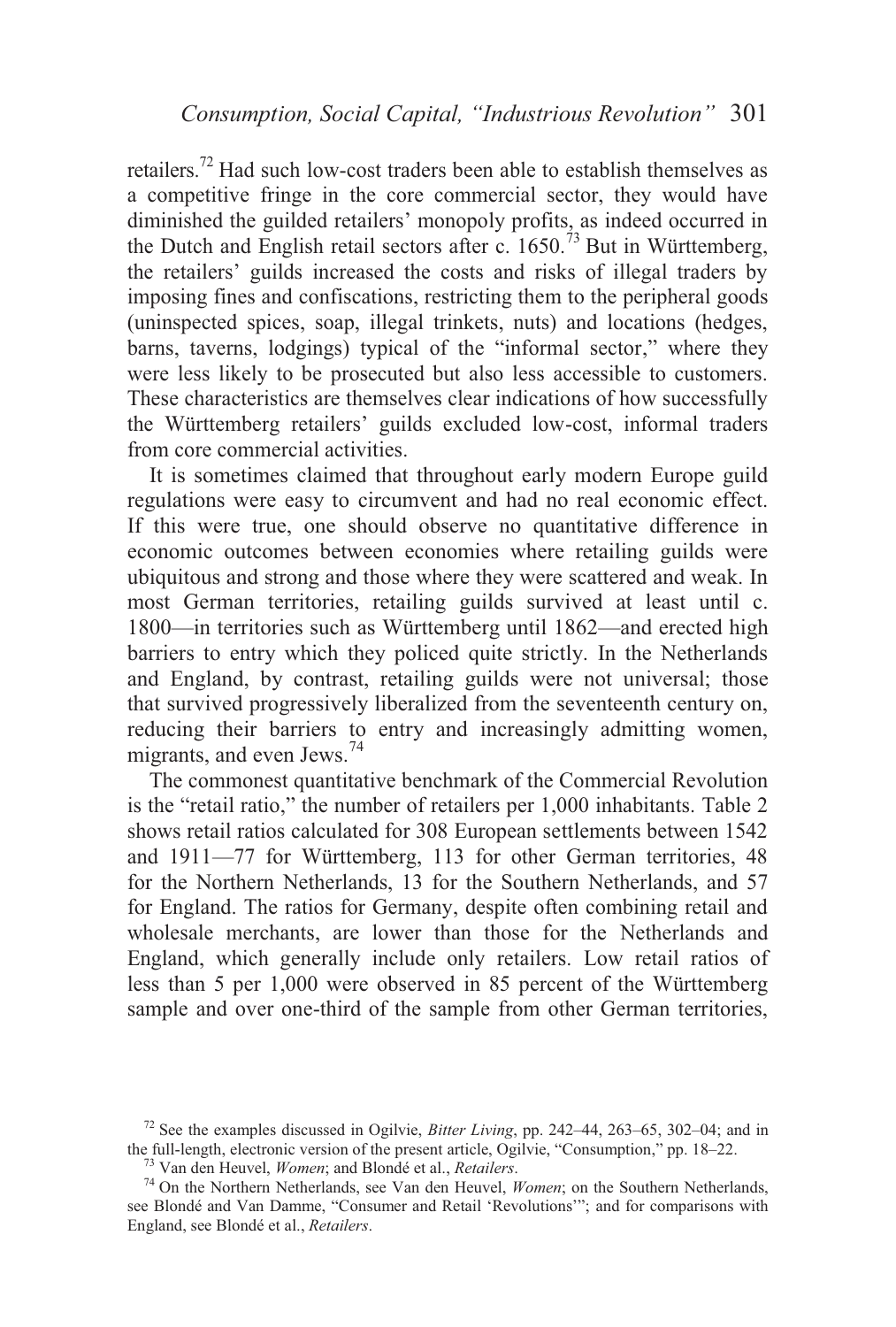### 302 *Ogilvie*

| Retail<br>Ratio | Württemberg    |               | Other<br>Germany |                | Northern<br>Netherlands |                | Southern<br>Netherlands |               | England  |               | All<br>Countries |               |
|-----------------|----------------|---------------|------------------|----------------|-------------------------|----------------|-------------------------|---------------|----------|---------------|------------------|---------------|
|                 | No.            | $\frac{0}{0}$ | No.              | $\frac{0}{0}$  | No.                     | $\%$           | No.                     | $\frac{0}{0}$ | No.      | $\frac{0}{0}$ | No.              | $\frac{0}{0}$ |
| Zero            | 16             | 21            | 13               | 12             | 1                       | $\overline{c}$ | $\theta$                | $\theta$      | $\theta$ | $\theta$      | 30               | 10            |
| $0 - 5$         | 49             | 64            | 28               | 25             | 1                       | $\overline{2}$ | $\theta$                | $\mathbf{0}$  | $\theta$ | $\theta$      | 78               | 25            |
| $5 - 10$        | 7              | 10            | 37               | 33             | 5                       | 10             | $\overline{2}$          | 15            | 5        | 9             | 56               | 18            |
| $10 - 15$       | $\theta$       | $\theta$      | 24               | 21             | 6                       | 13             | 1                       | 8             | 13       | 23            | 44               | 14            |
| $15 - 20$       | 2              | 3             | 7                | 6              | 3                       | 6              | $\boldsymbol{0}$        | $\mathbf{0}$  | 11       | 19            | 23               | 7             |
| $20 - 25$       | $\theta$       | $\theta$      | $\overline{2}$   | $\overline{2}$ | 13                      | 27             | 1                       | 8             | 7        | 12            | 23               | 7             |
| $25 - 30$       | $\overline{2}$ | 3             | 1                | 1              | 5                       | 10             | 1                       | 8             | 6        | 11            | 15               | 5             |
| Over 30         | 1              |               | 1                |                | 14                      | 29             | 8                       | 62            | 15       | 26            | 39               | 13            |
| Total           | 77             | 100           | 113              | 100            | 48                      | 100            | 13                      | 100           | 57       | 100           | 308              | 100           |
| Mean            | 3.65           |               | 7.74             |                | 22.90                   |                | 31.51                   |               | 22.71    |               | 12.85            |               |
| Median          | 2.05           |               | 6.80             |                | 23.14                   |                | 36.32                   |               | 19.23    |               | 8.83             |               |
| Max.            | 31.25          |               | 34.52            |                | 41.62                   |                | 62.50                   |               | 53.19    |               | 62.50            |               |
| Min.            | 0.00           |               | 0.00             |                | 0.00                    |                | 6.45                    |               | 7.11     |               | 0.00             |               |
| Std. dev.       | 6.13           |               | 6.13             |                | 10.87                   | 16.12          |                         | 11.44         |          | 12.43         |                  |               |

 TABLE 2 RETAIL RATIOS BY COUNTRY, 1542–1911

*Notes:* Retail ratio = number of retailers per 1,000 inhabitants. Most ratios for Württemberg and Germany include wholesale merchants as well as retailers. Most ratios for England, Northern Netherlands, and Southern Netherlands exclude wholesale merchants. Data set consists of 308 individual cities, towns, and villages; it excludes observations of larger zones.

*Sources:* Calculated from data in archival documents and secondary works specific to each country and/or settlement; references available from author on request.

but hardly ever in the Netherlands and England. Conversely, high retail ratios of over 15 per 1,000 were observed in over two-thirds of the samples for England and the Netherlands, but less than one-tenth of those in Württemberg and other German territories. In England and the Netherlands, settlements without retailers were almost nonexistent, whereas they comprised one-fifth of the Württemberg sample and over one-tenth of the sample from elsewhere in Germany.

Of course, differences in retail ratios among countries might result from differences in other factors. For instance, the settlements in the sample varied greatly not just in their retail ratios but in their dates of observation and their population sizes.<sup>75</sup> Perhaps the German settlements had lower retail ratios because they were observed at earlier dates or included fewer large cities? What happens when we control for these variables?

 $75$  For descriptive statistics on these variables, see the full-length, electronic version of the present article, Ogilvie, "Consumption," p. 24, Table 6.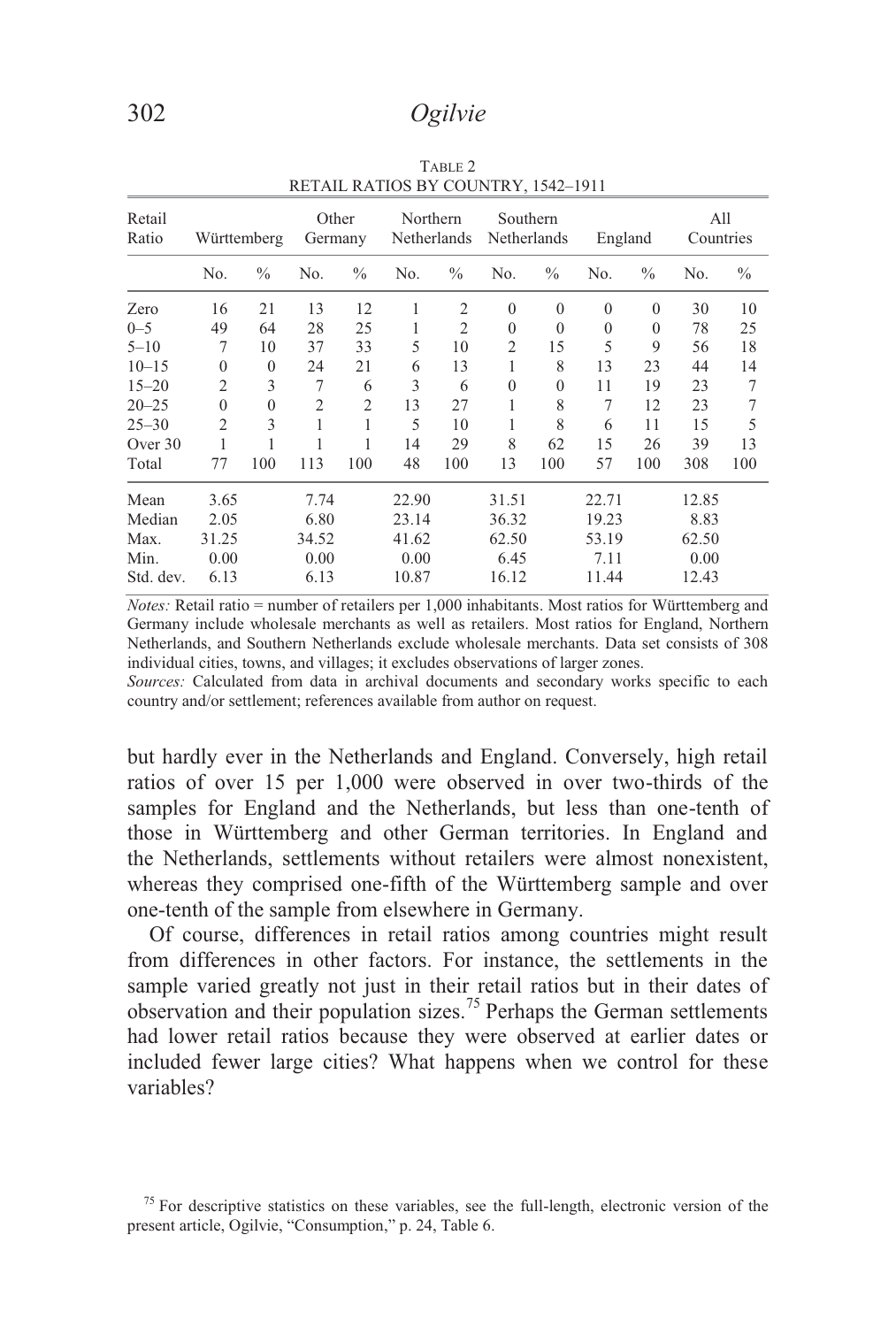| Explanatory Variable <sup>a</sup> | Coefficient<br>(robust $p$ -value) | Marginal Effect<br>at Sample<br>Mean Value<br>(robust $p$ -value) |
|-----------------------------------|------------------------------------|-------------------------------------------------------------------|
| Log of population                 | $2.202***$<br>(0.000)              | $1.649***$<br>(0.000)                                             |
| Date                              | $0.027***$<br>(0.000)              | $0.020***$<br>(0.000)                                             |
| England <sup>c</sup>              | 15.209***<br>(0.000)               | $13.055***$ <sup>b</sup><br>(0.000)                               |
| Other Germany <sup>c</sup>        | $3.590***$<br>(0.001)              | $2.740***$ <sup>b</sup><br>(0.001)                                |
| Northern Netherlands <sup>c</sup> | 18.207***<br>(0.000)               | $16.006***$ <sup>b</sup><br>(0.000)                               |
| Southern Netherlands <sup>c</sup> | 22.099***<br>(0.000)               | 20.476*** b<br>(0.000)                                            |
| Constant                          | $-61.402***$<br>(0.000)            |                                                                   |
| Number of observations            | 308                                |                                                                   |

 TABLE 3 DETERMINANTS OF EUROPEAN RETAIL RATIOS, 1542–1911: TOBIT REGRESSION

\* = Significant at the 10 percent level.

\*\* = Significant at the 5 percent level.

\*\*\* = Significant at the 1 percent level.

<sup>a</sup> Dependent variable is retail ratio (number of retailers per 1,000 inhabitants).

<sup>b</sup> Effect of discrete change of dummy variable from 0 to 1.

c For country dummies, base category is Württemberg.

*Notes*: See Table 2.

*Sources*: See Table 2.

 Table 3 reports the results of a Tobit regression with the retail ratio as the dependent variable and population, date and country as explanatory variables. Settlements with larger populations had higher retail ratios, confirming that commercialization was associated with urbanization.<sup>76</sup> As one might expect, commercialization also increased across the early modern period. But even controlling for urbanization and the passage of time, the country differences remain large and significant. There was no significant difference in retail ratios among England, the Northern Netherlands, and the Southern Netherlands. But Württemberg and other German territories had significantly lower retail ratios than England and

 $76$  Although many Dutch villages also commercialized in this period; on this, see De Vries, *Industrious Revolution*, pp. 93–95, 128.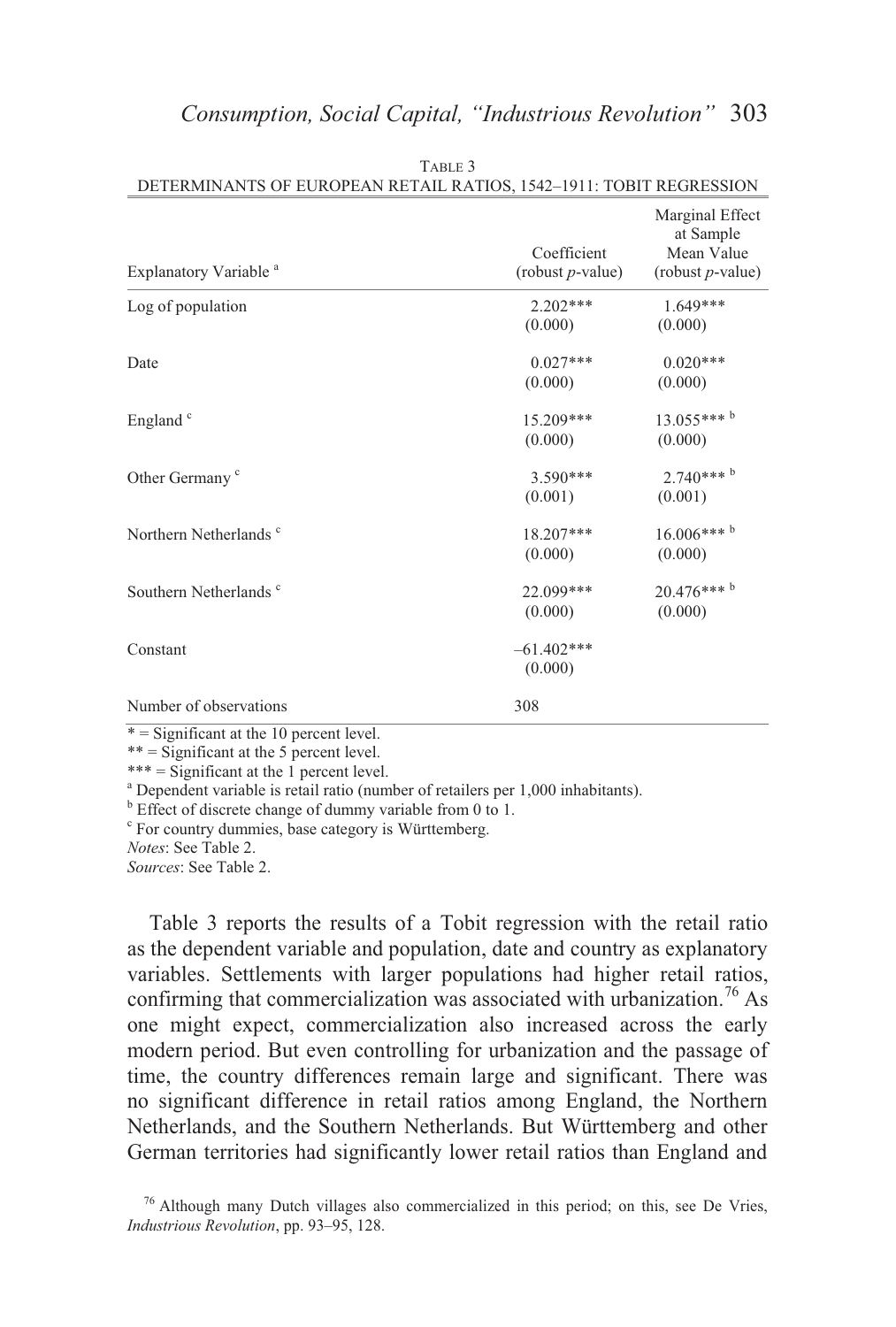the Netherlands. Economic outcomes thus differed significantly between societies where retailing guilds were strong and those where they were more liberal.

 The period after 1650 did see a vast expansion of retailing in the Low Countries and England, lowering transaction costs and bringing market wares within the budgets of poorer consumers.<sup>77</sup> But this did not take place everywhere in Europe, as shown by this large sample of retail ratios. In some European economies, permission to engage in commerce (as well as what one could do once one had it) was inhibited by the social capital of entrenched interest-groups.78 Their institutional privileges hindered the commercial innovations required to open up market consumption to broader, poorer social strata.

#### SOCIAL CAPITAL AND SUMPTUARY REGULATION

 The Consumer Revolution not only needed more market workers with more disposable income, and retailers offering lower transaction costs. It also needed market consumption to become socially acceptable. During the Consumer and Industrious Revolutions in the Netherlands and England, contemporaries described social norms as decisively shifting toward consuming in the market—buying clothes and household furnishings rather than making them oneself, purchasing comestibles at shops and taverns rather than preparing them at home.<sup>79</sup> In this story, new consumption norms arose spontaneously through the aggregated choices of individuals in households and markets, with other social institutions playing no role. Accurate though this picture may be for England and the Netherlands, can we apply it unquestioningly to other early modern societies?

Studies of early modern "social disciplining" suggest not. In many European societies, the seventeenth and eighteenth centuries saw an intensification of efforts to regulate people's private lives, including their consumption choices. 80 Accounts of the Consumer Revolution in the Netherlands and England portray such "sumptuary" regulation as emanating solely from the central state, losing force by 1650 at the latest, and lacking real economic impact even before that time.<sup>81</sup> The early modern Netherlands were certainly remarkably free of

<sup>&</sup>lt;sup>77</sup> De Vries, "Industrious Revolution," pp. 61–62 and *Industrious Revolution*, pp. 169–77.<br><sup>78</sup> See the comparative discussions in Van den Heuvel, *Women*; and in Blondé et al., *Retailers*.<br><sup>79</sup> De Vries, *Industrious*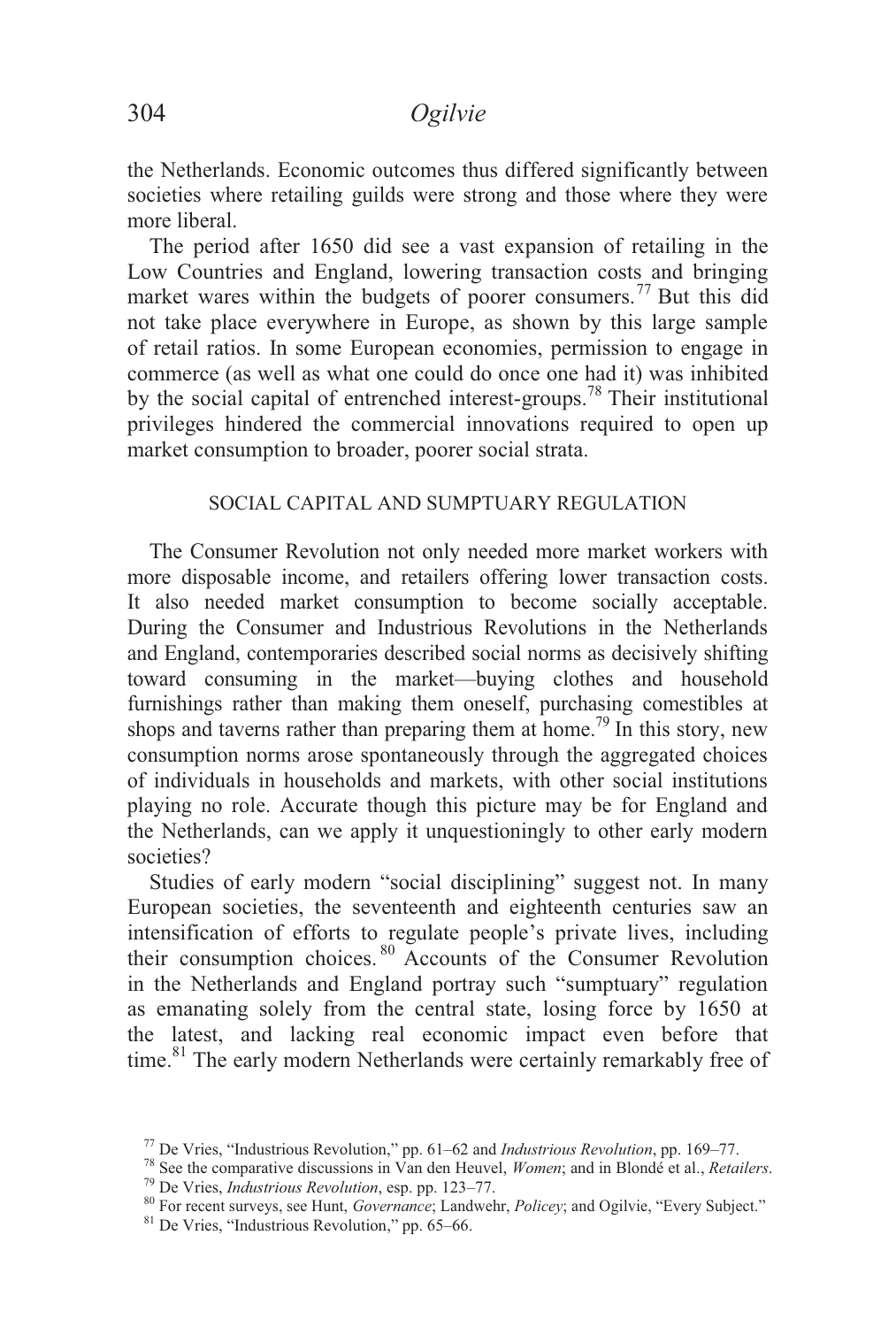sumptuary laws, and England enacted none after  $1604$ .<sup>82</sup> But evidence from other European societies—including Germany, Austria, Switzerland, Scandinavia, Spain, Italy, and perhaps even France—indicates that sumptuary regulations survived long past 1650, were supported by many non-state institutions, and were enforced in practice, albeit selectively according to the interests of the social groups that endorsed them.<sup>83</sup> In German-speaking central Europe, for instance, at least 1,350 ordinances were issued between 1244 and 1816 regulating clothing alone, which in turn comprised only one aspect of consumption. Local elites shaped and enforced these sumptuary controls, and often resisted their ultimate abolition.<sup>84</sup>

 Like many early modern European societies, Württemberg issued numerous sumptuary regulations throughout the seventeenth and eighteenth centuries, responding to pressure from different social elites. Higher social strata demanded sumptuary rules to demarcate their status vis-à-vis lower strata: courtiers over non-courtiers, townsmen over villagers, the communal *Ehrbarkeit* (the "notability" eligible for local office) over families of the lower village strata. Men demanded regulation of women's dress to define gender-specific conduct, prevent sexual disorder, and help resist wives' and daughters' demand for new fashions. Employers demanded regulation of servants' dress to reduce pressure for higher wages. Guild masters demanded regulations to reserve exotic wares to small groups of rich consumers, require ordinary people to wear domestically produced textiles and furs, and protect their own markets against foreign competition. Churchmen and local elders demanded regulations to restrain worldly adornment, lavish sociability, drunkenness, and sexual display. Princely councilors, tax collectors, bureaucrats, and military men demanded sumptuary regulations to make ordinary people spend less on themselves so they could pay more in taxes. This conglomeration of social pressures gave rise in Württemberg, as in many other European societies, to a continual flow of sumptuary regulations between the mid-sixteenth and the later eighteenth century. <sup>85</sup> The main targets were "finery in clothing and excess in eating and drinking" precisely the new forms of market consumption implied by the Industrious

<sup>82</sup> Hooper, "Tudor Sumptuary Laws," pp. 448–49; Hunt, *Governance*, pp. 34, 40; and Ross, "Sumptuary Laws," pp. 385–86. 83 Belfanti and Giusberti, "Clothing," pp. 359–61; Bulst, "Kleidung," esp. pp. 32–38; Fairchilds,

<sup>&</sup>quot;Consumption," esp. pp. 420–21; Freudenberger, "Fashion," pp. 37, 40, 43, 46, 48; Hunt, *Governance*, pp. 17–41; Moyer, "Sumptuary Law," esp. pp. 231–36, 244–336; and Roche, *History*, pp. 203–04, 279.<br><sup>84</sup> See Bulst, "Kleidung," pp. 32–34, 45–46; and Moyer, "Sumptuary Law," esp. pp. 244–336.<br><sup>85</sup> For a survey of the Württemberg legislation, see Ogilvie, *Bitter Living*, pp. 136–38; and

Medick, *Weben*, pp. 384–97.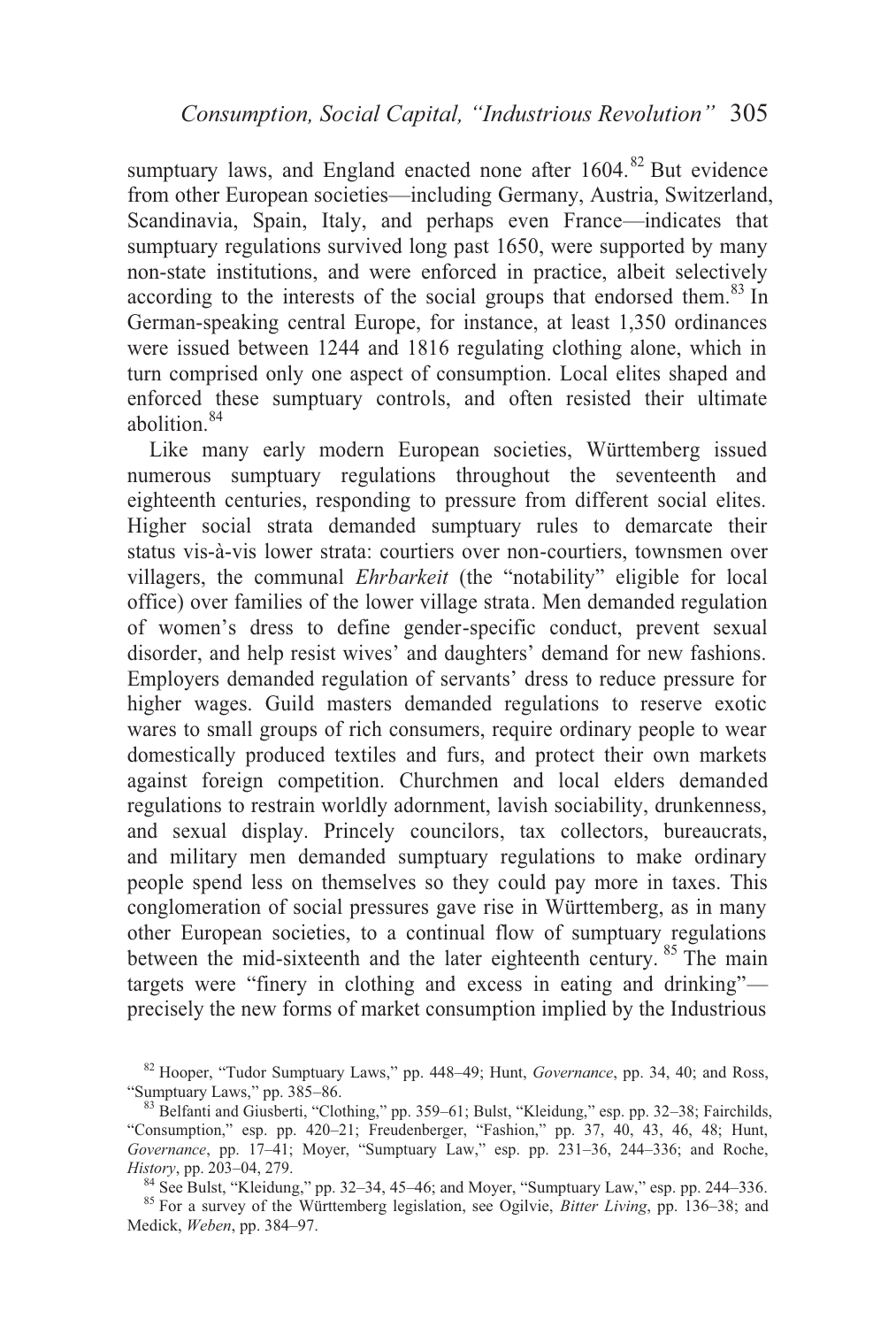Revolution.<sup>86</sup> As in many other European societies, sumptuary regulation became ever more elaborate into the eighteenth century, alongside the local administrative machinery for its implementation, and was only abolished at the end of the *ancien régime*. 87

Local archival sources show these sumptuary norms being enforced not perfectly, but enough to affect people's economic choices. Sartorial regulation was seriously pursued by local religious and communal institutions in Württemberg from the later seventeenth century on. In 1660 the communal church court in Wildberg appointed "censors" to monitor "the excessive sartorial display that has got out of hand."<sup>88</sup> From that time on, it was not unusual for local church courts to impose admonishments and penalties for sumptuary violations. To give just a few examples, in 1662 the Wildberg court reprimanded the son of a local weaver, "on account of very wide trousers, which fashion it is unfitting for him to wear," fined him 15 *Kreuzer* (about 2 weeks' earnings for a male servant), and warned him that "if he should again put on such trousers of this fashion, they shall, by virtue of the Princely Command, be confiscated."89 In 1684 the Wildberg court ordered Hans Caspar Cuenz's wife "to take off the neckerchief she had been wearing, because she is not permitted to wear it, and to set a good example to others."90 In 1708 the Ebhausen church court admonished and penalized a proto-industrial worsted weaver's wife for wearing ostentatiously large neckerchiefs.<sup>91</sup>

 It might be argued that such prohibitions were merely futile gestures in the face of an ineluctable Consumer Revolution, were it not for the fact that people at the time took them quite seriously. Sumptuary penalties were regarded as forms of public shaming, important enough to motivate social resentments and enduring conflicts. In 1682, for example, the local church court forbade the Wildberg barber-surgeon's wife "to wear the prohibited clothing which violates the most recently published regulatory ordinance," and threatened to report her to the princely authorities.<sup>92</sup> The barber-surgeon himself was "summoned to the Town Hall, where several women had also been summoned on account of the clothing ordinance, and Mr. Pastor, in front of the women who were present, inspected him behind and before, and said that the small ribbon which he had on the

<sup>86</sup> "Fünfte Polizei-Ordnung," 6 December 1712, in Reyscher, *Sammlung*, vol. 13, pp. 921–26,

<sup>&</sup>lt;sup>87</sup> On Württemberg, see Medick, *Weben*, pp. 384–91; and Benscheidt, *Kleinbürgerlicher Besitz*, pp. 34–36, 226–30. On Germany more widely, see Bulst, "Kleidung"; and on France up to c. 1750, see Moyer, "Sumptuary Law," pp. 244–336. 88 PAW KKP, vol. II, fol. 18r, 14.12.1660.

<sup>89</sup> PAW KKP, vol. II, fol. 66r, 3.10.1662.

<sup>90</sup> PAW KKP, vol. IV, fol. 252r, 18.1.1684.

<sup>91</sup> PAE KKP, vol. II, fol. 46r, 15.7.1708.

<sup>92</sup> PAW KKP, vol. IV, fol. 215r, 5.5.1682.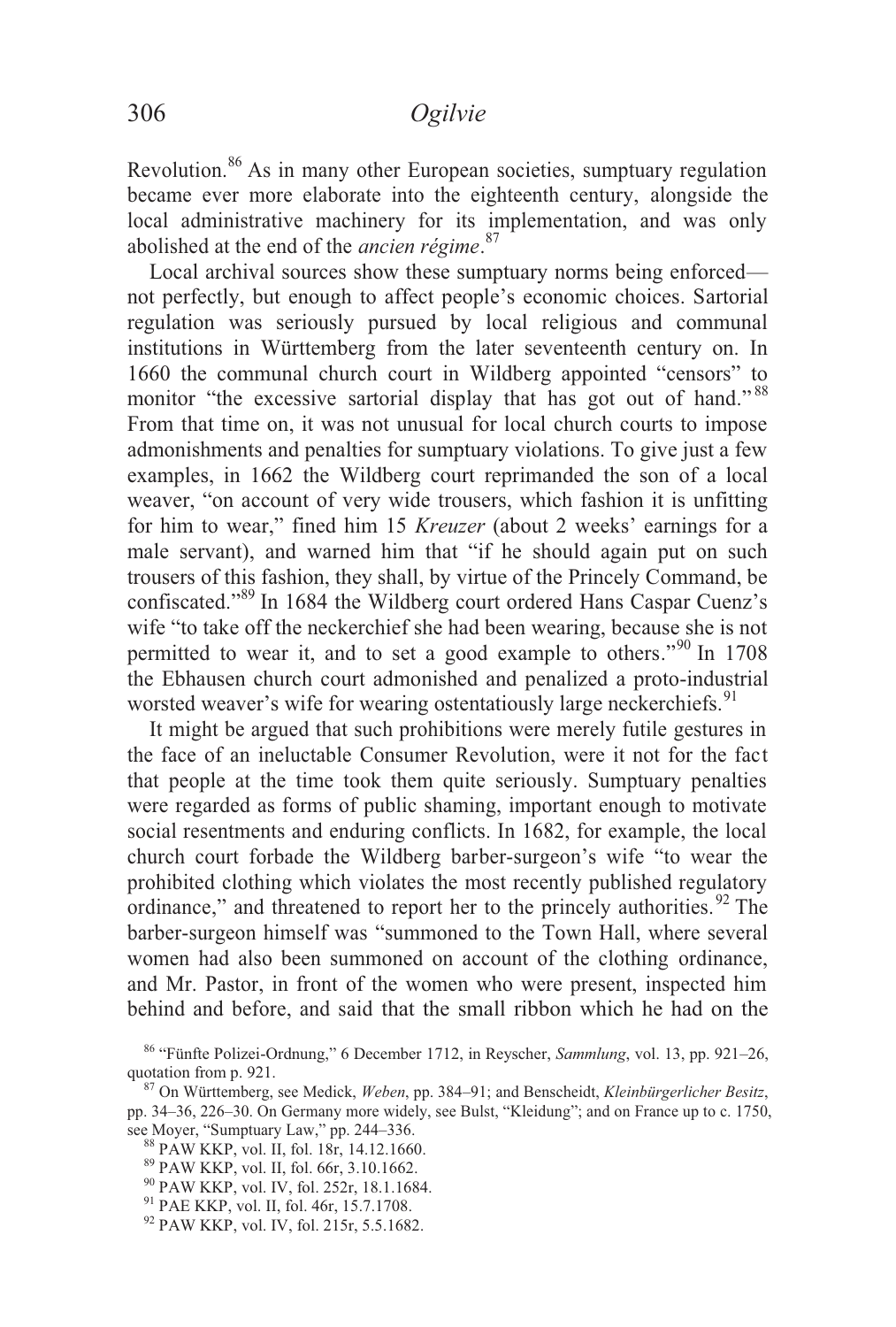collar of his coat also had to come off, and declared that they (the women) will themselves soon go down, and slapped his hand on the clothing ordinance."

The barber-surgeon declared in court that he "took all of this as a contumely, because it was discussed again and again among the people in the town."93 This conflict over ribbon on the barber-surgeon's collar, trivial though it might seem, gave rise to a feud in the community between the associates of the pastor and the surgeon, which lasted for nine years, occupied three communal court sittings, and issued in several reports to the princely authorities.<sup>94</sup> A similar prosecution over an Ebhausen woman's neckerchief in 1708 generated bitter village conflict, a series of court sittings, and a fine of more than a day's average male earnings.<sup>95</sup>

When exhortations, sermons, public reprimands, court hearings, gossip, fines, and confiscation did not succeed, communities resorted to heavier penalties. People who violated the clothing regulations could find themselves or their families denied communal welfare. In 1687, for instance, when Jacob Zeyher's widow petitioned for poor relief, the Wildberg church court refused, on the grounds that "this Zeyherin's son and daughter have let themselves be seen in clothing above what is fitting and this implies that they can probably come by other means and can support their old mother, for which reason her children are reminded to care for their mother in accordance with filial obligation.<sup> $96$ </sup> In 1703 the Ebhausen community church court summoned the "house-poor people" in the village so that a list could be drawn up for the district authorities, but took advantage of having the village poor assembled, by "additionally giving severe warnings to various widows, that they shall refrain from the loose gossip and other disgraceful troublemaking that has hitherto occurred among them, especially at spinning bees, and also from excessiveness in clothing."97 For this group of women, poor relief was tacitly made dependent on refraining from two manifestations of the Industrious Revolution—working at spinning bees and buying new clothes.

<sup>93</sup> PAW KKP, vol. IV, fol. 221v, 7.6.1682.

<sup>&</sup>lt;sup>94</sup> Ibid., fol. 215r, 5.5.1682; PAW KKP, vol. IV, fol. 220r–222v, 7.6.1682; and PAW KKP, vol. V, fol.  $100v-103v$ , 19.4.1691.<br><sup>95</sup> PAE KKP, vol. II, fol. 46r, 15.7.1708. For a more detailed discussion, see the full-length,

electronic version of the present article, Ogilvie, "Consumption," pp. 30–32 and *Bitter Living*, pp. 200–04.<br><sup>96</sup> PAW KKP, vol. V, fol. 64v, 4.2.1687.

<sup>97</sup> PAE KKP, vol. II, fol. 19r, 1.5.1703.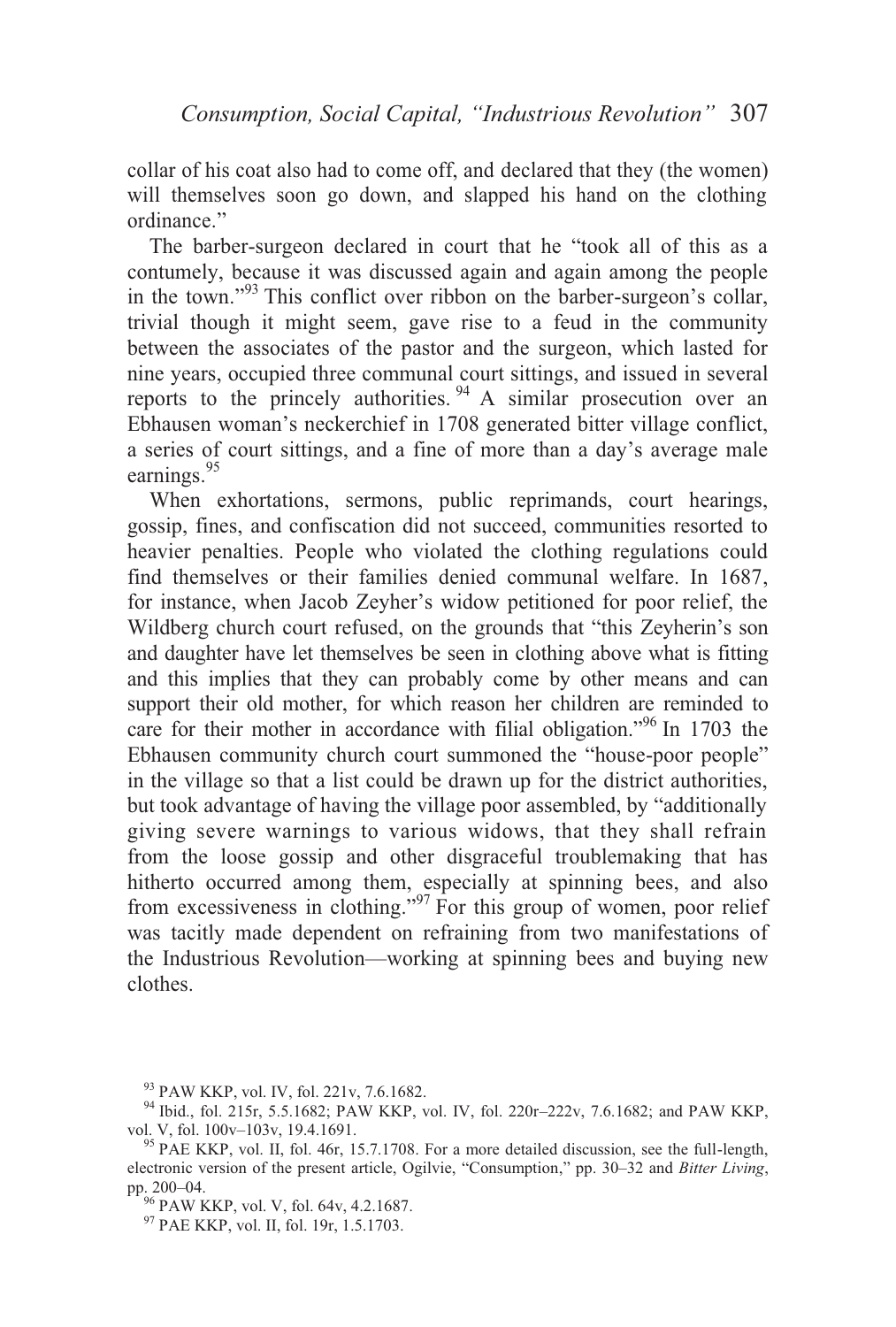### 308 *Ogilvie*

|                          | Female   |          |      | Male     |          |       | Unknown Sex   |               |      | Total |      |       |
|--------------------------|----------|----------|------|----------|----------|-------|---------------|---------------|------|-------|------|-------|
| Sex and Household Status | No.      | $\%$     | Fine | No. $\%$ |          | Fine  | No.           | $\frac{0}{0}$ | Fine | No.   | $\%$ | Fine  |
| Adult male               | $\theta$ | $\Omega$ | na   | 4        | 57       | 13.50 | $\mathbf{0}$  | $\theta$      | na   | 4     | 4    | 13.50 |
| Widow                    | 1        | 1        | 3.00 | $\Omega$ | $\theta$ | na    | $\Omega$      | $\theta$      | na   | 1     | 1    | 3.00  |
| Wife                     | 61       | 61       | 6.16 | $\theta$ | $\Omega$ | na    | $\theta$      | $\theta$      | na   | 61    | 55   | 6.16  |
| Offspring                | 18       | 18       | 6.17 | 3        | 43       | 3.00  | $\mathcal{E}$ | 100           | 4.00 | 24    | 22   | 5.50  |
| Servant                  | 7        | 7        | 6.43 | $\theta$ | $\theta$ | na    | $\theta$      | $\Omega$      | na   | 7     | 6    | 6.43  |
| Relative                 | 6        | 6        | 4.50 | $\theta$ | $\theta$ | na    | $\theta$      | $\theta$      | na   | 6     | 5    | 4.50  |
| Independent woman        | 7        | 7        | 5.57 | $\theta$ | $\Omega$ | na    | $\Omega$      | $\Omega$      | na   | 7     | 6    | 5.57  |
| Total                    |          | 100 100  | 6.01 | 7        | 100      | 9.00  |               | 3 100         | 4.00 | 110   | 100  | 6.15  |

 TABLE 4 VIOLATIONS OF CONSUMPTION REGULATIONS, BY SEX AND HOUSEHOLD STATUS, WILDBERG, FEBRUARY 1713 TO FEBRUARY 1714

*Note:* Fine = mean fine imposed (in *Kreuzer*).

*Source:* HStAS A573 Bü. 6712 (Polizei-Tax-Register), 1709/17, fols. 3r-6v.

Sumptuary regulations were thus enforced at least sufficiently to provide an instrument for "social disciplining." A unique documentary survival from the eighteenth century, moreover, suggests even more systematic enforcement. For the community of Wildberg, there survives a single booklet of "Polizei-Tax-Rechnungen" (regulatory fine accounts), which lists all the clothing fines levied over a 12-month period between February 1713 and February 1714.<sup>98</sup> Similar registers of clothing fines survive for other parts of Europe in the seventeenth and eighteenth centuries, suggesting that such systematic, local enforcement was not unique to Württemberg.<sup>99</sup> The register from Wildberg makes it possible to identify the targets of sumptuary regulation. As Table 4 shows, over this 12-month period, 110 individuals in a community of only about 1,300 inhabitants were fined for wearing 218 forbidden garments, most of them small items of silk or calico. Although some fines were levied for men's or children's clothing, 91 percent of those penalized were female. This finding is consistent with sumptuary regulation throughout early modern Europe, which was directed disproportionately at women.<sup>100</sup> Married women took pride of place, at 61 percent of all females fined, a finding also consistent with European studies indicating that sumptuary laws emanated partly from men's desire for institutional support to rein in wives' spending. As one legislator declared in 1621, "laws may rule

<sup>98</sup> HStAS A573 Bü. 6712, fol. 3r-6v, 1713/14.

<sup>&</sup>lt;sup>99</sup> On Germany and Switzerland, see Bulst, "Kleidung," pp. 34–36; on France, see Moyer, "Sumptuary Law," pp. 244–336.

<sup>&</sup>lt;sup>100</sup> Hunt, *Governance*, pp. 251–54.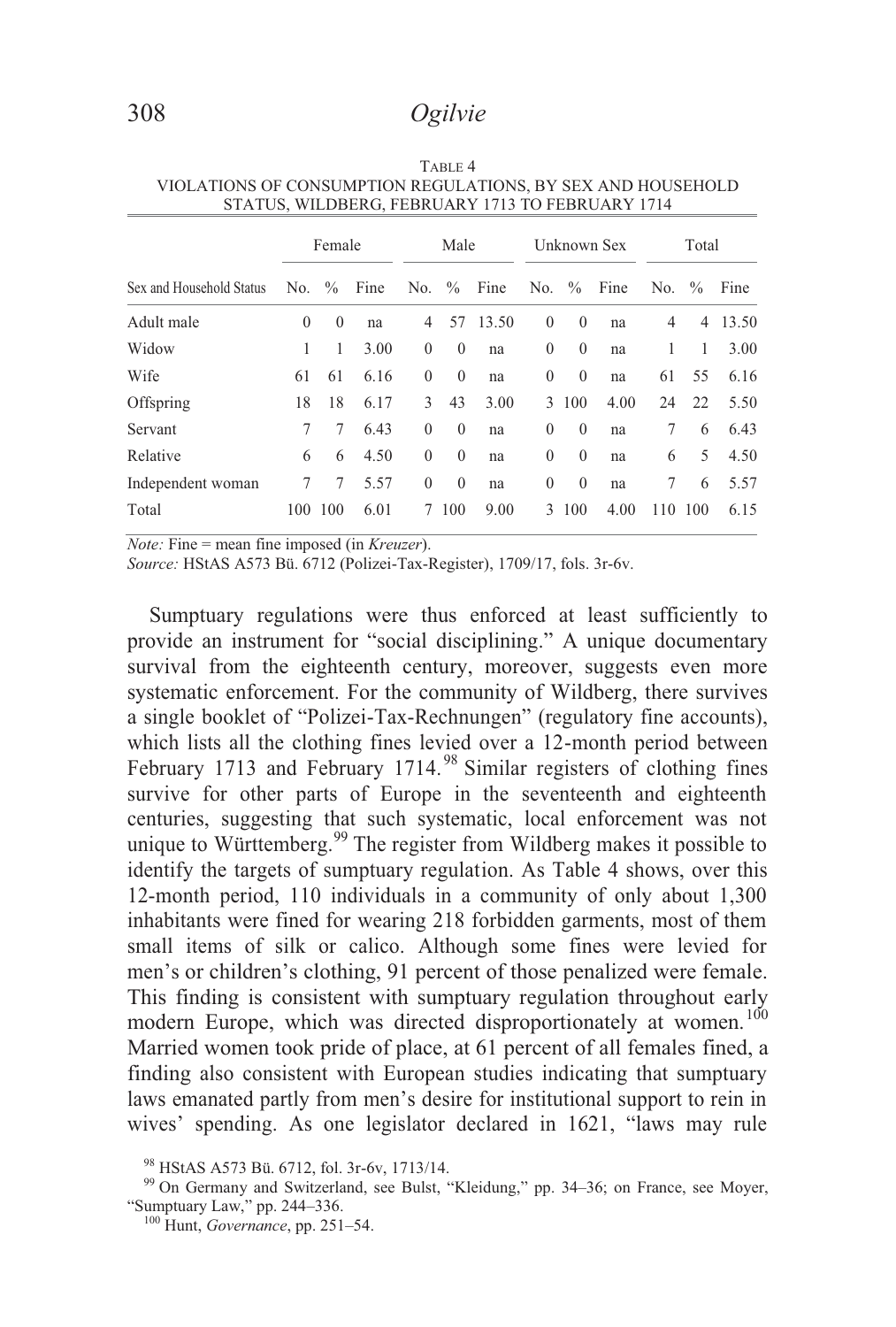them though their husbands cannot<sup> $n=101$ </sup>—a motive discussed further in the next section. But even a few unmarried daughters, maidservants, female relatives, and independent women living in lodgings were willing to allocate some of their meager earnings to small fashionable garments—and to incur social opprobrium and monetary costs for doing so.

 It might be argued that all these fines simply show that clothing regulations had no effect, as is sometimes claimed of sumptuary laws more generally. But fines, although they did not wholly prevent people from buying prohibited garments, increased their costs, as did public shaming, threats of confiscation, and denial of poor relief. This register, after all, records the consumption only of those who could afford to pay the fines on top of the cost of the garments. The typical fine inflicted in 1713 was nontrivial. Even for an adult male, the average clothing fine was 13.5 *Kreuzer*, 1.7 days' average earnings for a proto-industrial worsted weaver, the most important single occupation locally.<sup>102</sup> For a woman, the average clothing fine of 6 *Kreuzer* weighed more heavily—2–5 days' earnings for an independent spinner, more than 6 days' wages for a maidservant.<sup>103</sup> A fine of this size did not make it impossible to indulge in new forms of consumption, but cannot fail to have deterred the marginal consumer, especially among women and the less well-off. The resentment and conflict that sumptuary controls evoked provides additional evidence that even those who could afford to violate them perceived them as a real constraint.

A second major target of sumptuary controls was the public consumption of food and drink, at taverns, markets, fairs, weddings, baptisms, funerals, and other nondomestic venues. "Alimentary regulations" were common in many parts of Europe well into the eighteenth century.<sup>104</sup> In Württemberg, alimentary regulations were enforced against upwardly mobile members of the lower orders who staged lavish weddings, baptismal suppers, and funerals aping the consumption patterns and challenging the social superiority of higher strata. Community courts prosecuted excessive consumption at such festivities, measured by the quantity of food or the number of guests.<sup>105</sup> From 1713 to 1743 registers survive recording the graduated fines paid by townsmen and villagers in the district of Wildberg who violated the sumptuary ordinances by inviting "too many" guests to their wedding parties. $106$ 

<sup>&</sup>lt;sup>101</sup> Ibid., pp. 237 (quotation), 255–72.<br><sup>102</sup> For average weavers' earnings, see Troeltsch, *Calwer Zeughandlungskompagnie*, pp. 221–25.<br><sup>103</sup> Ogilvie, *Bitter Living*, p. 304.<br><sup>104</sup> Hunt, *Governance*, pp. 17–22, 33–40

<sup>21.12.1695. 106</sup> HStAS A573 Bü. 6712–4 (Polizei-Tax-Register), 1713–1743.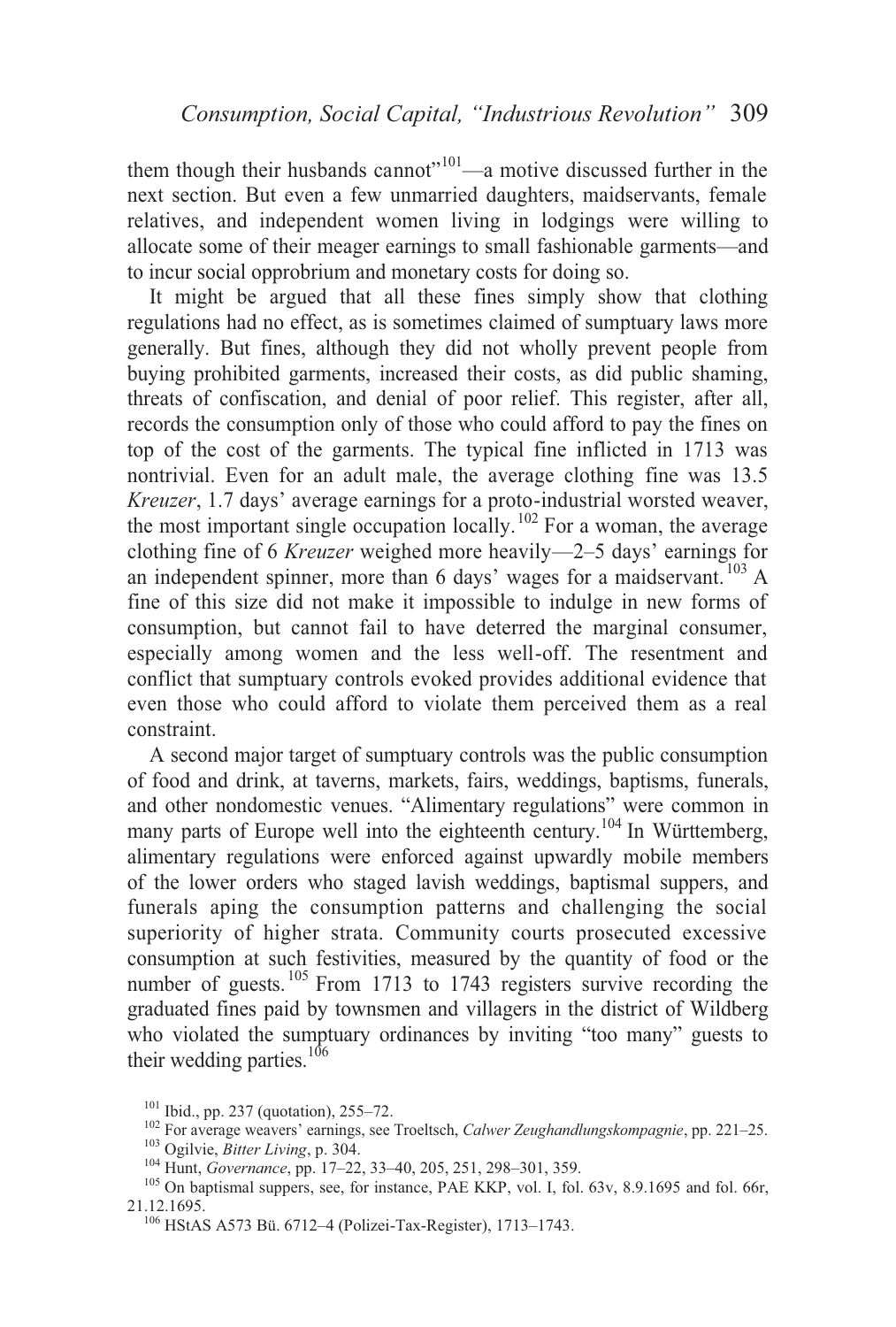# 310 *Ogilvie*

A second major motivation for alimentary regulation was to control women's behavior. Württemberg taverns traditionally functioned as social spaces for both sexes, but from the later seventeenth century on, men consuming bread and wine in taverns were tolerated but women (even wives and widows) who engaged in conspicuous public consumption of comestibles began to be fined and incarcerated.107 This is vividly illustrated by the accusation leveled in 1684 by the Ebhausen church court against Barbara Müller who, "on Michel Lodholtz's accounting day, remained in the tavern past closing time and spoke very impudently, saying that she could earn 3 *Batzen* in a quarter of an hour, so what did it matter if she consumed something? . . . unlike this tankard, she didn't have a lid."<sup>108</sup> Barbara Müller evidently felt that a woman who earned her own money was entitled to make her own consumption choices, including engaging in the individuated consumption of comestibles outside the household evoked in accounts of the English or Dutch Industrious Revolutions. 109 But in Württemberg, it was precisely this combination of independent market work and independent market consumption by women that male elites found unacceptable. The village court sentenced Barbara Müller to three days and three nights in the house of discipline. Would such palpable penalties not have reduced incentives to work or consume in markets, even for such impudent women as Barbara Müller? $110$ 

Sumptuary regulation intensified in Württemberg between c. 1650 and c. 1750, alongside the administrative apparatus necessary for its implementation. Local courts monitored compliance, offenders were punished, and enforcement evoked resentment and conflict. This suggests that contemporaries regarded sumptuary controls as binding constraints. But how might we assess the broader, quantitative impact of such sumptuary regulation on the Consumer Revolution?

 One promising avenue is to analyze the things people owned. Württemberg law mandated detailed marriage and postmortem inventories, which survive for a majority of ordinary citizens who reached adulthood and married.<sup>111</sup> Anja R. Benscheidt's analysis of 150 Nürtingen inventories between 1660 and 1840 detected a significant decline in clothing ownership between 1660 and 1780, followed by a huge increase up to 1840, which she ascribes partly to "the abolition of

<sup>107</sup> For examples, see PAE KKP, vol. I, fol. 10v, 15.01.1682; vol. II, fol. 148r, 31.1.1716; and vol. VII, fol. 11v, 2.3.1785.<br><sup>108</sup> PAE KKP, Vol. I, fol. 16r, 28.9.1684; ibid., 7.11.1684.<br><sup>109</sup> De Vries, "Industrious Revolution," p. 63.<br><sup>110</sup> For detailed discussion of alimentary regulation, see the full-length, ele

this article, Ogilvie, "Consumption," pp. 34–36.<br><sup>111</sup> On how these sources can be used to analyze micro-level consumption, see Ogilvie,

Küpker, and Maegraith, "Women."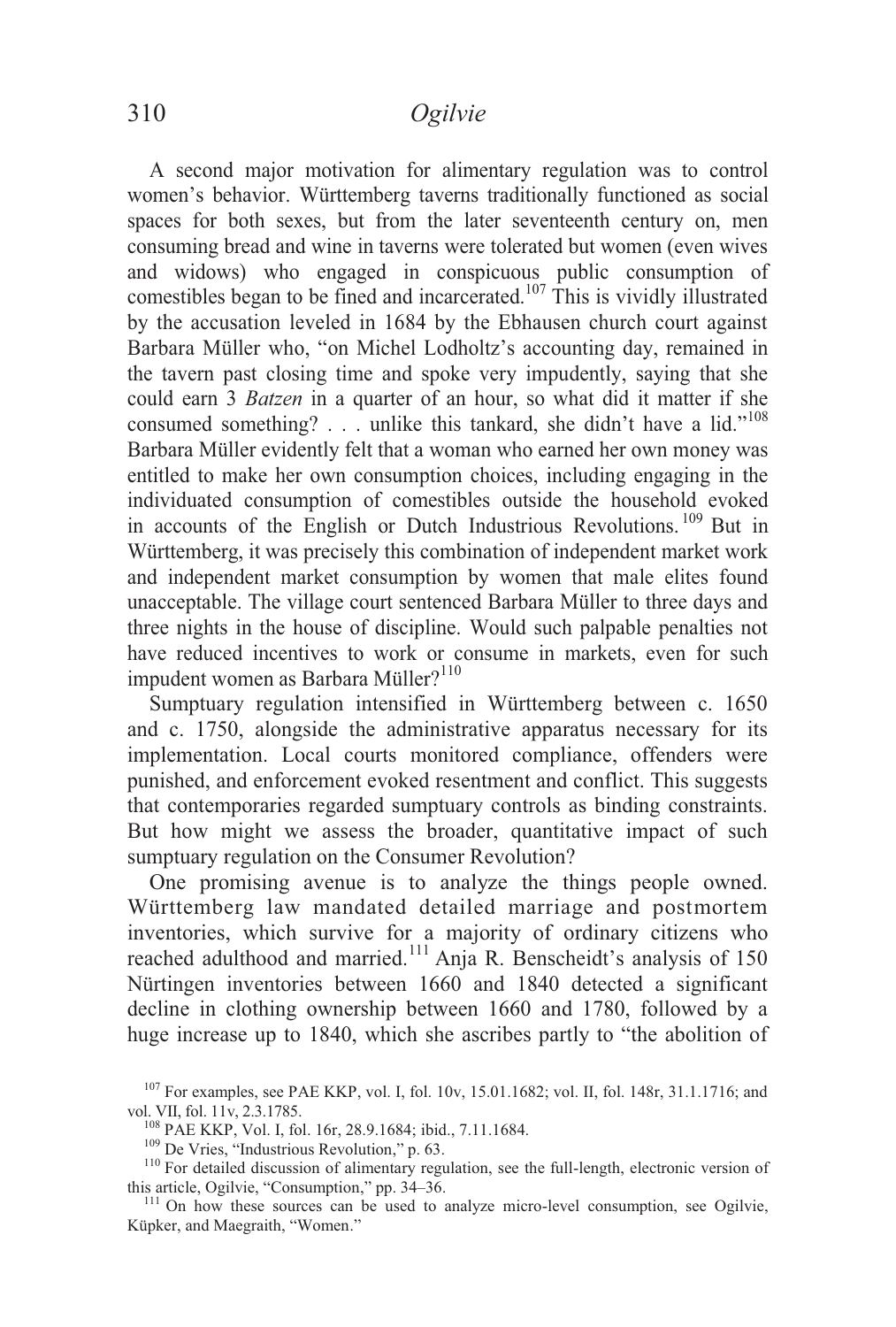all clothing ordinances after the French Revolution."112 Hans Medick's study of 444 inventories for the Württemberg village of Laichingen between 1747 and 1820 describes the gradual spread of small items of sartorial luxury, but also widespread compliance with the clothing regulations until the last quarter of the eighteenth century. It was only after c. 1800, when the sumptuary regulations had been abolished, that the value of wives' clothing surpassed that of husbands, female dress began commonly to include bright colors, exotic fabrics, ornamental accessories and forbidden trinkets, and sartorial display spread beyond the village elite to day laborers and proto-industrial weavers. $113$ 

These studies analyze only quite small samples of inventories and do not use multivariate statistical techniques, so they cannot establish whether changes in consumption followed changes in regulation, if different strata violated rules to differing degrees or followed differing chronologies, what other personal or community characteristics influenced consumption, and whether the pattern was replicated more widely across Württemberg. A new research project on "Human Well-Being and the 'Industrious Revolution': Consumption, Gender and Social Capital in a German Developing Economy, 1600–1900" is seeking answers to these questions using a larger sample (several thousand inventories), two communities (a town and a village), and a period of several centuries (1602–1899). By linking inventories to tax registers, censuses, and family reconstitutions, it will be able to analyze variations in consumption according to individual characteristics such as sex, age, fertility, household structure, occupation, wealth, community citizenship, and communal officeholding, as well as exogenous variables such as sumptuary and guild regulations.<sup>114</sup>

 But even the scattered findings available so far show clearly that although people in early modern Württemberg may have been poorer and less highly informed than those in the Netherlands and England, they, too, sought to increase their market consumption after c.  $1650$ .<sup>115</sup> In doing so, however, they faced very different constraints. In Württemberg—as in many other early modern European economies—entrenched elites used their institutional powers and "social capital" to impose sumptuary norms,

"Industrious Households," chap. 6; and Medick, *Weben*, chap. 5.

<sup>&</sup>lt;sup>112</sup> Benscheidt, *Kleinbürgerlicher Besitz*, pp. 34–36, 226–28, 230 (quotation).<br><sup>113</sup> Medick, *Weben*, pp. 384–87, 398–406, 414, 427.<br><sup>114</sup> This project is supported by the Economic and Social Research Council (RES-062between 2008 and 2012 (http://www.econ.cam.ac.uk/Ogilvie\_ESRC/index.html) and builds on a database developed for the project, "Economy, Gender, and Social Capital in the German Demographic Transition," supported by the Leverhulme Trust (F/09 722/A) (see http:// www.hpss.geog.cam.ac.uk/research/projects/germandemography/). 115 On this, see Benscheidt, *Kleinbürgerlicher Besitz*, pp. 65–68, 115–22, 226–30; Frey,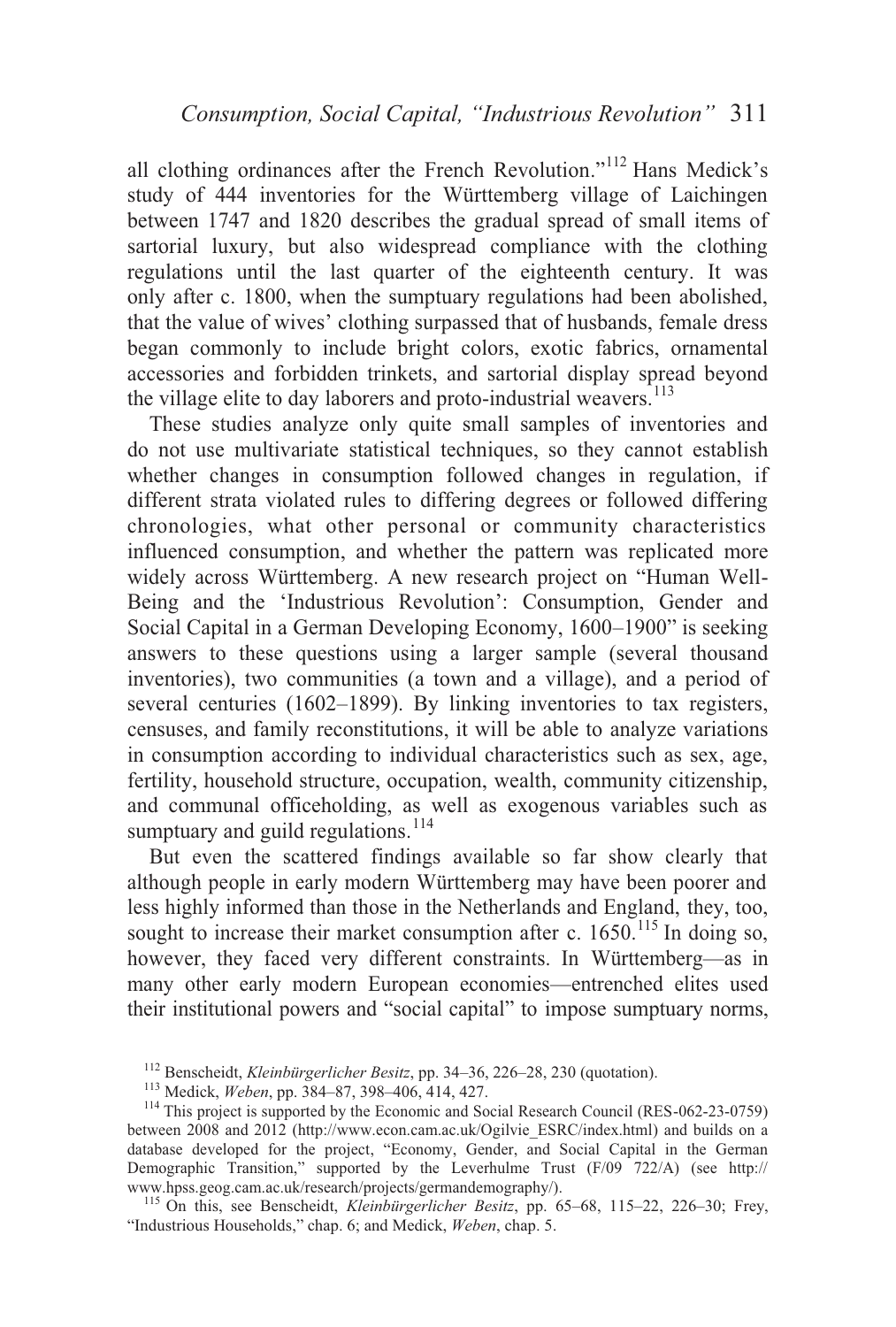limiting the extent to which women and the lower social strata could transform their production decisions into new consumption choices. These institutional constraints survived well into the eighteenth century, and may therefore have influenced the timing and intensity of any revolution in consumption—and any corresponding incentive to increase industriousness—before c. 1800.

#### SOCIAL CAPITAL AND INTRA-HOUSEHOLD RESOURCE ALLOCATION

The Industrious and Consumer Revolutions emphasize married women's reallocation of time and consumption from household to market.<sup>116</sup> But the exact processes behind this shift are not wholly clear. Household time allocation and consumption are affected by bargaining between family members. Existing analyses of the Industrious Revolution describe wives' bargaining position as being primarily affected by their earning power—i.e., by interactions between family and market.<sup>117</sup> But what if other institutions intervened in this bargain? We have already seen how institutions widespread in many early modern societies—guilds, communities, religious bodies, political authorities—affected women's position in the market. Such institutions could also affect women's position in the family, altering the bargains between spouses over timeallocation, income-sharing, and consumption choices.

Württemberg provides an instructive example of an economy in which nonfamilial, nonmarket institutions influenced household decision making. The willingness of communal, religious, and political institutions to intervene inside households is illustrated by a database of 313 marital conflicts collected from the church court minutes of two small Württemberg communities between 1650 and 1800.<sup>118</sup> Lacking figures for the community, district, and consistorial jurisdictions that also heard marriage conflicts in Württemberg, and lacking comparative figures for other European societies, we cannot say whether marital conflict in these communities was especially high or low, but we can analyze its characteristics. As Table 5 shows, one notable characteristic was that more than two-thirds of marital conflicts were brought before the court not by spouses or their families, but by third parties: neighbors,

<sup>116</sup> De Vries, "Between Purchasing Power," esp. pp. 118–19, "Industrial Revolution," p. 261, "Industrious Revolution," esp. p. 47, and *Industrious Revolution*, pp. 14–19, 97–109, 139–43, 179; McKendrick, "Home Demand," pp. 197–200; and Berg, Age, pp. 169–72.

<sup>&</sup>lt;sup>117</sup> De Vries, *Industrious Revolution*, pp. 214–24.<br><sup>118</sup> For detailed analysis of this database, see Ogilvie, *Bitter Living*, pp. 179–94.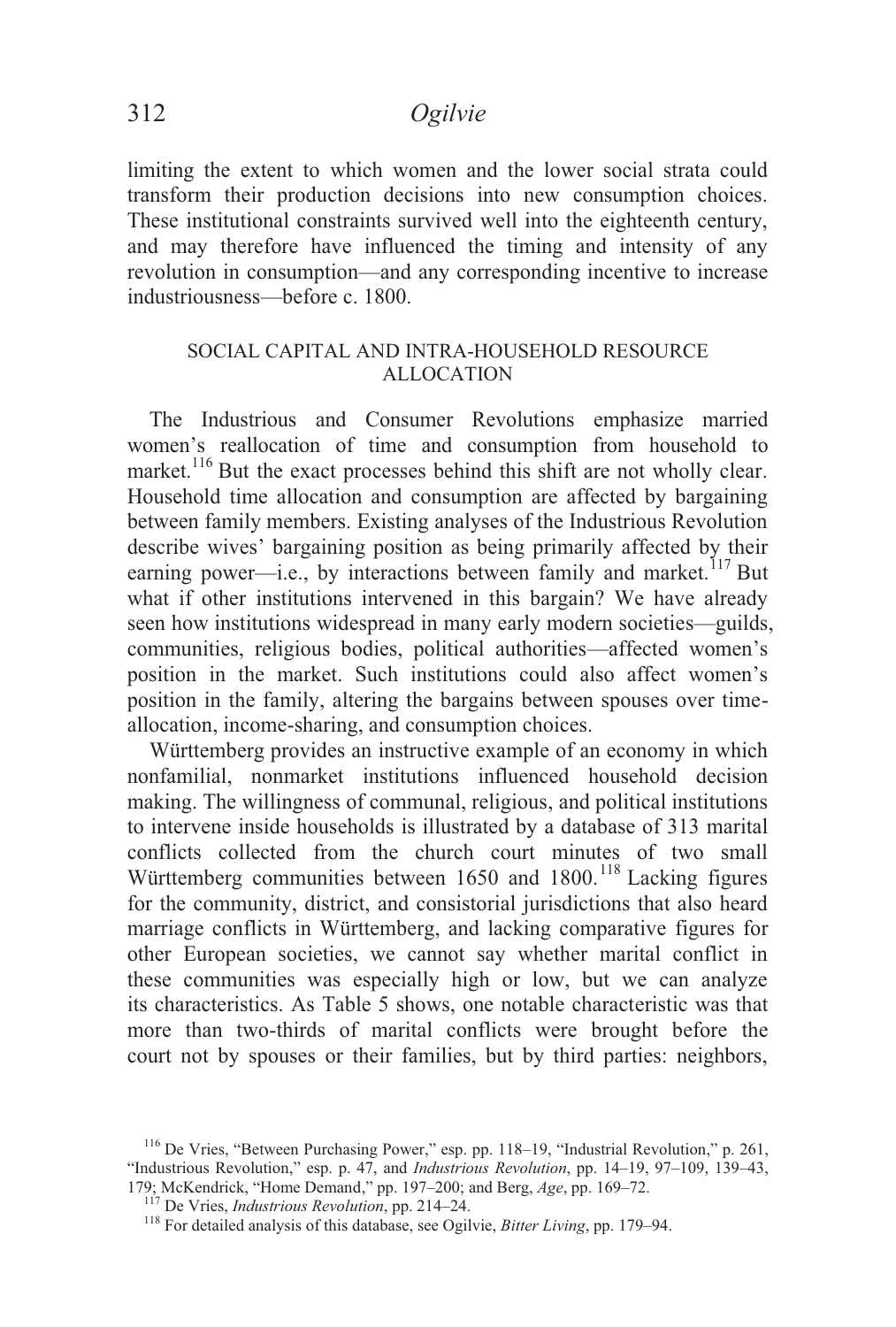| <b>Marital Conflict Cases</b>                      |          | Towns         |                | Villages      |     | <b>Grand Total</b> |  |  |
|----------------------------------------------------|----------|---------------|----------------|---------------|-----|--------------------|--|--|
|                                                    | No.      | $\frac{0}{0}$ | No.            | $\frac{0}{0}$ | No. | $\frac{0}{0}$      |  |  |
| Whole sample:                                      | 212      | 100           | 101            | 100           | 313 | 100                |  |  |
| Initiated by community, church, state,<br>neighbor | 151      | 71            | 62             | 61            | 215 | 69                 |  |  |
| Initiated by wife                                  | 27       | 13            | 17             | 17            | 44  | 14                 |  |  |
| Initiated by wife plus wife's family               | 6        | 3             | $\overline{4}$ | 4             | 10  | 3                  |  |  |
| Initiated by wife's family                         | 17       | 8             | 5              | 5             | 22  | 7                  |  |  |
| Initiated by husband                               | 10       | 5             | 12             | 12            | 22  | 7                  |  |  |
| Initiated by husband's family                      | 1        | $\theta$      | $\mathbf{0}$   | $\theta$      | 1   | $\Omega$           |  |  |
| Initiated by couple                                | $\theta$ | $\theta$      | 1              | $\mathbf{1}$  | 1   | $\theta$           |  |  |
| Subsample with conflict details:                   | 169      | 100           | 89             | 100           | 258 | 100                |  |  |
| Economic causes:                                   |          |               |                |               |     |                    |  |  |
| Any economic conflict                              | 83       | 49            | 47             | 53            | 130 | 50                 |  |  |
| Husband bad householder                            | 32       | 19            | 30             | 34            | 62  | 24                 |  |  |
| Wife bad householder                               | 12       | 7             | 11             | 12            | 23  | 9                  |  |  |
| Property, inventory, marriage portion              | 14       | 8             | 11             | 12            | 25  | 10                 |  |  |
| Stealing within family                             | 12       | 7             | 7              | 8             | 19  | 7                  |  |  |
| Food allocation or availability                    |          | 12            | 24             | 27            | 44  | 17                 |  |  |
| Alcohol consumption                                | 38       | 22            | 26             | 29            | 64  | 25                 |  |  |
| Other major causes:                                |          |               |                |               |     |                    |  |  |
| Conflict with relatives                            | 64       | 38            | 30             | 34            | 94  | 36                 |  |  |
| Verbal abusiveness                                 | 51       | 30            | 35             | 39            | 86  | 33                 |  |  |
| Sexual difficulties or jealousy                    | 37       | 22            | 20             | 22            | 57  | 22                 |  |  |
| Physical violence:                                 |          |               |                |               |     |                    |  |  |
| By husband                                         | 73       | 43            | 43             | 48            | 116 | 45                 |  |  |
| By wife                                            | 13       | 8             | 7              | 8             | 20  | 8                  |  |  |
| By both spouses                                    | 11       | 7             | 5              | 6             | 16  | 6                  |  |  |

TABLE 5 CHARACTERISTICS OF MARITAL CONFLICT CASES, CHURCH COURT RECORDS, WILDBERG 1646–1800 AND EBHAUSEN 1674–1800

*Sources:* PAW KKP, vols. I–VII (1646–1800); and PAE KKP, vols. I–VII (1674–1800).

community officers, clergymen, or state officials. In Württemberg, spousal bargaining was a matter not just for the family but for the wider institutional framework.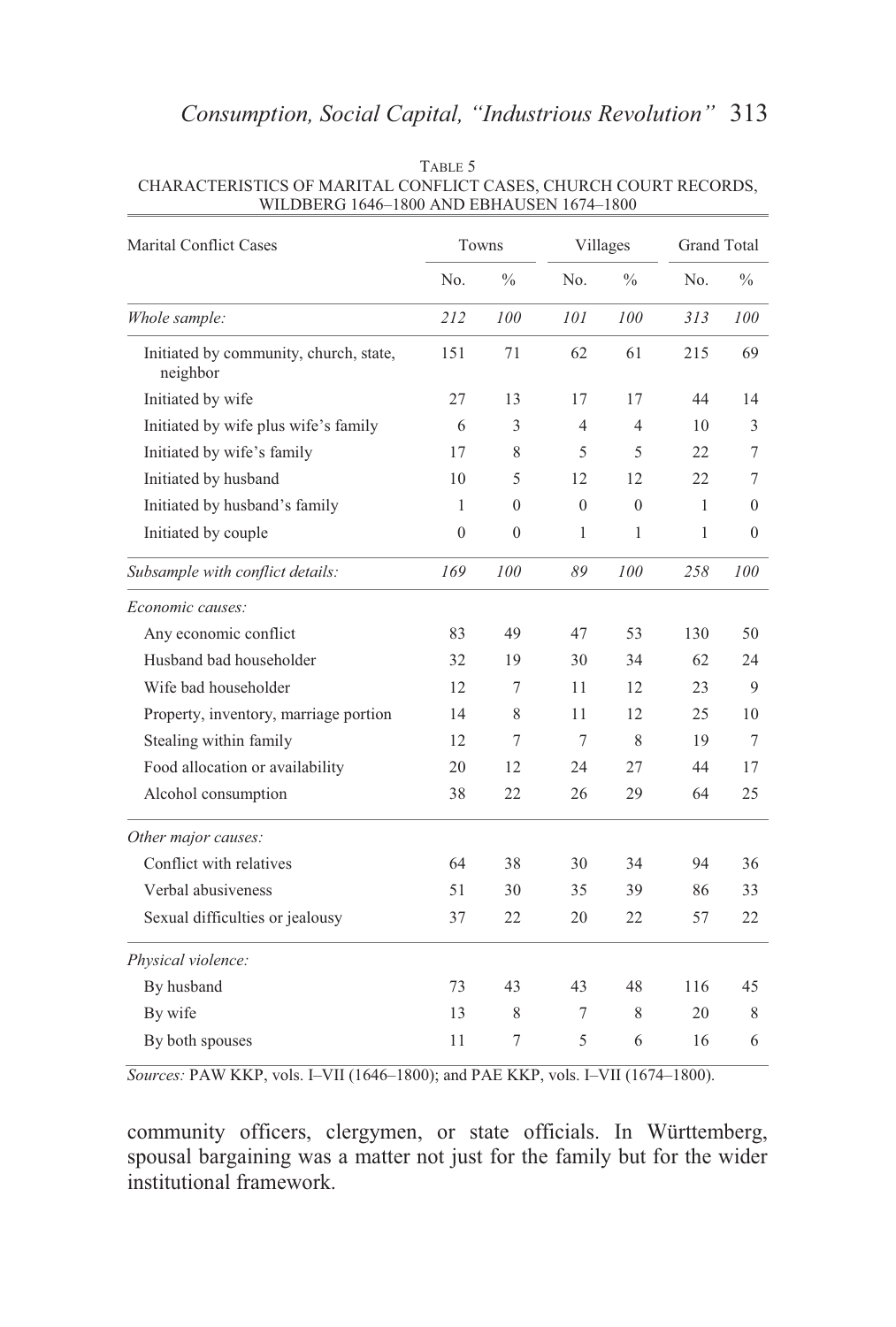### 314 *Ogilvie*

 A second notable characteristic is the importance of economic issues. Conflict details survive in over four-fifths of cases. As Table 5 shows, the four main causes of spousal disputes were economic conflict, conflict with relatives, verbal abuse, and sexual difficulties. Of these, economic conflict was the most important, playing a role in half of all cases for which details are known, compared to about one-third for conflict with relatives and verbal abuse respectively, and about one-fifth for sexual difficulties. Economic conflicts were highly various one-quarter of cases involved bad householding by the husband, one-quarter alcohol consumption, one-sixth food allocation, one-tenth land or property, and one-tenth bad householding by the wife. But, as we shall see, marital disputes—and communal, church, or state intervention—were evoked by a wide range of other economic issues.

One frequent flashpoint was a wife's time allocation. As I have shown in a series of earlier publications, married women in Württemberg were both able and willing to work outside the household. An extensive database of their observed work shows that only 41 percent was in household production, compared to 48 percent in non-household work— 20 percent in agriculture, 18 percent in industry (crafts, proto-industry, spinning, milling), and 10 percent in tertiary activities (commerce, tavern keeping, laboring). <sup>119</sup> But the marital conflict database shows equally clearly that husbands thought that *they* should decide whether their wives worked.<sup>120</sup> To give just two examples, in 1685 a major issue in the conflict between the Wildberg tanner Hans Bernhardt Memminger and his wife Margaretha was that she had disobeyed him when he "forbade her to go out working any longer."<sup>121</sup> Similarly, in 1769, the main complaint of the Wöllhausen weaver Johann Martin Dengler against his wife Agnes Margaretha was that she "did spinning for strangers even though she had her own [wool] to spin . . . and always wants to work more than he does."<sup>122</sup>

 When wives disobeyed, husbands regarded coercion as legitimate. As Table 5 shows, nearly half of all marital conflict cases involved physical violence by husbands. One issue that evoked such violence was a wife's market work, especially when it interfered with a husband's definition of appropriate attention to household production. In 1666, for instance, Young Hanß Peürlin in Effringen justified beating his wife on the grounds that "she goes out of the house far too much and does not

<sup>&</sup>lt;sup>119</sup> For details, see Ogilvie, *Bitter Living*, pp. 141–72, "Verheiratete Frauen," and "Consumption," Table 3.

<sup>&</sup>lt;sup>120</sup> For similar findings, see Roper, *Holy Household*, pp. 178–80. <sup>121</sup> PAW KKP, vol. V, fol. 28v, 24.1.1685. <sup>122</sup> PAE KKP, vol. V, p. 267, 19.4.1769.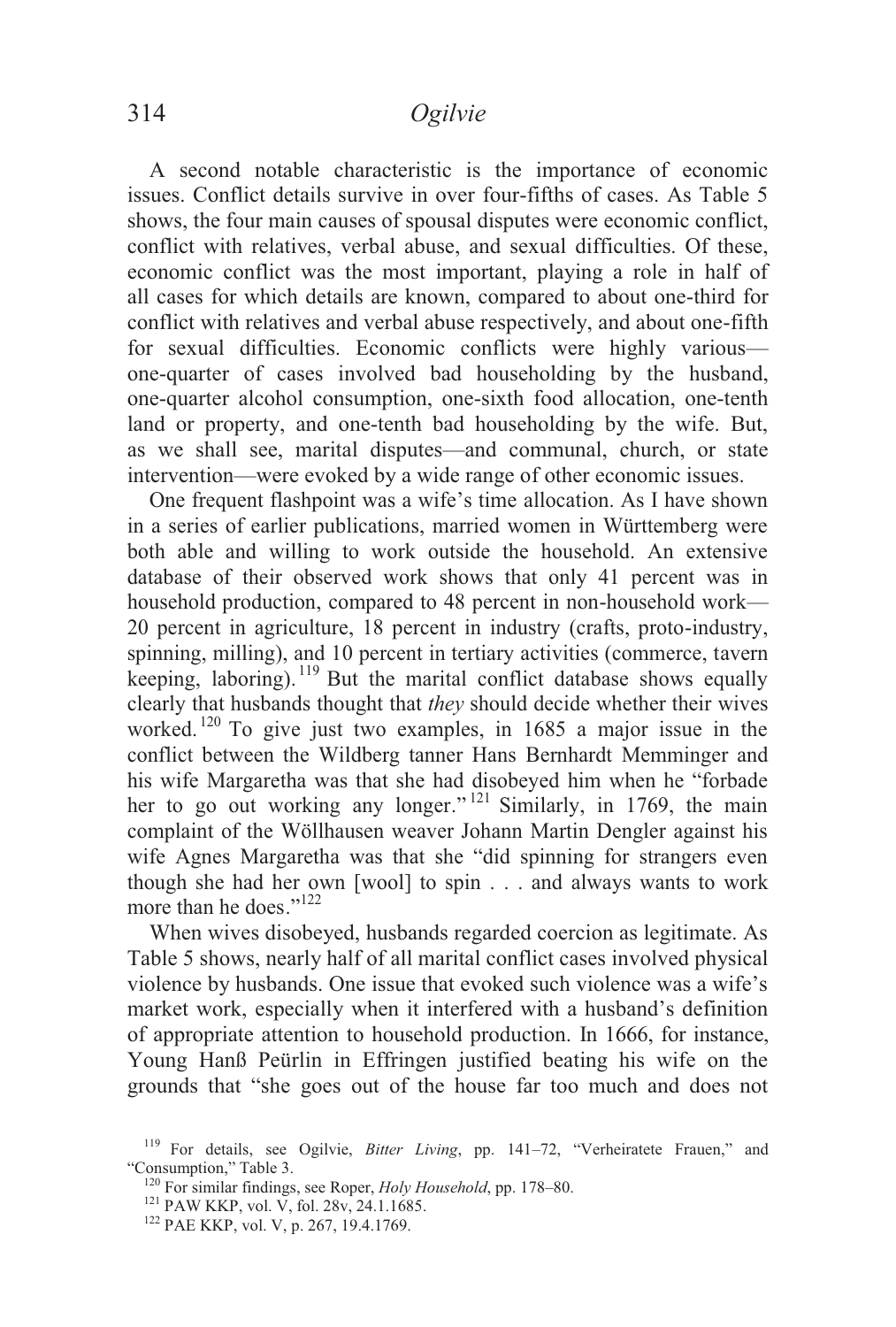attend to the housekeeping, through which he is sometimes caused to become impatient."123 In 1685 when Margaretha Memminger disobeyed her husband's prohibition on her going out working any longer, "he beat her so that the blood ran down her front and back."<sup>124</sup> In 1769 Johann Martin Dengler of Ebhausen threatened to beat his wife Agnes Margaretha for spinning for other weavers rather than himself.<sup>125</sup> In 1778 the Wöllhausen weaver Daniel Dengler justified death threats against his wife on the grounds that she "is herself to blame for this, since she does not remain at home, but runs around among the houses." He also explicitly requested reinforcement by the communal church court, demanding that it "compel his wife, so that she remains at home." $126$ Some cases are unclear about whether the issue is the wife's work or her leisure activities outside the household, but most state explicitly that the husband opposes her working for outsiders instead of for him. In such cases, the court typically threw its weight behind the husband, sometimes feebly admonishing him for violence but always ordering the wife to obey him and "attend loyally to the householding, as befits an honorable wife." $127$ 

 Husbands consequently found that they could enforce their bargaining position within the household even more effectively by getting support from outside institutions manned by other married males, to whose fellow feeling they could explicitly appeal. In 1681, for instance, a Wildberg butcher who threatened his wife with a knife when she resisted his decisions about spousal time allocation put it to the communal church court that, after all, "one can easily imagine that sometimes trouble arises between married people."128 In 1771 the Ebhausen court had been receiving reports of the forest warden's wife beating for years, but had no rejoinder to the man's assertion that "he was the husband after all, he had the right . . . his wife was his own—he could treat her however he pleased."<sup>129</sup> The outcome was unsurprising. External institutions supported the husband's control over a wife's time, as in 1657 when the Wildberg court ordered that Friedrich Hosch's 58-yearold wife should "in future not go out of the house without her husband's permission, in exchange for which her husband shall allow her to work."<sup>130</sup> In a society in which external institutions intervened inside

<sup>&</sup>lt;sup>123</sup> PAW KKP, vol. III, p. 2, 12.1.1666.<br><sup>124</sup> PAW KKP, vol. V, fol. 28v, 24.1.1685.<br><sup>125</sup> PAE KKP, vol. V, p. 267, 19.4.1769.<br><sup>126</sup> Ibid., vol. VI, fol. 43r–v, 6.2.1778.<br><sup>127</sup> PAW KKP, vol. III, pp. 256–57, 2.4.1669.<br><sup>1</sup>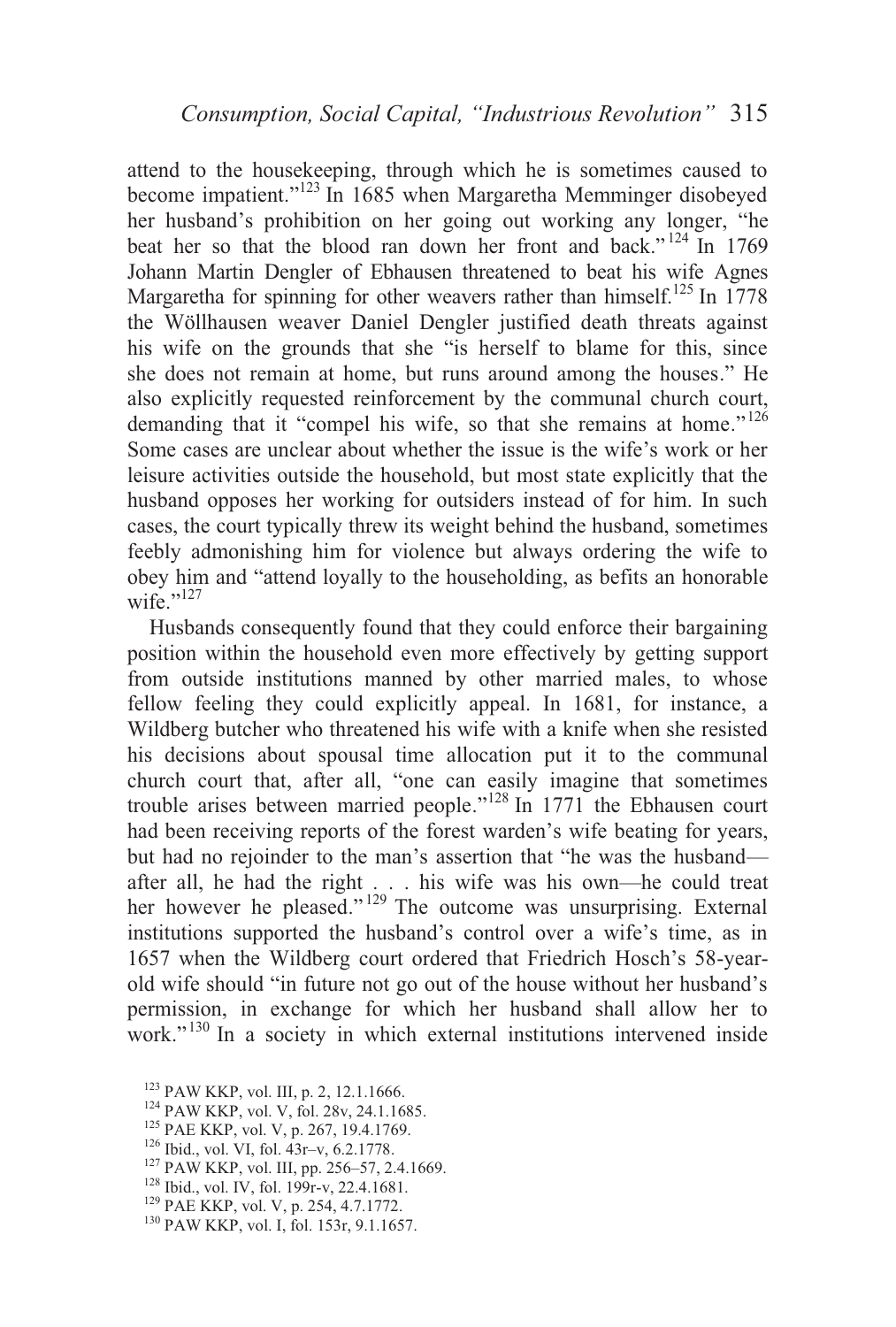marital disputes to support husbands, married women were less free to reallocate time from household to market, and thus to fuel any Industrious Revolution.

Husbands also claimed control over wives' and offspring's market earnings. In 1661, for instance, the Wildberg weaver Young Johannes Rempffer was "taking away from his wife and children the food that they earn bitterly with spinning."<sup>131</sup> Likewise, in 1793, the Ebhausen smith Hans Martin Hausen was demanding that his wife Barbara "give him half of her earnings, even though he earns little or nothing that he can give her."132 If the husband could be demonstrated to be prodigal, the communal court might expostulate feebly, but would also typically admonish the wife to yield. Thus in 1674, when the Wildberg butcher Hannß Geörg Steimblen threatened to kill his wife for not giving him 30 *Kreuzer* she had earned independently by selling ragout, the court fostered out their child for its own safety but ordered the wife to stay home with her husband, ineffectually warning both spouses "to treat each other better in future."<sup>133</sup> Where a husband's bargaining position was reinforced by institutional support, a wife lost disposition over any money she might earn, which inevitably altered her incentives to allocate time to market work.

Husbands' control over household resource allocation also extended to consumption. In 1689 a Gültlingen husband "locked the bread away, and when [his wife] asked for money to buy bread from the shoemaker, he said she didn't need bread because he himself had already eaten."<sup>134</sup> In 1715 a weaver's wife in Wildberg complained that "in her last childbed [her husband] had not let anything good be cooked for her, [and] she had had to eat oat gruel."<sup>135</sup> In 1770 a weaver's wife from Wöllhausen ran away "because [her husband] gives her no money for bread, but rather makes use of it for other, less necessary things . . . she had not really wanted to run away, but rather had only sought thereby to compel him to get some bread."136 Husbands also decided how much the dwelling would be warmed, as in 1772 when a Wöllhausen weaver's wife "could not stay in their main room in the daytime because [her husband] heats it little or not at all."<sup>137</sup> The court might admonish a husband who demonstrably deprived his wife of basic sustenance, but would also typically instruct the

<sup>&</sup>lt;sup>131</sup> PAW KKP, vol. II, fol. 43v, 25.10.1661.<br><sup>132</sup> PAE KKP, vol. VIII, p. 5, 31.5.1793.<br><sup>133</sup> PAW KKP, vol. III, p. 641–42, 12.6.1674.<br><sup>134</sup> Ibid., vol. V, fol. 87r–v, 23.5.1689.<br><sup>135</sup> Ibid., vol. V, fol. 318r, 1.3.1715.<br>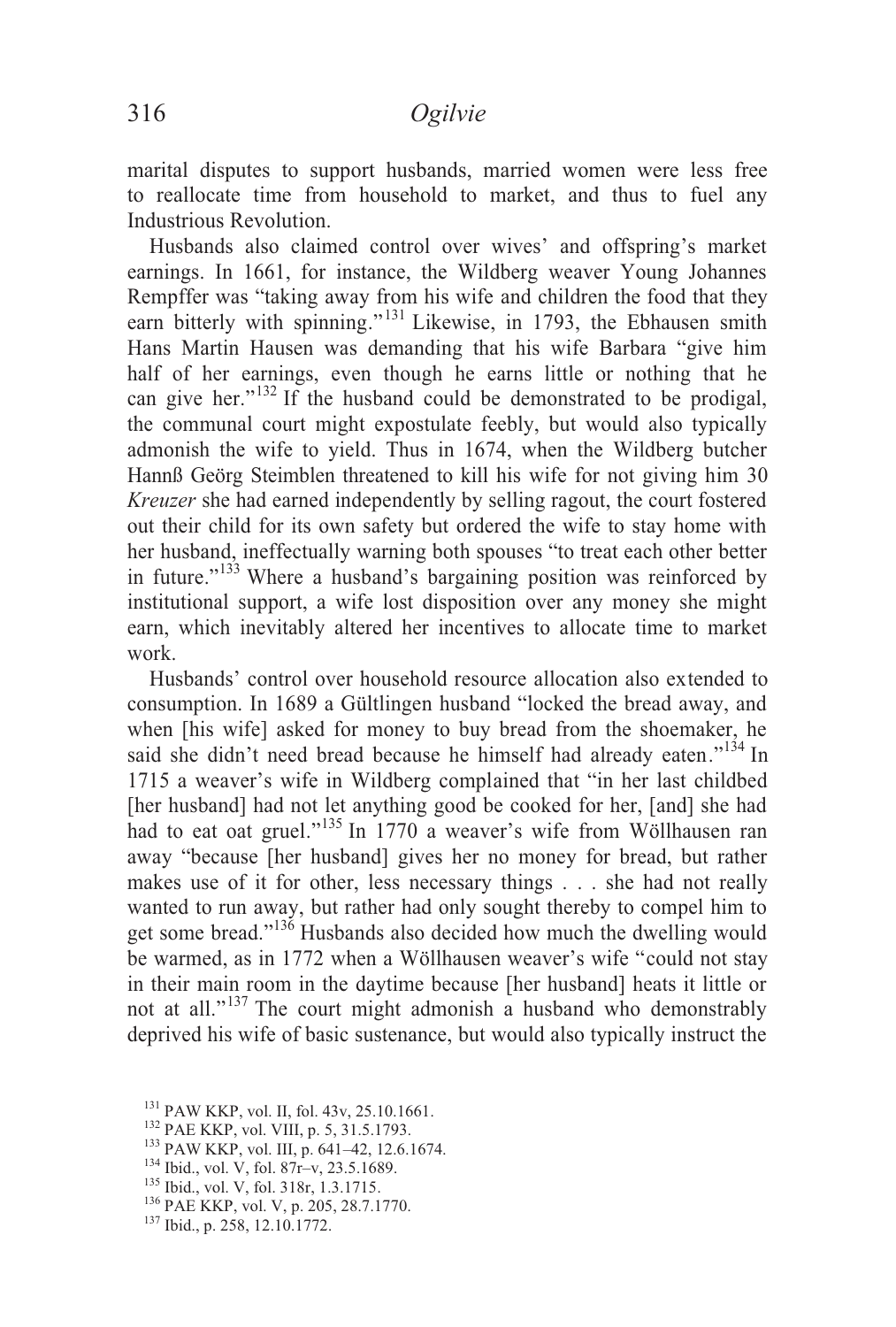wife "to show and conduct herself toward her husband peacefully and modestly  $\ldots$  and not give him cause to give her trouble."<sup>138</sup>

A husband's control over money earnings translated directly into control over even the most basic forms of household consumption such as meals and warmth. When it came to market consumption, his control over money earnings was even more decisive, especially when, as so often happened, it was reinforced by external institutional intervention. In 1715, for instance, Young Hans Georg Hezel's wife in Wildberg lamented that "he does not let her have any shirts and clothes made, for which reason lice and vermin inevitably grow on her [and] her mother has to provide her clothes"; the community court merely ordered both spouses to behave better, and the wife to be cleaner.<sup>139</sup> In 1767 the alcoholic and prodigal Wöllhausen weaver Johann Martin Dingler "refused to provide [his wife] with a necessary skirt," but when she sold two tablecloths to get the money to buy clothes, accused her of "being untrue to him in the domestic economy, with table and storechest, and being a gadabout who never stayed home"—charges on which she was then closely interrogated by the community court.<sup>140</sup> In a society in which communal and religious institutions supported husbands' control over consumption decisions, wives—whether or not they were allowed to work outside the household—were less likely contribute to a Consumer Revolution by purchasing market fashions.

 Occasionally, a woman secured some protection by bringing her husband to court, especially if she could portray his behavior as burdening the wider community. The authorities sometimes penalized a blatantly prodigal husband even while they ordered the wife to submit in order to keep the marriage intact. But this should not lead us to conclude that communal, religious, or state institutions treated spouses impartially, let alone that they favored wives, as has been argued by some scholars.<sup>141</sup> Communal and state authorities had their own priorities, high among them the desire to sustain marriages at almost any cost in order to ensure tax payments and prevent welfare burdens. Guild, community, and state regulations that reduced women's earning capacity (discussed above in the first section) created powerful incentives for the authorities to keep married couples together and to support the husband as the major earner. Furthermore, communal and religious courts were manned by male householders who shared the perspective of accused husbands whom, as fellow citizens and guild members, they were reluctant to

<sup>1&</sup>lt;sup>38</sup> PAW KKP, vol. III, pp. 256–57, 2.4.1669.<br><sup>139</sup> PAW KKP, vol. V, fol. 318r, 1.3.1715.<br><sup>140</sup> PAE KKP, vol. V, p. 219, 30.1.1767.<br><sup>141</sup> Medick, "Biedermänner," pp. 55–56; and Sabean, *Property*, pp. 124–46, 176–78.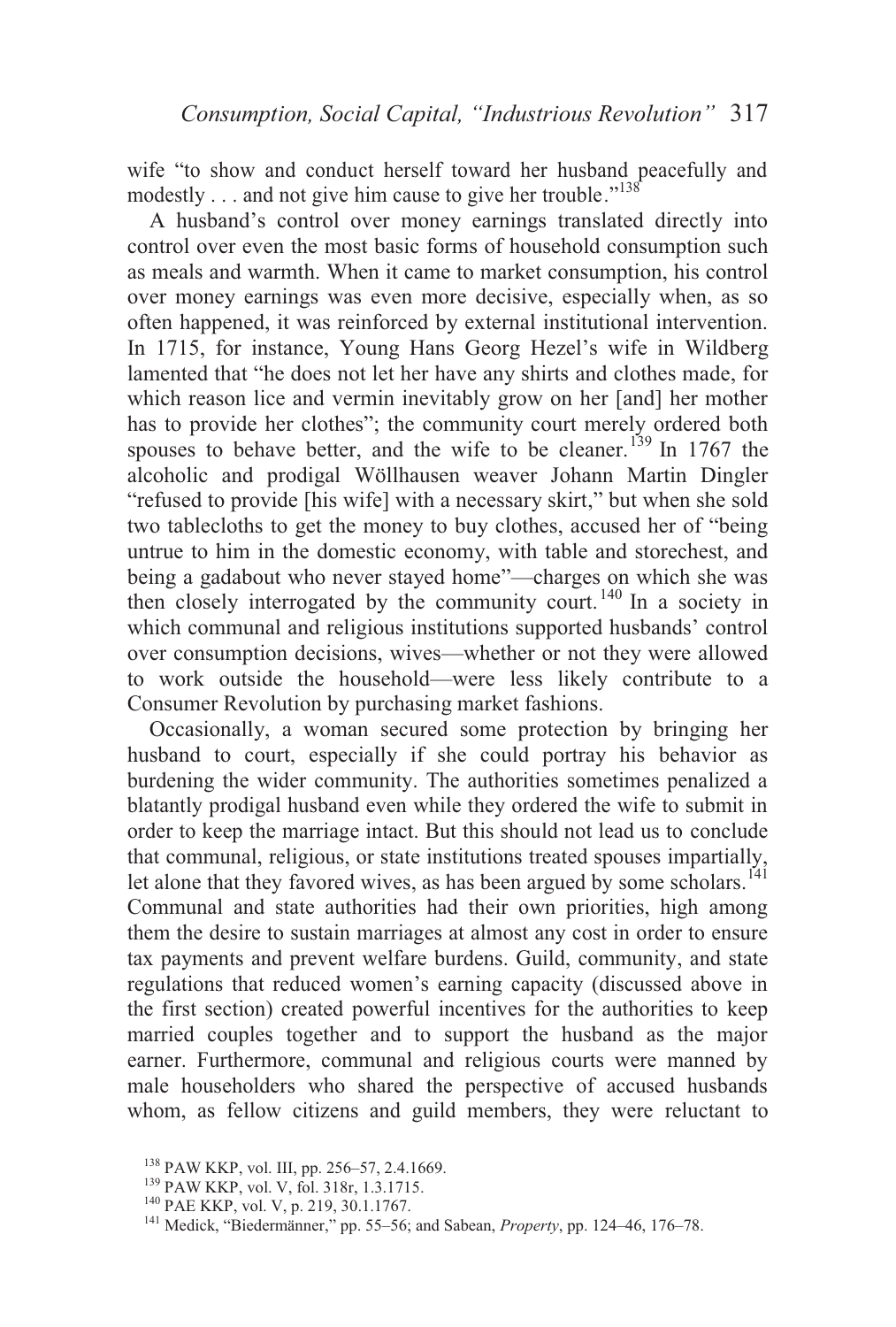disoblige. This led courts to inflict an abusive husband with often risibly feeble penalties while ordering his wife "to give way to her husband in future," <sup>142</sup> "to conduct herself toward her husband peacefully and modestly  $\ldots$  and not give him cause to give her trouble,"<sup>143</sup> "to greet him virtuously at all times, thereby protecting herself from misfortune"<sup>144</sup>-in short, to defer to his resource allocation decisions.

Institutional support for husbands in household bargaining, as studies of modern developing economies suggest, affects basic aspects of production and consumption that were key variables in any Industrious Revolution. For one thing, depriving women of consumption reduces their productivity, reinforcing incentives to allocate them less consumption, thereby creating a self-sustaining cycle of reduced production and consumption by females.<sup>145</sup> Second, men's consumption choices may focus more on their own individual gratification (particularly with alcohol and tobacco), while women may more often seek the well-being of the entire household, particularly the nutritional and health status of children.<sup>146</sup> Third, women may be more likely than men to allocate income to staples of the Consumer Revolution such as clothing, furnishings, or market comestibles.<sup>147</sup> Institutional support for husbands in household bargaining thus not only redistributed resources from women to men (thereby reducing women's welfare), but created incentives reducing women's market production and consumption (thereby reducing efficiency and growth in the wider economy).

 Without analogous studies for different European societies, we cannot compare how women's bargaining position within households was affected by different institutional frameworks. The near invisibility of such institutional interventions inside households in studies of the Industrious Revolution in England or the Netherlands might be taken as prima facie evidence that they did not play the active role there that they did in Württemberg. Comparative studies of "social disciplining" certainly conclude that control of private life by community, church, or state was less effective in the early modern North Atlantic societies than in central, southern or Nordic Europe.<sup>148</sup> Comparative studies also tend to confirm that early modern Dutch and English women enjoyed an

<sup>&</sup>lt;sup>142</sup> PAW KKP, Vol. V, fol. 315v, 4.1.1715.<br><sup>143</sup> PAW KKP, Vol. III, fol. 256–7, 2.4.1669.<br><sup>144</sup> PAE KKP, vol. I, fol. 82v, 9.12.1697.<br><sup>145</sup> Dasgupta, *Inquiry*, pp. 305–36, 401–511.<br><sup>146</sup> On modern economies, see Dasgupt *Bitter Living*, pp. 193–94, 349–51.<br><sup>147</sup> De Vries, *Industrious Revolution*, pp. 47–48, 133–44.<br><sup>148</sup> See the literature surveyed in Ogilvie, "Every Subject."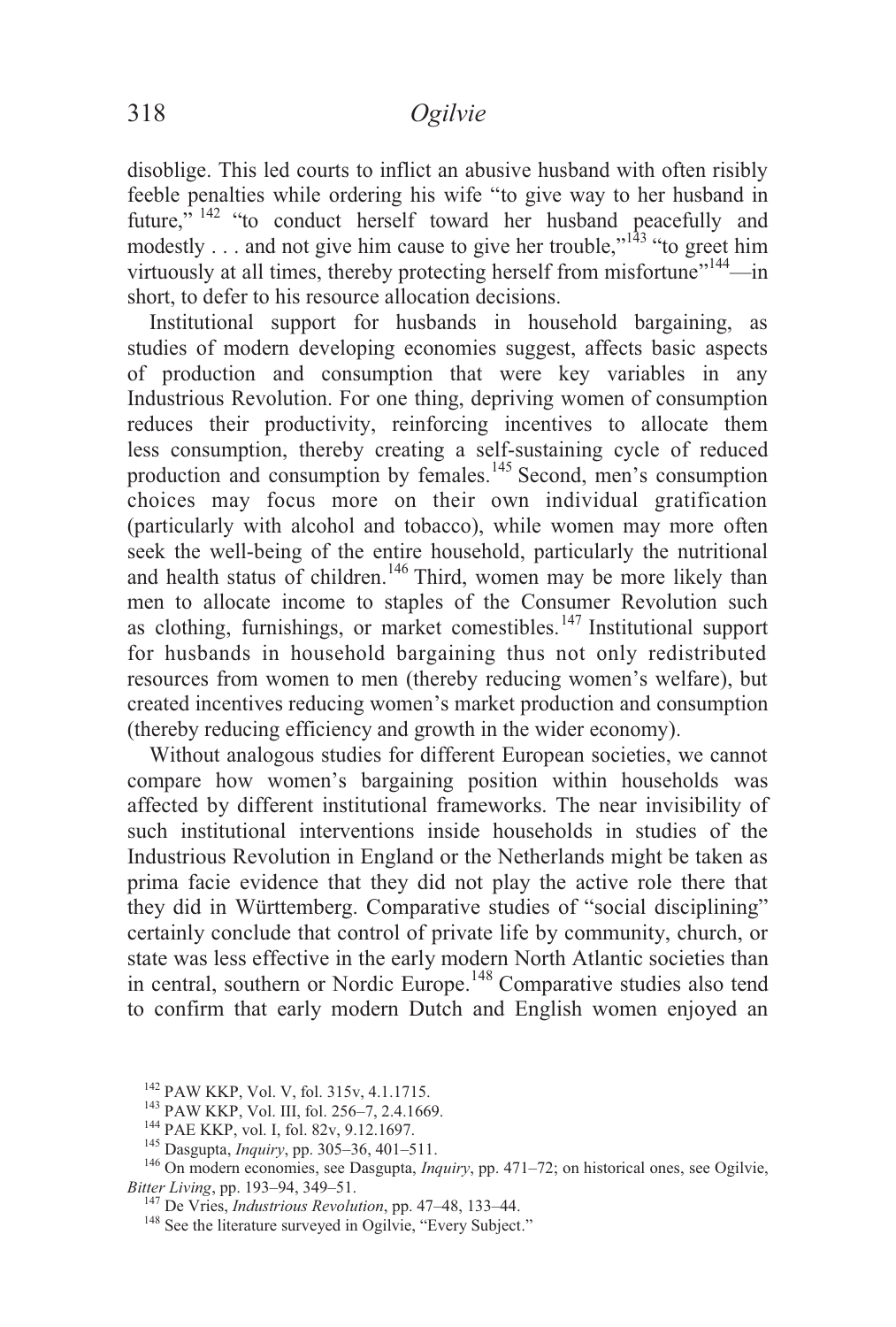unusually strong position in household and market.<sup>149</sup> This is not to say that couples in the Netherlands or England did not conflict over timeallocation and consumption, but that husbands there had fewer outside institutions available to intervene on their behalf. If future scholarship bears out these comparisons for the sphere of household bargaining, then the relative weakness of institutionalized social capital in England and the Netherlands, compared to societies such as Württemberg, may turn out to have been a crucial variable in enabling an early and vigorous Industrious Revolution.

#### **CONCLUSION**

 This article began with three open questions about the Consumer and Industrious Revolutions. Did they happen outside the early developing North Atlantic economies? Were they shaped by the "social capital" of institutions other than family and market? And how were they affected by social constraints on women? Evidence from Württemberg, a late-developing economy where nonfamilial, nonmarket institutions observably influenced both sexes' economic options, sheds light on these questions.

 Economic agents—especially women—did seek to reallocate time from household to market in early modern Württemberg. But their ability and incentive to become more "industrious" was affected by a wide array of institutional constraints. Communal institutions restricted women's market work where it threatened or annoyed entrenched interests. Guilds, communities, and state authorities capped the wages and piece-rates that could be charged by spinners, servants, and other workers, and enforced unusually low female-male wage ratios. Guilds excluded women—as well as youths and adult male outsiders from many of the industrial and commercial occupations in which they were most productive and hence best able to earn. Church courts forbade work at religiously prohibited times and prevented women from minimizing costs via spinning bees. Institutionalized "social capital" thus restricted the incentive and capacity—particularly of women and lower-status males—to allocate more time to market work, and thus to power an Industrious Revolution on the Dutch or English model.

Social capital also influenced the Consumer Revolution through commerce. Craft guilds in economies such as Württemberg restricted trade in industrial inputs and outputs to their own privileged, mainly male

<sup>149</sup> Schmidt, "Survival Strategies"; Van den Heuvel, *Women*; and Van Nederveen Meerkerk, *Draad*.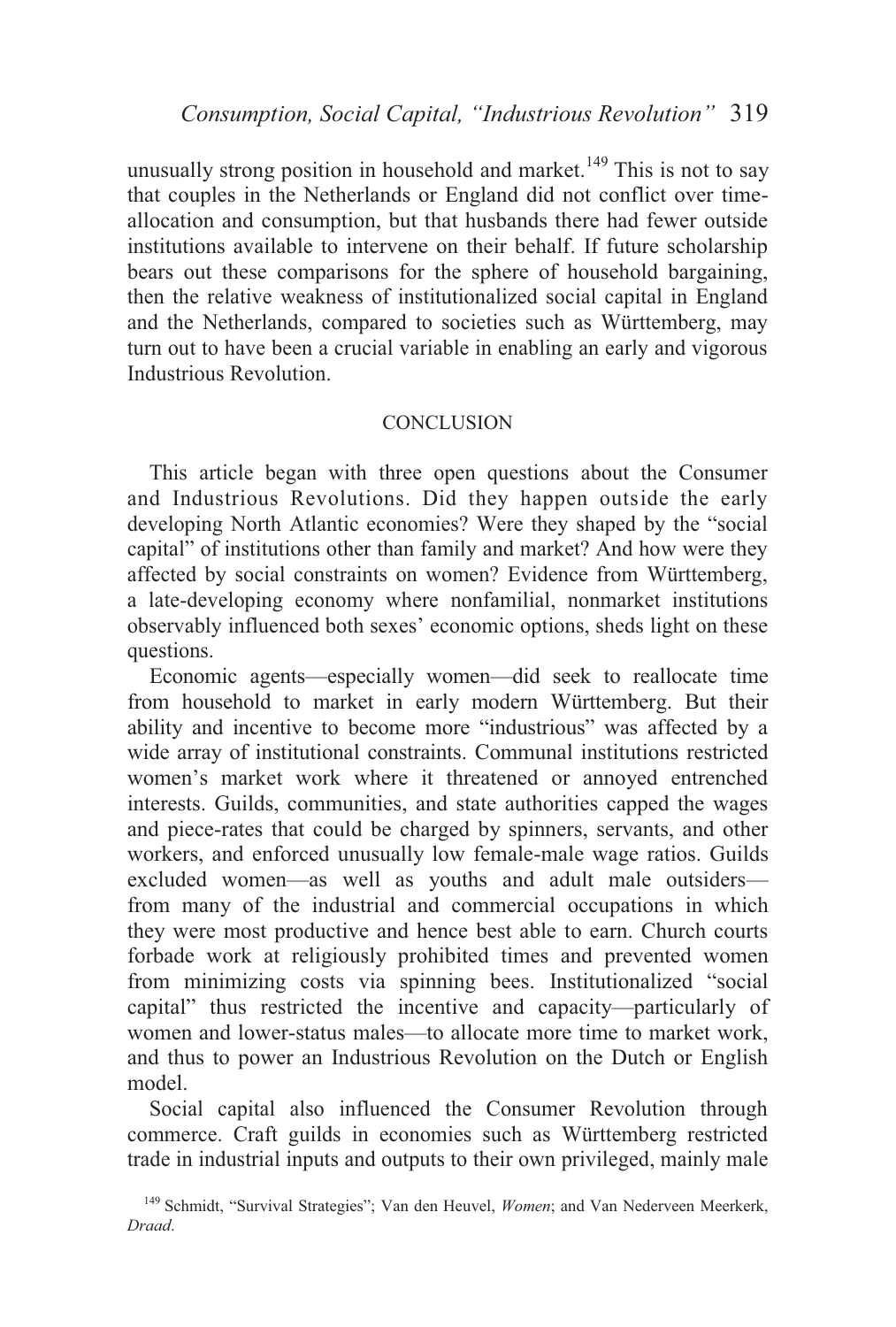members. Community and state regulations reserved trade in many primary products to their producers, penalizing middlemen as "regraters." Retailers' guilds reserved trade in most other wares to their own members and a few outside applicants who begged or purchased guild permits or state dispensations. The privileged few who monopolized the legal licenses mobilized corporate, communal, and state institutions to prosecute "encroachers." This was reflected in economic outcomes, with retail ratios in strongly guilded German territories much lower than those in the Netherlands and England where guilds were weaker and more flexible. Corporative social capital thus hindered the new traders and commercial practices that brought new market wares within the knowledge and budgets of poorer people during the Dutch and English Consumer Revolutions.

 A third effect of social capital was to facilitate sumptuary regulation. In many European economies between c. 1650 and c. 1750, elites supported sumptuary regulations to demarcate their own social status. Male householders supported sumptuary controls to prevent female licentiousness and resist wives' and daughters' demand for new fashions. Guild masters lobbied for sumptuary regulations to protect their markets from exotic imports. Church elders favored sumptuary "discipline" to limit worldly adornment and lavish sociability. And the state supported sumptuary laws to make citizens spend less so they could pay more in taxes. Together, these social pressures created powerful local constituencies favoring sumptuary controls well into the eighteenth century. Perfect enforcement was not necessary. Local records show that the controls were enforced sufficiently to limit purchases of clothes and comestibles by marginal consumers, particularly women (the main targets) and the poor (who could not afford the penalties)—key groups of new consumers in the English and Dutch Consumer Revolutions.

Finally, the social capital of nonfamilial institutions affected bargaining inside households. Where communal and religious institutions were strong, husbands mobilized them to shore up their control over wives' time allocation, earnings, and consumption choices. This inevitably reduced women's ability to do market work, their incentive to do so, the income they earned, and their autonomy in spending it. The relative absence in the Netherlands and England of such institutional interventions in spousal bargaining may have facilitated an earlier and more vigorous reallocation of time and consumption by women, powering the Industrious Revolution.

These findings for Württemberg help answer our opening questions. Populations outside the North Atlantic economies did desire to work and consume in the market between 1650 and 1800, generating some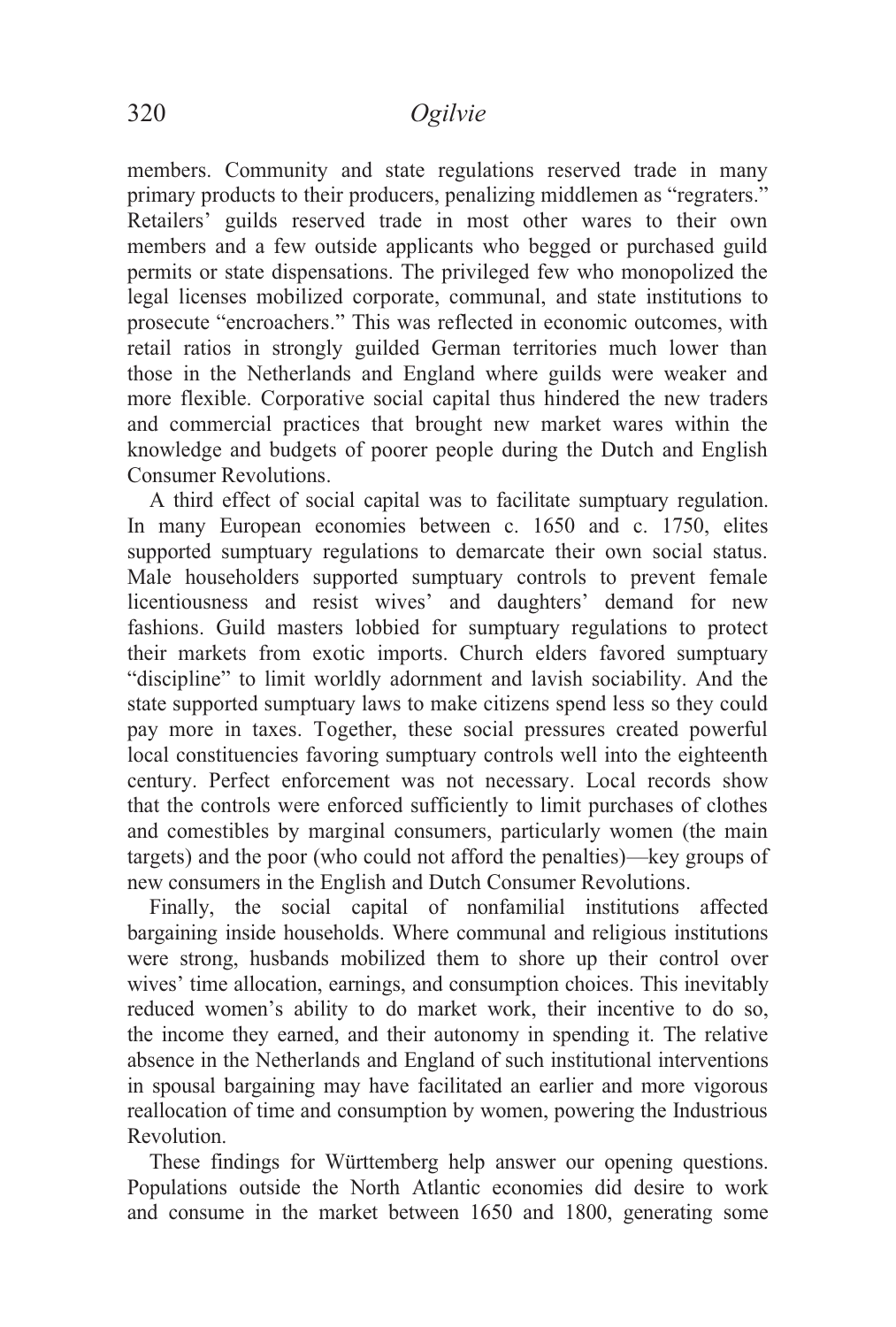symptoms of the Industrious Revolution. But the extent to which they could implement these desires was constrained by guilds, communities, religious bodies, political authorities, and many other institutions. Entrenched elites who perceived new work and consumption practices as threats used these institutions to generate a "social capital" of norms, information, sanctions and collective action to oppose them. Although they seldom succeeded in blocking new practices wholly, they often delayed them, limited them socially, or increased their costs. They deployed such social capital particularly strongly against less powerful groups such as women, migrants, and the poor—central agents in any Consumer or Industrious Revolution.

 Cross-country comparisons suggest that such institutionalized social capital varied across early modern societies. It was widespread in many parts of central, Nordic, eastern and southern Europe but relatively weak in the societies of the north Atlantic seaboard, which were the cradle of the Industrious Revolution. Even in England and the Netherlands, the institutional powers of privileged elites were not altogether moribund after 1650, which may explain why the Industrious Revolution was less visible in some regions and social contexts there.<sup>150</sup>

 This analysis suggests that we may reap large dividends by focusing on economies where growth and development came late. Perhaps these economies had their Industrious Revolution, but it led to nothing in terms of economic development. This would cast doubt on the broader logic of the Industrious and Consumer Revolutions—the idea that reallocating time and consumption from household to market prepares the way for modern economic growth. Alternatively, late-developing economies may not even have had an Industrious Revolution because it was stifled by institutional constraints. If so, then claims that social institutions are efficient or irrelevant to long-term economic growth must be wrong. Studying why some economies developed late may thus be central to understanding why other economies developed at all.

150 On regional variations, see Overton, *Production*, on England; and Van den Heuvel, *Women*, on the Dutch Republic.

#### **REFERENCES**

- Ågren, Maria, and Amy L. Erickson, eds. *Marital Economy in Scandinavia and Britain, 1400–1900*. Aldershot: Ashgate, 2005.
- Bayly, Christopher A. *The Birth of the Modern World, 1780–1914: Global Connections and Comparisons*. Oxford: Blackwell, 2004.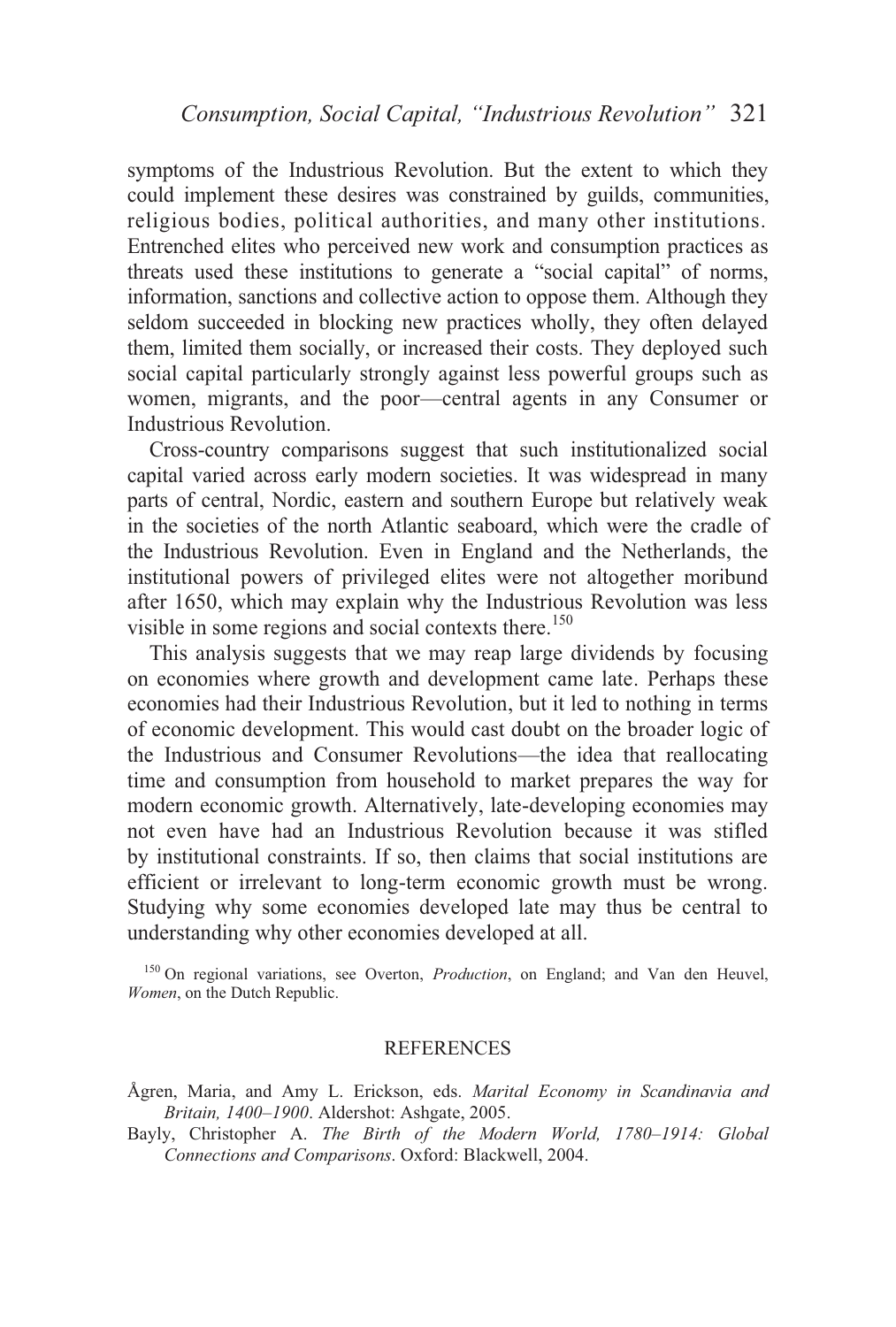- Beck, Rainer. "Luxus oder Decencies? Zur Konsumgeschichte der Frühneuzeit als Beginn der Moderne." In *Luxus und Konsum. Eine historische Annäherung*, edited by R. Reith and T. Meyer, 29–46. Münster: Waxmann, 2003.
- Belfanti, Carlo Marco, and Fabio Giusberti. "Clothing and Social Inequality in Early Modern Europe: Introductory Remarks." *Continuity and Change* 15 (2000): 359– 65.
- Benscheidt, Anja R. *Kleinbürgerlicher Besitz: Nürtinger Handwerker-Inventare von 1660–1840*. Münster: Lit-Verlag, 1985.
- Berg, Maxine. *The Age of Manufactures: Industry, Innovation, and Work in Britain, 1700–1820*. Oxford: Basil Blackwell, 1985.
	- \_\_\_\_\_\_. *Luxury and Pleasure in Eighteenth-Century Britain*. Oxford: Oxford University Press, 2005.
- Blondé, Bruno, E. Briot, N. Coquery, and Laura Van Aert, eds. *Retailers and Consumer Changes in Early Modern Europe: England, France, Italy, and the Low Countries*. Tours: Presses Universitaires François Rabelais, 2005.
- Blondé, Bruno, and Ilya Van Damme. "Consumer and Retail 'Revolutions': Perspectives from a Declining Urban Economy: Antwerp in the Seventeenth and Eighteenth Centuries." Paper presented to the XIV International Economic History Congress, Helsinki, 21–25 Aug 2006.
- Brewer, John, and Roy Porter, eds. *Consumption and the World of Goods*. London: Routledge, 1993.
- Bulst, Neithard. "Kleidung als sozialer Konfliktstoff. Probleme kleidergesetzlicher Normierung im sozialen Gefüge." *Saeculum* 44, no. 1 (1993): 32–46.
- Clark, Peter, and Paul Slack. *English Towns in Transition, 1500–1700*. Oxford: Oxford University Press, 1976.
- Coleman, Donald C. *The Economy of England, 1450–1750*. Oxford: Oxford University Press, 1977.
- Dasgupta, Partha. *An Inquiry into Well-Being and Destitution*. Oxford: Clarendon Press, 1993.
- Davids, Carel A. "Neringen, hallen en gilden. Kapitalisten, kleine ondernemers en stedelijke overheid in de tijd van de Republiek." In *Kapitaal, ondernemerschap en beleid*, edited by K. Davids, W. Fritschy, and L. A. van der Valk, 95–121. Amsterdam: NEHA, 1996.

\_\_\_\_\_\_. "Guilds, Guildsmen, and Technological Innovation in Early Modern Europe: The Case of the Dutch Republic." *Economy and Society of the Low Countries Working Papers* 2003-2, 2003.

de Vries, Jan. "Between Purchasing Power and the World of Goods: Understanding the Household Economy in Early Modern Europe." In *Consumption and the World of Goods*, edited by J. Brewer and R. Porter, 85–132. London: Routledge, 1992.

\_\_\_\_\_\_. "The Industrial Revolution and the Industrious Revolution." *The Journal of Economic History* 54, no. 2 (1994): 249–70.

\_\_\_\_\_\_. "The Industrious Revolution and Economic Growth, 1650–1830." In *The Economic Future in Historical Perspective*, edited by P. A. David and M. Thomas, 43–71. Oxford: Oxford University Press, 2003.

\_\_\_\_\_\_. *The Industrious Revolution: Consumer Behavior and the Household Economy, 1650 to the Present*. Cambridge: Cambridge University Press, 2008.

de Vries, Jan, and Ad Van der Woude. *The First Modern Economy: Success, Failure, and Perseverance of the Dutch Economy, 1500–1815*. Cambridge: Cambridge University Press, 1997.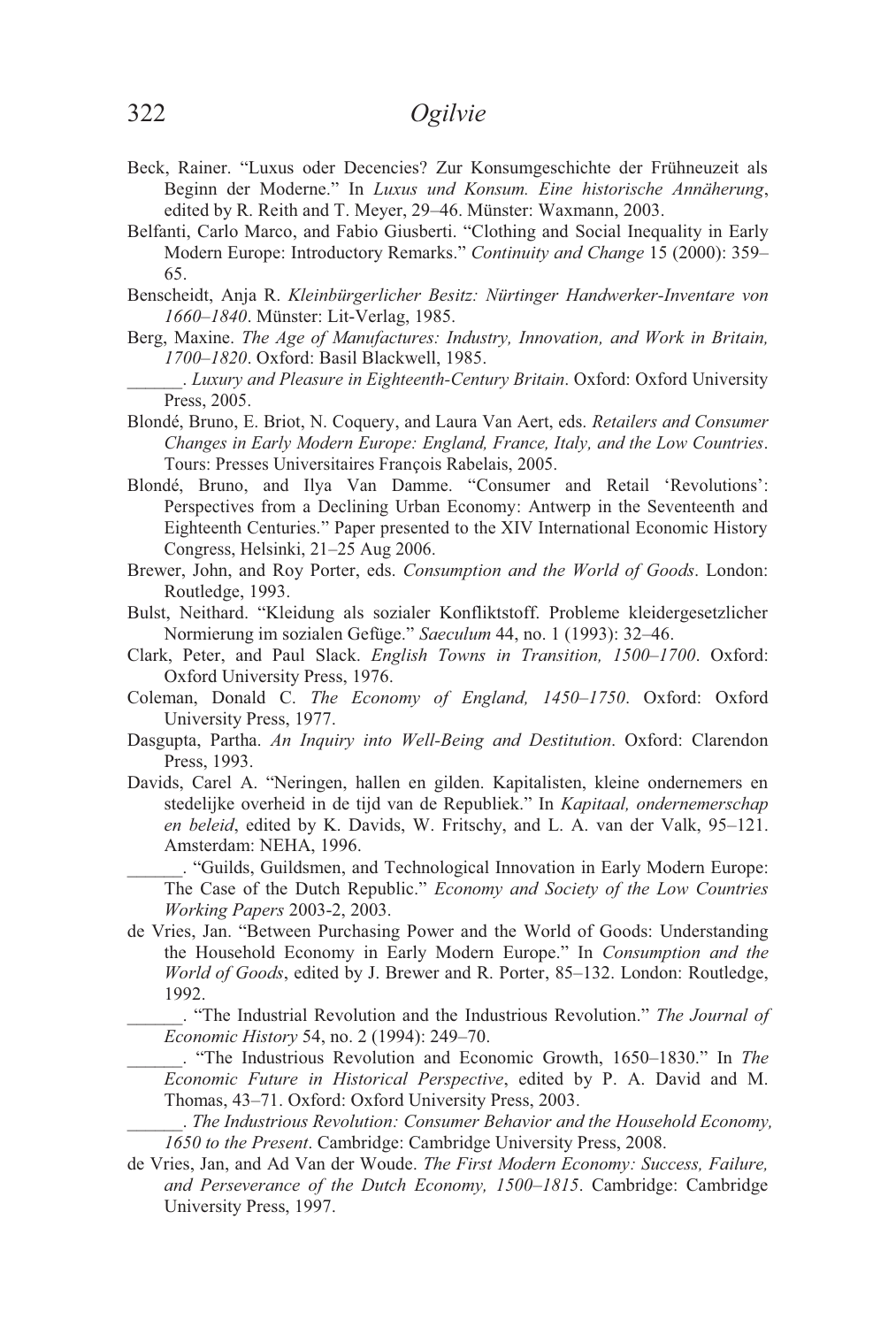- Dennison, T. K., and Sheilagh Ogilvie. "Serfdom and Social Capital in Bohemia and Russia." *Economic History Review* 60, no. 3 (2007): 513–44.
- Dürr, Renate. *Mägde in der Stadt. Das Beispiel Schwäbisch Hall in der Frühen Neuzeit*. Frankfurt and New York: Campus, 1995.
- Fairchilds, Cissie. "Consumption in Early Modern Europe: A Review Article." *Comparative Studies in Society and History* 35, no. 4 (1993): 850–58.
- Freudenberger, Herman. "Fashion, Sumptuary Laws, and Business." *Business History Review* 37, no. 1/2 (1963): 37–48.
- Frey, Dennis A. "Industrious Households: Wealth Management and 'Handwerker' Strategies in Göppingen, 1735–1865." Ph.D. diss., University of Syracuse, 1999. Hauptstaatsarchiv Stuttgart (HStAS). Stuttgart, Germany.
- Hooper, Wilfrid. "The Tudor Sumptuary Laws." *English Historical Review* 30, no. 119 (1915): 433–49.
- Hunt, Alan. *Governance of the Consuming Passions: A History of Sumptuary Law*. Houndmills, Basingstoke: Macmillan, 1996.
- Knodel, J. E. *Demographic Behavior in the Past: A Study of Fourteen German Village Populations in the Eighteenth and Nineteenth Centuries*. Cambridge: Cambridge University Press, 1988.
- Landwehr, Achim. *Policey im Alltag. Die Implementation fruhneuzeitlicher Policeyordnungen in Leonberg*. Frankfurt am Main: Vittorio Klostermann, 2000.
- Laurence, Anne. "How Free Were English Women in the Seventeenth Century?" In *Women of the Golden Age: An International Debate on Women in Seventeenth-Century Holland, England, and Italy*, edited by E. Kloek, N. Teeuwen, and M. Huisman, 127–35. Hilversum: Verloren, 1994.
- Maisch, Andreas. *Notdürftiger Unterhalt und gehörige Schranken: Lebensbedingungen und Lebensstile in württembergischen Dörfern der frühen Neuzeit*. Stuttgart: G. Fischer, 1992.
- Maynes, Mary Jo. "Gender, Labor, and Globalization in Historical Perspective: European Spinsters in the International Textile Industry, 1750–1900." *Journal of Women's History* 15, no. 4 (2004): 47–66.
- McCants, Anne E. C. "After-Death Inventories as a Source for the Study of Material Culture, Economic Well-Being, and Household Formation Among the Poor of Eighteenth-Century Amsterdam." *Historical Methods* 39, no. 1 (2006): 10–23.
- McKendrick, Neil. "Home Demand and Economic Growth: A New View of Women and Children in the Industrial Revolution." In *Historical Perspectives: Studies in English Thought and Society*, edited by N. McKendrick, 152–210. Cambridge: Cambridge University Press, 1974.

\_\_\_\_\_\_. "The Consumer Revolution in Eighteenth-Century England." In *The Birth of a Consumer Society: The Commercialization of Eighteenth-Century England*, edited by N. McKendrick, J. Brewer, and R. Porter, 9–33. Bloomington: Indiana University Press, 1982.

Medick, Hans. "Village Spinning Bees: Sexual Culture and Free Time Among Rural Youth in Early Modern Germany." In *Interest and Emotion: Essays on the Study of Family and Kinship*, edited by H. Medick and D. W. Sabean, 317–39. Cambridge: Cambridge University Press, 1984.

\_\_\_\_\_\_. "Biedermänner und Biederfrauen im alten Laichingen. Lebensweisen in einem schwäbischen Ort an der Schwelle zur Moderne." *Journal Geschichte* 13 (1991): 46–61.

\_\_\_\_\_\_. *Weben und Überleben in Laichingen, 1650*–*1900*. Göttingen: Vandenhoeck & Ruprecht, 1996.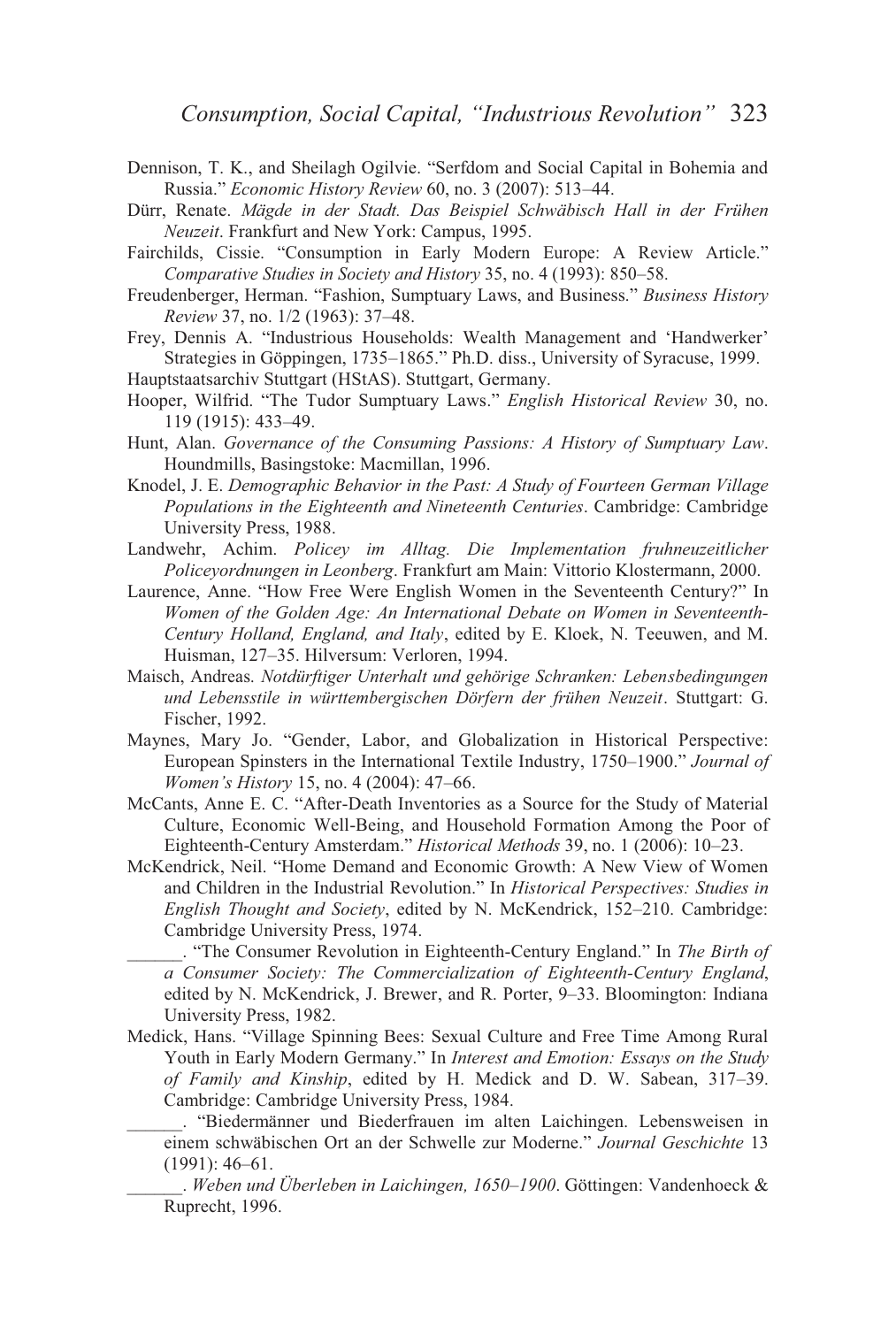- Moyer, Johanna B. "Sumptuary Law in Ancien Régime France, 1229–1806." Ph.D. diss., Syracuse University, 1996.
- Ogilvie, Sheilagh. "Women and Proto-Industrialisation in a Corporate Society: Württemberg Textile Manufacture, 1590–1790." In *Women's Work, Family Income and the Structure of the Family in Historical Perspective*, edited by W. R. Lee and P. Hudson, 76–103. Manchester: Manchester University Press, 1990.

\_\_\_\_\_\_. "Social Institutions and Proto-Industrialization." In *European Proto-Industrialization*, edited by S. Ogilvie and M. Cerman, 23–37. Cambridge: Cambridge University Press, 1996.

\_\_\_\_\_\_. *State Corporatism and Proto-Industry: The Württemberg Black Forest, 1580*–*1797*. Cambridge: Cambridge University Press, 1997.

\_\_\_\_\_\_. "The German State: A Non-Prussian View." In *Rethinking Leviathan: The Eighteenth-Century State in Britain and Germany*, edited by E. Hellmuth and J. Brewer, 167–202. Oxford: Oxford University Press, 1999.

\_\_\_\_\_\_. *A Bitter Living: Women, Markets, and Social Capital in Early Modern Germany*. Oxford: Oxford University Press, 2003.

\_\_\_\_\_\_. "Guilds, Efficiency, and Social Capital: Evidence from German Proto-Industry." *Economic History Review* 57, no. 2 (2004): 286–333.

\_\_\_\_\_\_. "How Does Social Capital Affect Women? Guilds and Communities in Early Modern Germany." *American Historical Review* 109, no. 2 (2004): 325–59.

\_\_\_\_\_\_. "Women and Labor Markets in Early Modern Germany." *Jahrbuch für Wirtschaftsgeschichte* 2004, no. 2 (2004): 25–60.

\_\_\_\_\_\_. "The Use and Abuse of Trust: The Deployment of Social Capital by Early Modern Guilds." *Jahrbuch für Wirtschaftsgeschichte* 2005, no. 1 (2005): 15–52.

\_\_\_\_\_\_. "'So That Every Subject Knows How to Behave': Social Disciplining in Early Modern Bohemia." *Comparative Studies in Society and History* 48, no. 1 (2006): 38–78.

\_\_\_\_\_\_. "Can We Rehabilitate the Guilds? A Sceptical Reappraisal." *Cambridge Working Papers in Economics* No. 0745, 2007.

\_\_\_\_\_\_. "'Whatever Is, Is Right'? Economic Institutions in Preindustrial Europe." *Economic History Review* 60, no. 4 (2007): 649–84.

\_\_\_\_\_\_. "Rehabilitating the Guilds: A Reply." *Economic History Review* 61, no. 1 (2008): 175–82.

\_\_\_\_\_\_. "Verheiratete Frauen und Märkte im Württemberg der Frühen Neuzeit." In *Frauen und Geld. Wider die ökonomische Unsichtbarkeit von Frauen*, edited by R. J. Regnath and C. Rudolph, 43–86. Königstein: Ulrike Helmer Verlag, 2008.

\_\_\_\_\_\_. "Consumption, Social Capital, and the 'Industrious Revolution' in Early Modern Germany (long version)." *Cambridge Working Papers in Economics*, No. 0943, Oct. 2009.

Ogilvie, Sheilagh, Markus Küpker, and Janine Christina Maegraith. "Women and the Material Culture of Food in Early Modern Germany." *Early Modern Women: An Interdisciplinary Journal* 4 (2009): 149–59.

Overton, Mark, Jane Whittle, Darron Dean, et al. *Production and Consumption in English Households, 1600*–*1750.* London: Routledge, 2004.

Penn, Simon A. C. "Female Wage Earners in Late Fourteenth-Century England." *Agricultural History Review* 35 (1987): 1–14.

Pfarrarchiv Ebhausen (PAE). Ebhausen, Germany, various volumes.

Pfarrarchiv Wildberg (PAW). Wildberg, Germany, various volumes.

Pinchera, Valeria. "Art Consumption in Early Modern Florence." Paper presented to the XIV International Economic History Congress, Helsinki, 21–25 Aug. 2006.